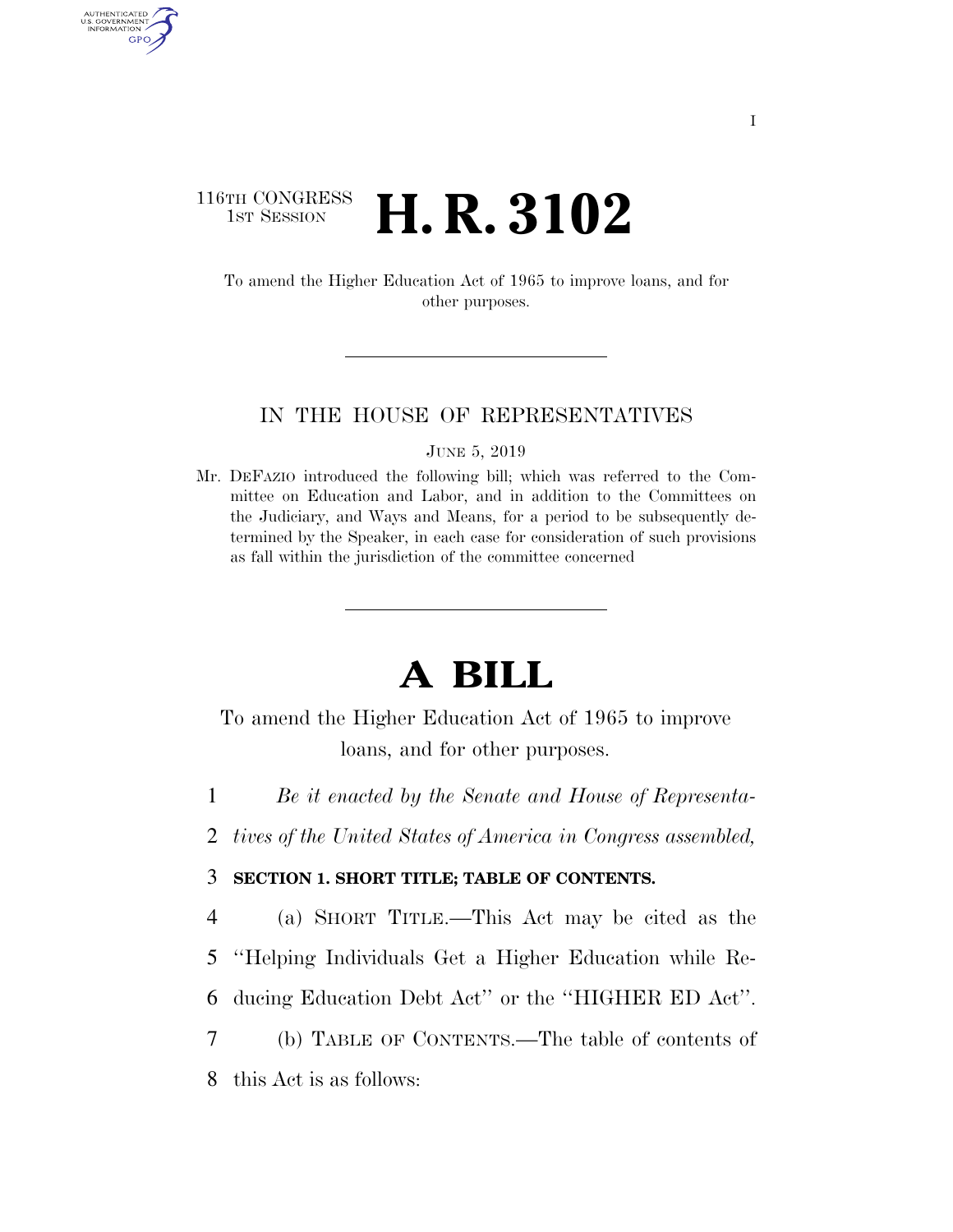Sec. 1. Short title; table of contents.

### TITLE I—REINSTATEMENT OF AUTHORITY TO MAKE FEDERAL DIRECT STAFFORD LOANS TO GRADUATE AND PROFESSIONAL STUDENTS; DISCHARGING STUDENT LOANS IN BANKRUPTCY

Sec. 101. Reinstatement of authority to make Federal Direct Stafford Loans to graduate and professional students.

Sec. 102. Discharge student loans in bankruptcy.

#### TITLE II—REFINANCING PROGRAMS

- Sec. 201. Program authority.
- Sec. 202. Refinancing program.
- Sec. 203. Income-based repayment.

#### TITLE III—LOAN FORGIVENESS

- Sec. 301. Loan forgiveness for adjunct faculty.
- Sec. 302. Amendments to the public service loan forgiveness program.
- Sec. 303. Transition to improved public service loan forgiveness program.

#### TITLE IV—INCOME-DRIVEN REPAYMENT PLANS

- Sec. 401. Income-based repayment plan.
- Sec. 402. Termination of certain repayment plan options.
- Sec. 403. Notification and automatic enrollment procedures.
- Sec. 404. Automatic recertification of income.
- Sec. 405. Study and procedures on determining family size.
- Sec. 406. Disclosure of tax return information to carry out certain higher education loan programs.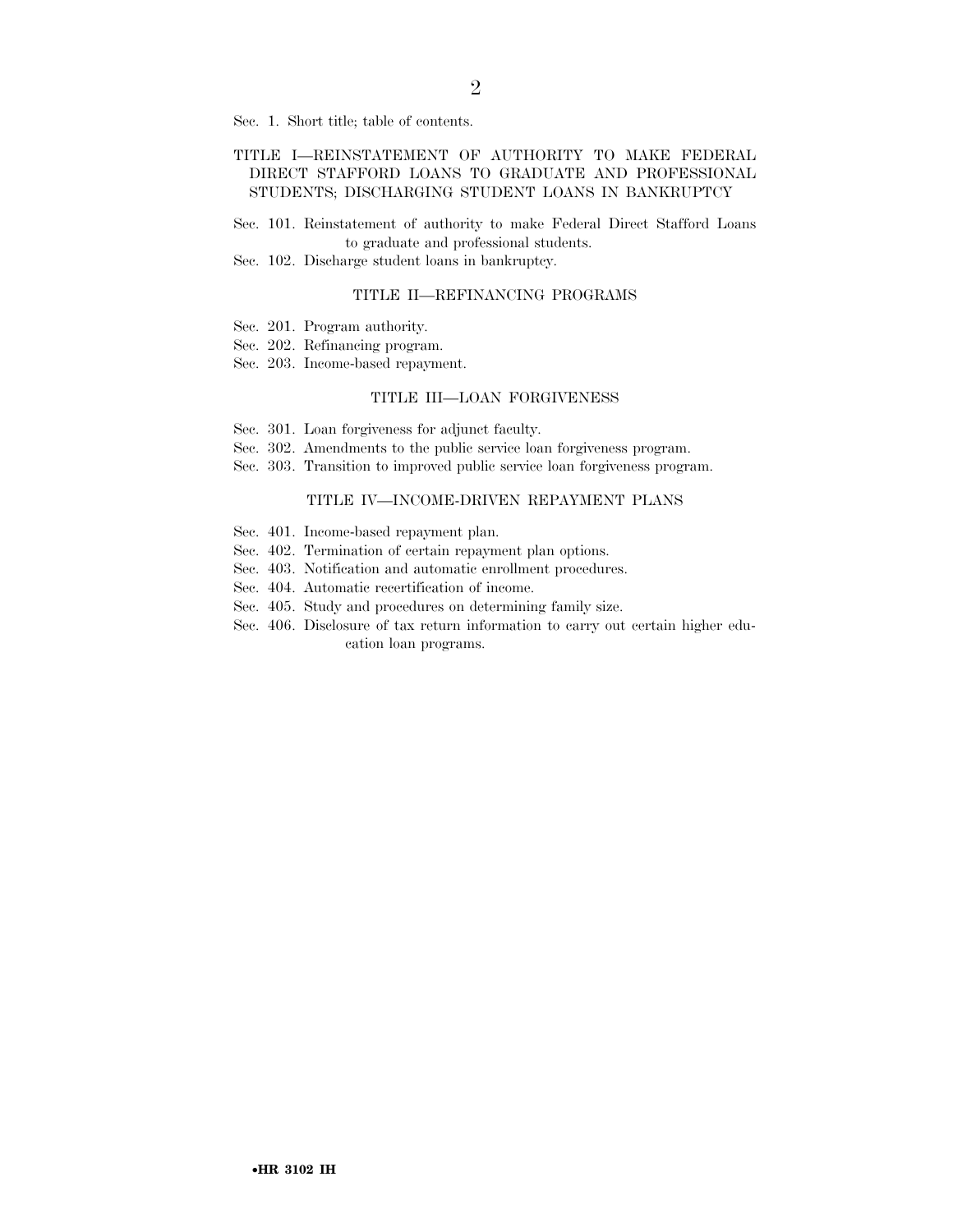# **TITLE I—REINSTATEMENT OF AUTHORITY TO MAKE FED- ERAL DIRECT STAFFORD LOANS TO GRADUATE AND PROFESSIONAL STUDENTS; DISCHARGING STUDENT LOANS IN BANKRUPTCY SEC. 101. REINSTATEMENT OF AUTHORITY TO MAKE FED- ERAL DIRECT STAFFORD LOANS TO GRAD- UATE AND PROFESSIONAL STUDENTS.**  (a) AMENDMENTS.—Section 455(a)(3) of the Higher Education Act of 1965 (20 U.S.C. 1087e(a)(3)) is amend- ed— (1) in the paragraph heading, by inserting ''TEMPORARY'' before ''TERMINATION''; and (2) in subparagraph (A), in the matter pre- ceding clause (i), by inserting '', and ending on or 18 before June 30, 2019" after "2012". (b) INAPPLICABILITY OF RULEMAKING REQUIRE-MENTS.—Sections 482(c) and 492 of the Higher Edu-

apply to the regulations under this section.

## **SEC. 102. DISCHARGE STUDENT LOANS IN BANKRUPTCY.**

cation Act of 1965 (20 U.S.C. 1089(c); 1098a) shall not

 (a) EXCEPTION TO DISCHARGE.—Section 523(a) of title 11, United States Code, is amended—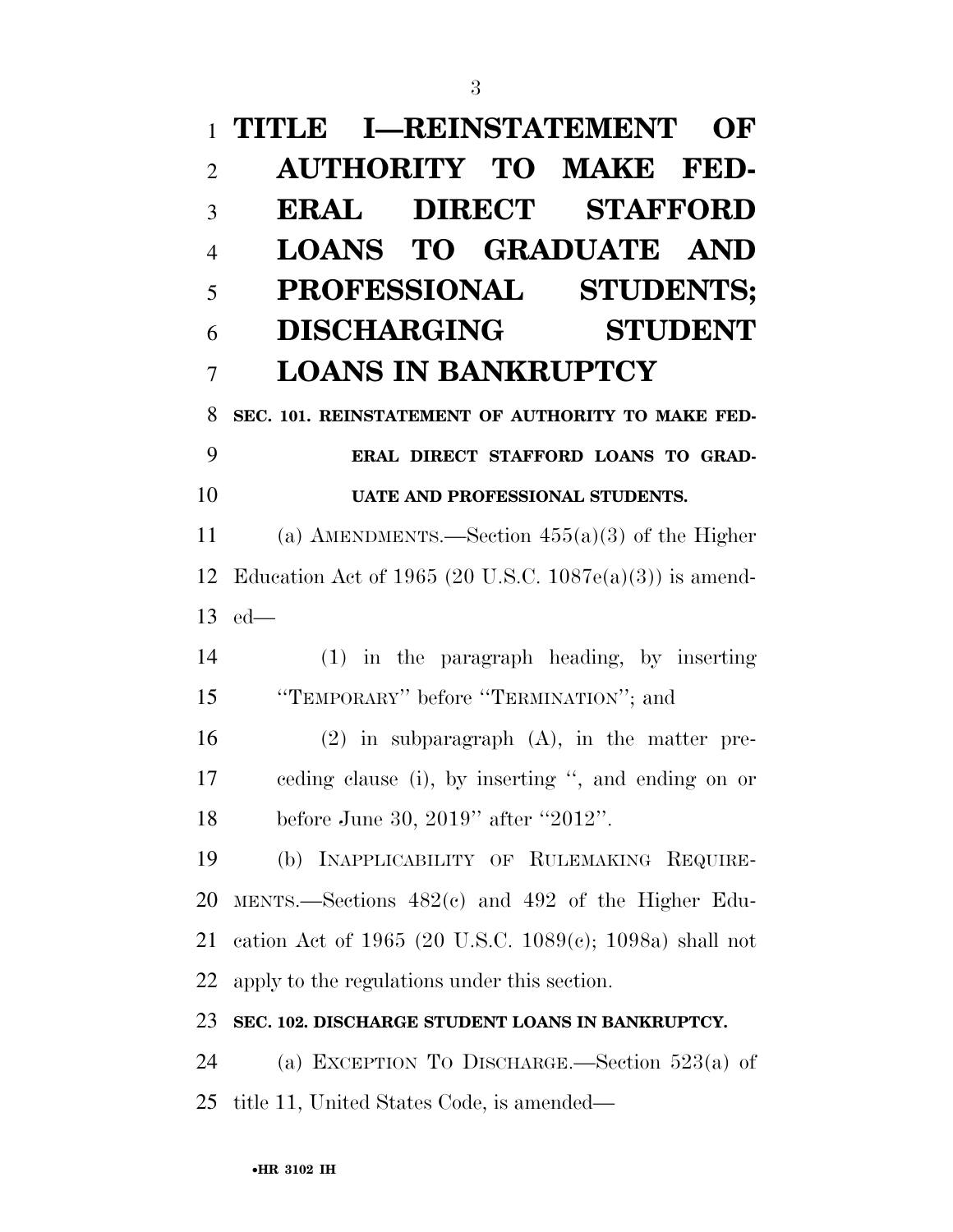| $\mathbf{1}$   | $(1)$ by striking paragraph $(8)$ ; and               |
|----------------|-------------------------------------------------------|
| $\overline{2}$ | $(2)$ by redesignating paragraphs $(9)$ through       |
| 3              | $(14B)$ as paragraphs $(8)$ through $(14A)$ , respec- |
| $\overline{4}$ | tively.                                               |
| 5              | (b) CONFORMING AMENDMENTS.—Title 11, United           |
| 6              | States Code, is amended—                              |
| 7              | (1) in section $704(c)(1)(C)(iv)(I)$ by striking      |
| 8              | "(14A)" and inserting "(14)";                         |
| 9              | (2) in section $1106(c)(1)(C)(iv)(I)$ by striking     |
| 10             | "(14A)" and inserting "(14)";                         |
| 11             | (3) in section $1202(c)(1)(C)(iv)(I)$ by striking     |
| 12             | " $(14A)$ " and inserting " $(14)$ "; and             |
| 13             | (4) in section $1328(a)(2)$ by striking "(8), or      |
| 14             | $(9)$ " and inserting "or $(8)$ ".                    |
| 15             | (c) EFFECTIVE DATE; APPLICATION OF AMEND-             |
| 16             | MENTS.-                                               |
| 17             | (1) EFFECTIVE DATE.—Except as provided in             |
| 18             | subsection (b), this section and the amendments       |
| 19             | made by this section shall take effect on the date of |
| 20             | the enactment of this Act.                            |
| 21             | (2)<br>APPLICATION OF AMENDMENTS.—The                 |
| 22             | amendments made by this section shall apply only      |
| 23             | with respect to cases commenced under title 11 of     |
| 24             | the United States Code on or after the date of the    |
| 25             | enactment of this Act.                                |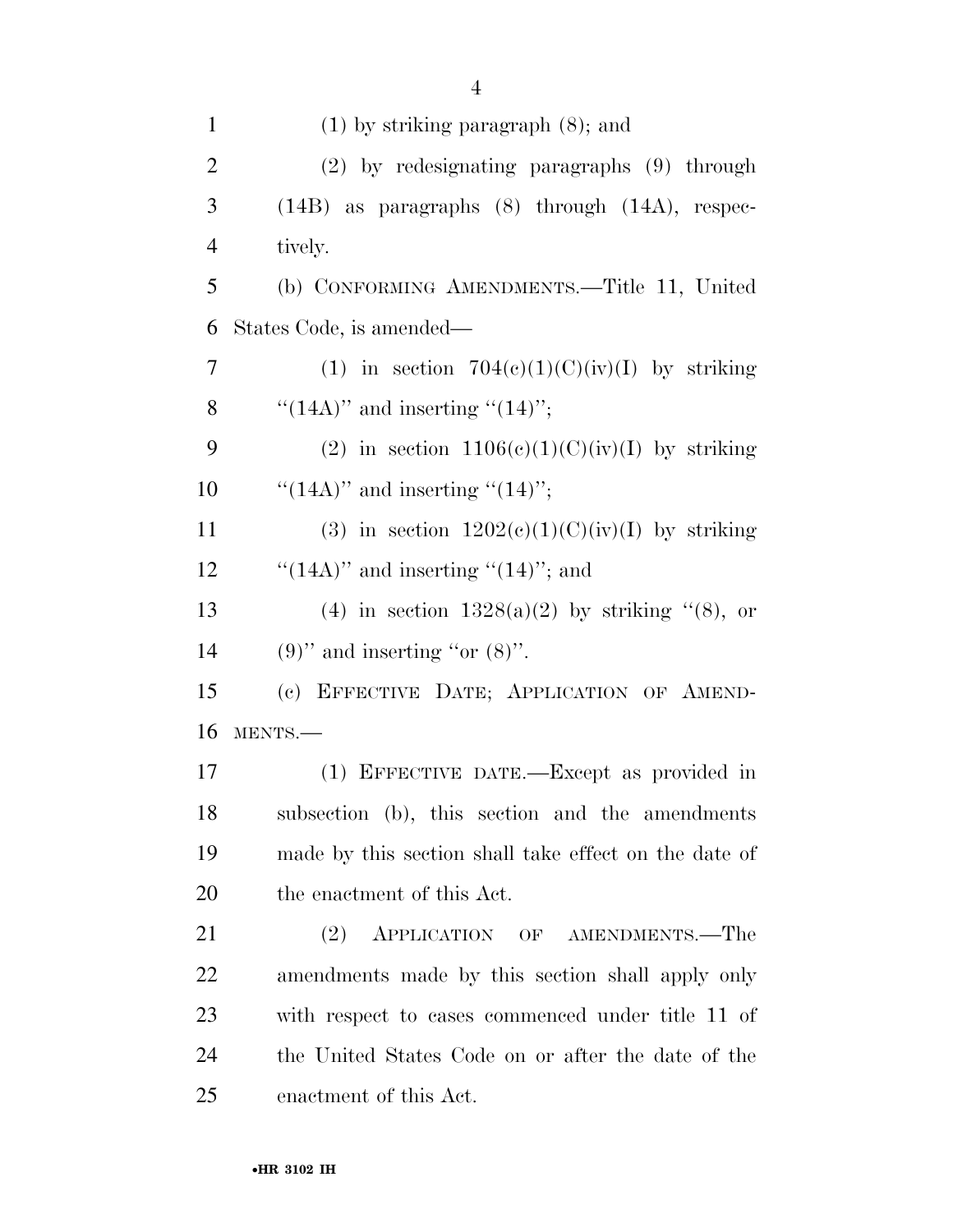## **TITLE II—REFINANCING PROGRAMS**

**SEC. 201. PROGRAM AUTHORITY.** 

 Section 451(a) of the Higher Education Act of 1965 (20 U.S.C. 1087a(a)) is amended—

6 (1) by striking "and  $(2)$ " and inserting " $(2)$ "; and

 (2) by inserting ''; and (3) to make loans under section 460A and section 460B'' after ''section 459A''.

**SEC. 202. REFINANCING PROGRAM.** 

 Part D of title IV of the Higher Education Act of 1965 (20 U.S.C. 1087a et seq.) is amended by adding at the end the following:

 **''SEC. 460A. REFINANCING FFEL AND FEDERAL DIRECT LOANS.** 

17 "(a) IN GENERAL.—Beginning not later than 180 days after the date of enactment of the Helping Individ- uals Get a Higher Education while Reducing Education Debt Act, the Secretary shall establish a program under which the Secretary, upon the receipt of an application from a qualified borrower, makes a loan under this part, in accordance with the provisions of this section, in order to permit the borrower to obtain the interest rate provided under subsection (c).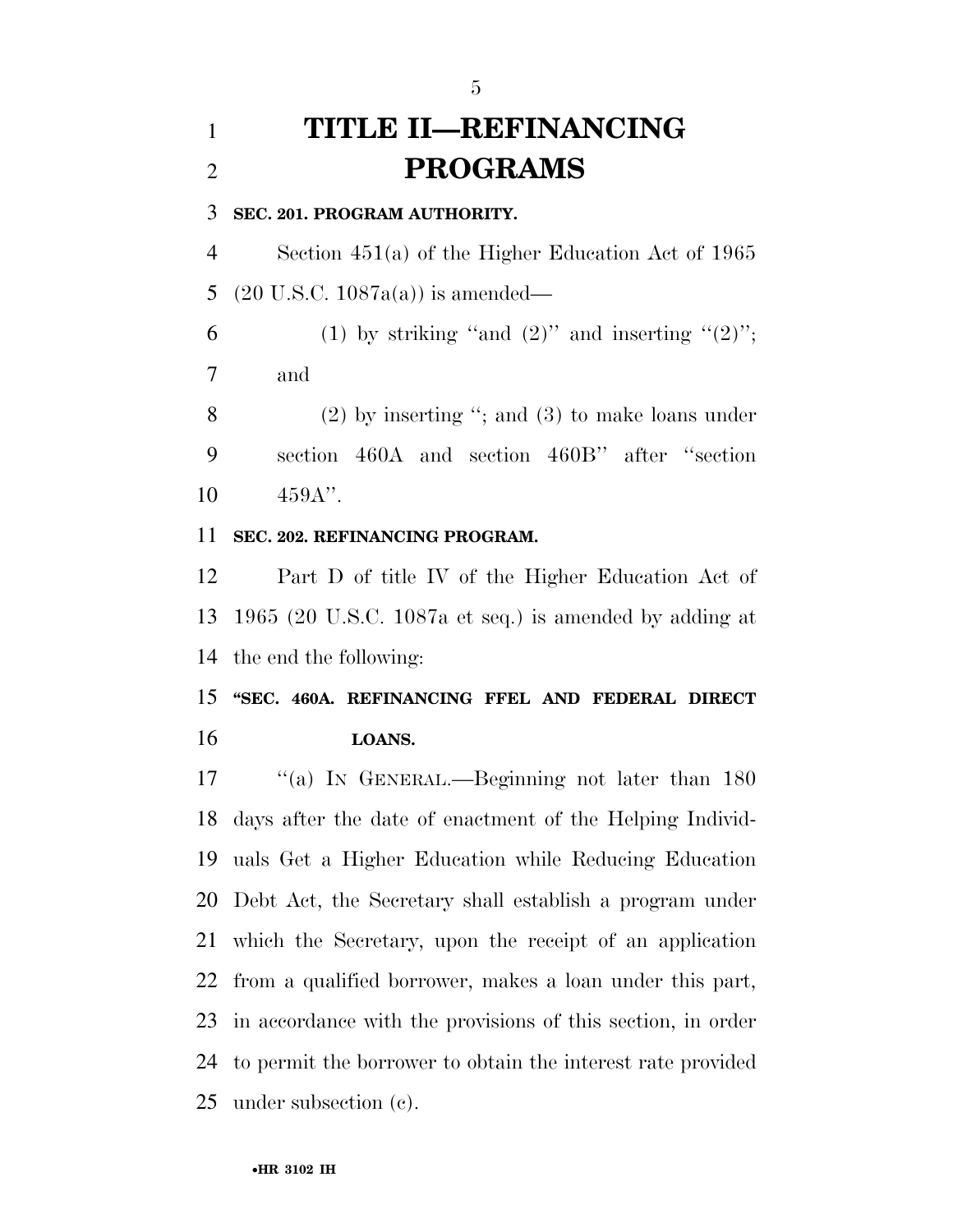''(b) REFINANCING DIRECT LOANS.—

2 "(1) FEDERAL DIRECT LOANS.—Upon applica- tion of a qualified borrower, the Secretary shall repay a Federal Direct Stafford Loan, a Federal Di- rect Unsubsidized Stafford Loan, a Federal Direct PLUS Loan, or a Federal Direct Consolidation Loan of the qualified borrower, for which the first disbursement was made, or the application for the consolidation loan was received, before July 1, 2019, with the proceeds of a refinanced Federal Direct Stafford Loan, a Federal Direct Unsubsidized Staf- ford Loan, a Federal Direct PLUS Loan, or a Fed- eral Direct Consolidation Loan, respectively, issued to the borrower in an amount equal to the sum of the unpaid principal, accrued unpaid interest, and late charges of the original loan.

17 "(2) REFINANCING FFEL PROGRAM LOANS AS REFINANCED FEDERAL DIRECT LOANS.—Upon ap- plication of a qualified borrower for any loan that was made, insured, or guaranteed under part B and for which the first disbursement was made, or the application for the consolidation loan was received, before July 1, 2010, the Secretary shall make a loan under this part, in an amount equal to the sum of the unpaid principal, accrued unpaid interest, and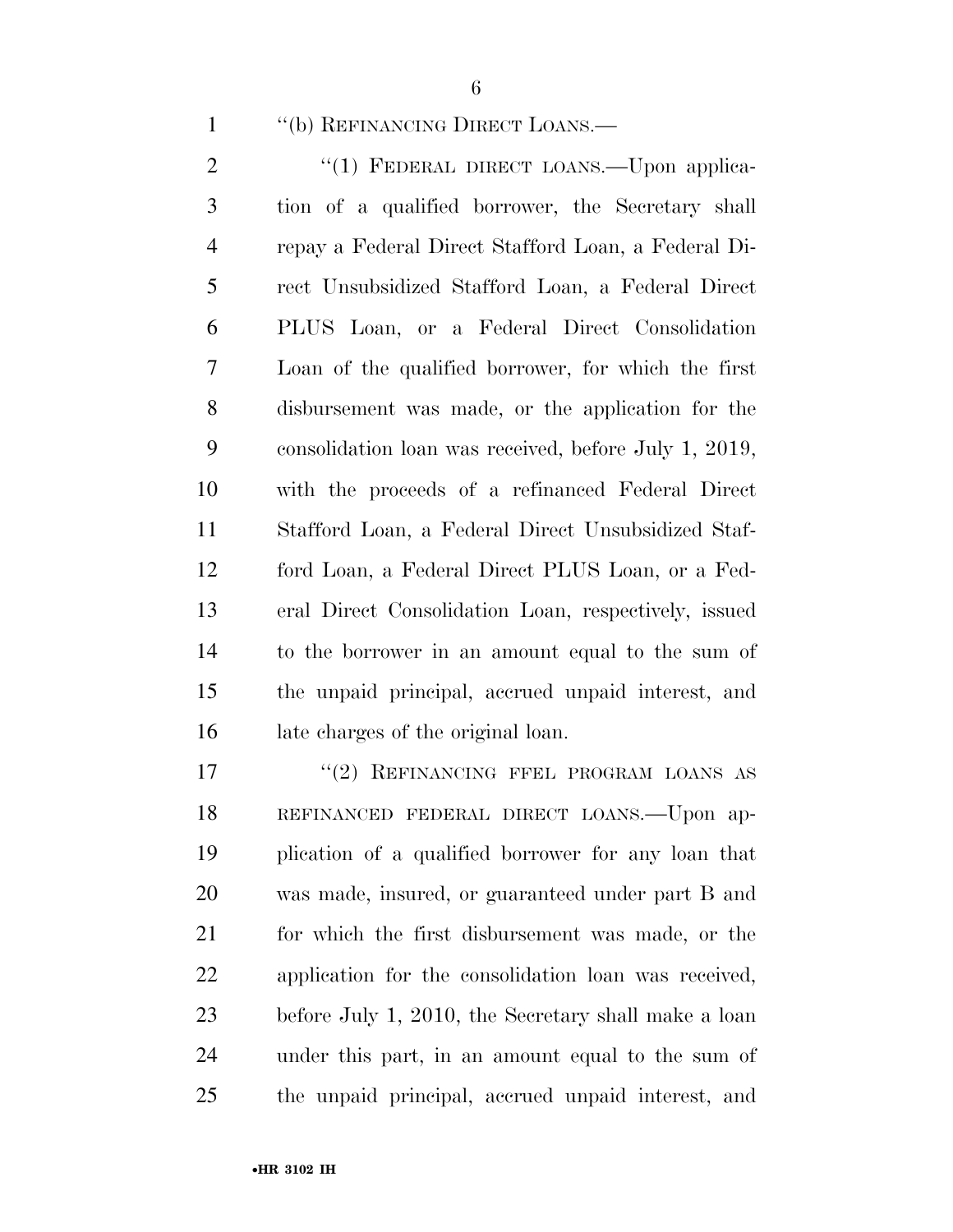| $\mathbf{1}$   | late charges of the original loan to the borrower in |
|----------------|------------------------------------------------------|
| $\overline{2}$ | accordance with the following:                       |
| 3              | "(A) The Secretary shall pay the proceeds            |
| $\overline{4}$ | of such loan to the eligible lender of the loan      |
| 5              | made, insured, or guaranteed under part B, in        |
| 6              | order to discharge the borrower from any re-         |
| $\overline{7}$ | maining obligation to the lender with respect to     |
| 8              | the original loan.                                   |
| 9              | "(B) A loan made under this section that             |
| 10             | was originally—                                      |
| 11             | "(i) a loan originally made, insured,                |
| 12             | or guaranteed under section 428 shall be a           |
| 13             | Federal Direct Stafford Loan;                        |
| 14             | "(ii) a loan originally made, insured,               |
| 15             | or guaranteed under section 428B shall be            |
| 16             | a Federal Direct PLUS Loan;                          |
| 17             | "(iii) a loan originally made, insured,              |
| 18             | or guaranteed under section 428H shall be            |
| 19             | Federal Direct Unsubsidized Stafford<br>$\mathbf{a}$ |
| 20             | Loan; and                                            |
| 21             | "(iv) a loan originally made, insured,               |
| 22             | or guaranteed under section 428C shall be            |
| 23             | a Federal Direct Consolidation Loan.                 |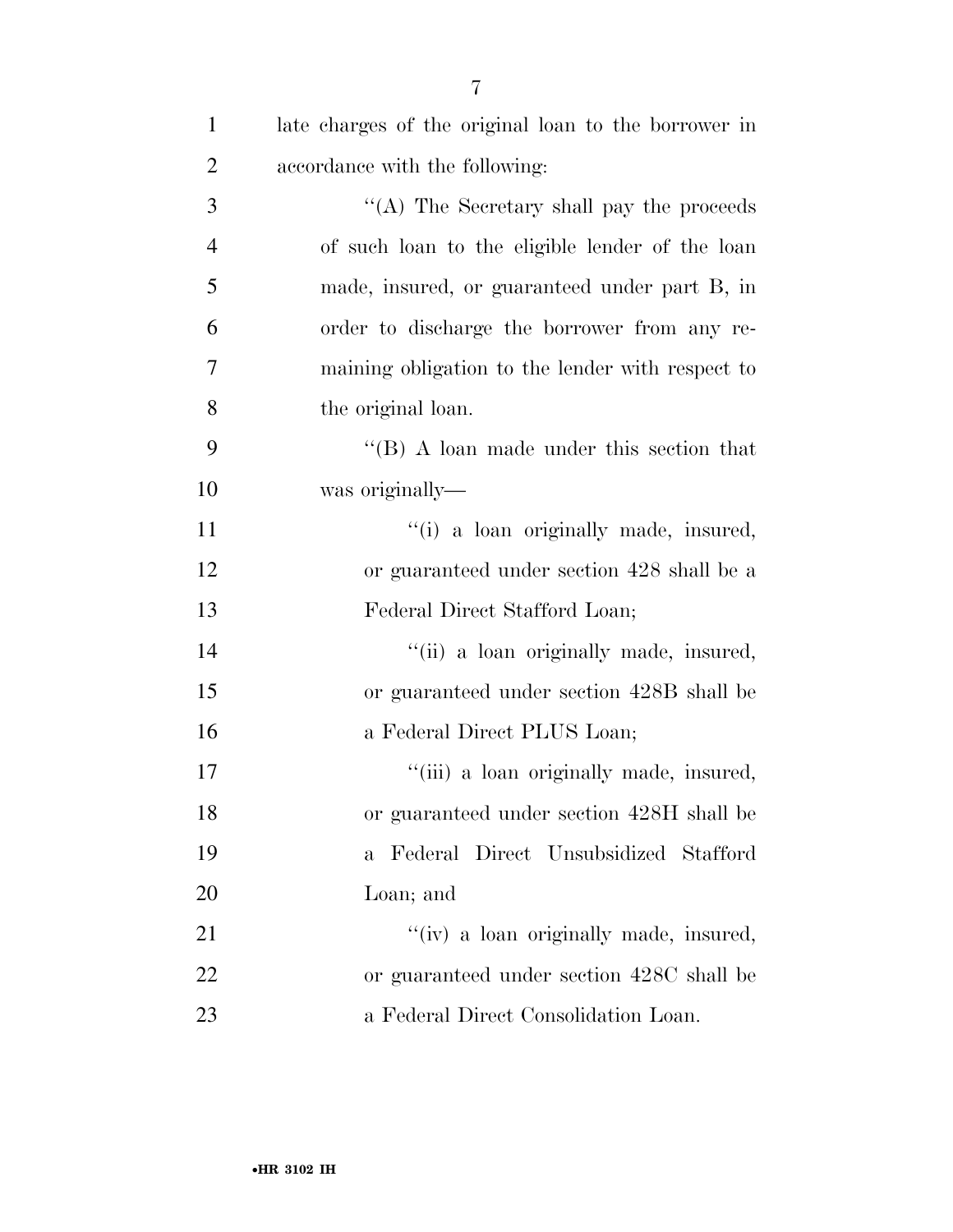| $\mathbf{1}$   | "(C) The interest rate for each loan made          |
|----------------|----------------------------------------------------|
| $\overline{2}$ | by the Secretary under this paragraph shall be     |
| 3              | the rate provided under subsection (c).            |
| $\overline{4}$ | $``$ (c) INTEREST RATES.—                          |
| 5              | "(1) IN GENERAL.—The interest rate for the         |
| 6              | refinanced Federal Direct Stafford Loans, Federal  |
| 7              | Direct Unsubsidized Stafford Loans, Federal Direct |
| 8              | PLUS Loans, and Federal Direct Consolidation       |
| 9              | Loans, shall be a rate equal to—                   |
| 10             | $\lq\lq$ in any case where the original loan       |
| 11             | was a loan under section 428 or 428H, a Fed-       |
| 12             | eral Direct Stafford loan, or a Federal Direct     |
| 13             | Unsubsidized Stafford Loan, that was issued to     |
| 14             | an undergraduate student, a rate equal to the      |
| 15             | rate for Federal Direct Stafford Loans and         |
| 16             | Federal Direct Unsubsidized Stafford Loans         |
| 17             | issued to undergraduate students for the 12-       |
| 18             | month period beginning on July 1, 2016, and        |
| 19             | ending on June 30, 2017;                           |
| 20             | $\lq\lq (B)$ in any case where the original loan   |
| 21             | was a loan under section 428 or 428H, a Fed-       |
| 22             | eral Direct Stafford Loan, or a Federal Direct     |
| 23             | Unsubsidized Stafford Loan, that was issued to     |
| 24             | a graduate or professional student, a rate equal   |
| 25             | to the rate for Federal Direct Unsubsidized        |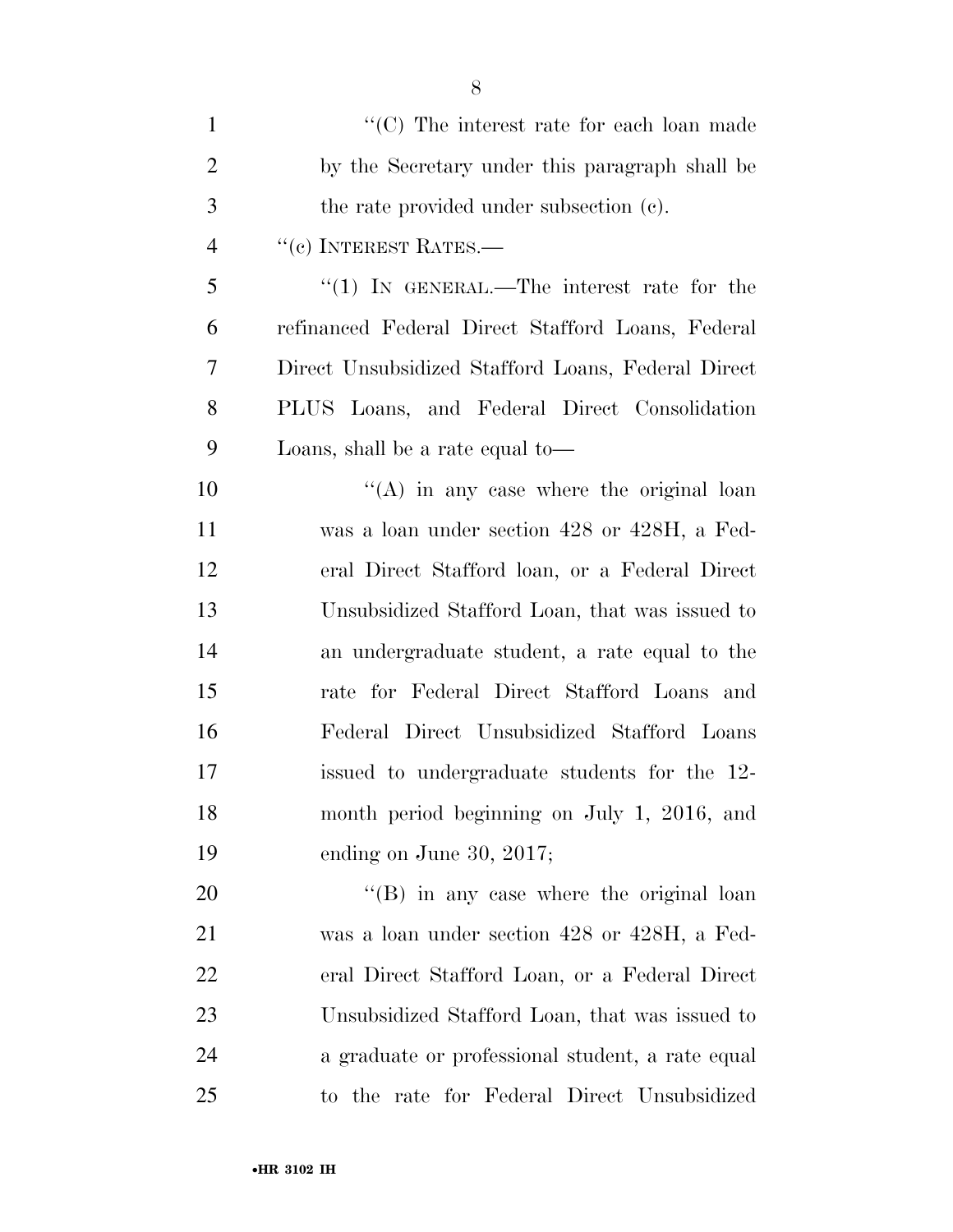| $\mathbf{1}$   | Stafford Loans issued to graduate or profes-      |
|----------------|---------------------------------------------------|
| $\overline{2}$ | sional students for the 12-month period begin-    |
| 3              | ning on July 1, 2016, and ending on June 30,      |
| $\overline{4}$ | 2017;                                             |
| 5              | "(C) in any case where the original loan          |
| 6              | was a loan under section 428B or a Federal Di-    |
| 7              | rect PLUS Loan, a rate equal to the rate for      |
| 8              | Federal Direct PLUS Loans for the 12-month        |
| 9              | period beginning on July 1, 2016, and ending      |
| 10             | on June 30, 2017; and                             |
| 11             | $\lq\lq$ (D) in any case where the original loan  |
| 12             | was a loan under section 428C or a Federal Di-    |
| 13             | rect Consolidation Loan, a rate calculated in ac- |
| 14             | cordance with paragraph $(2)$ .                   |
| 15             | "(2) INTEREST RATES FOR CONSOLIDATION             |
| 16             | LOANS.                                            |
| 17             | ``(A)<br><b>METHOD</b><br>OF<br>CALCULATION.—In   |
| 18             | order to determine the interest rate for any re-  |
| 19             | financed Federal Direct Consolidation Loan        |
| 20             | under paragraph $(1)(D)$ , the Secretary shall—   |
| 21             | "(i) determine each of the component              |
| 22             | loans that were originally consolidated in        |
| 23             | the loan under section 428C or the Federal        |
| 24             | Direct Consolidation Loan, and calculate          |
| 25             | the proportion of the unpaid principal bal-       |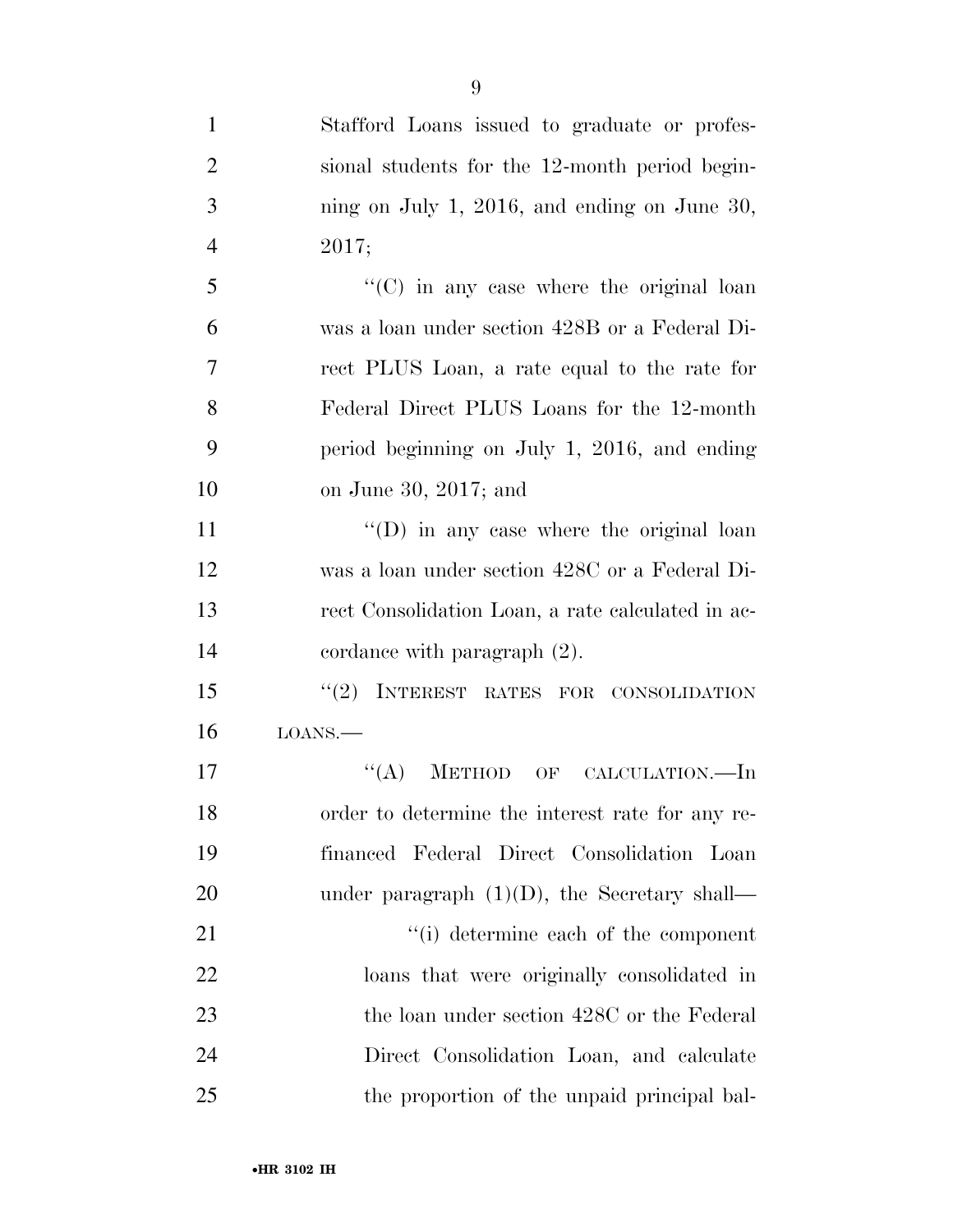| $\mathbf{1}$   | ance of the loan under section 428C or the     |
|----------------|------------------------------------------------|
| $\overline{2}$ | Federal Direct Consolidation Loan that         |
| 3              | each component loan represents;                |
| $\overline{4}$ | "(ii) use the proportions determined           |
| 5              | in accordance with clause (i) and the inter-   |
| 6              | est rate applicable for each component         |
| 7              | loan, as determined under subparagraph         |
| 8              | (B), to calculate the weighted average of      |
| 9              | the interest rates on the loans consolidated   |
| 10             | into the loan under section 428C or the        |
| 11             | Federal Direct Consolidation Loan; and         |
| 12             | "(iii) apply the weighted average cal-         |
| 13             | culated under clause (ii) as the interest      |
| 14             | rate for the refinanced Federal Direct Con-    |
| 15             | solidation Loan.                               |
| 16             | "(B) INTEREST RATES FOR COMPONENT              |
| 17             | LOANS.—The interest rates for the component    |
| 18             | loans of a loan made under section 428C or a   |
| 19             | Federal Direct Consolidation Loan shall be the |
| 20             | following:                                     |
| 21             | "(i) The interest rate for any loan            |
| 22             | under section 428 or 428H, Federal Direct      |
| 23             | Stafford Loan, or Federal Direct Unsub-        |
| 24             | sidized Stafford Loan issued to an under-      |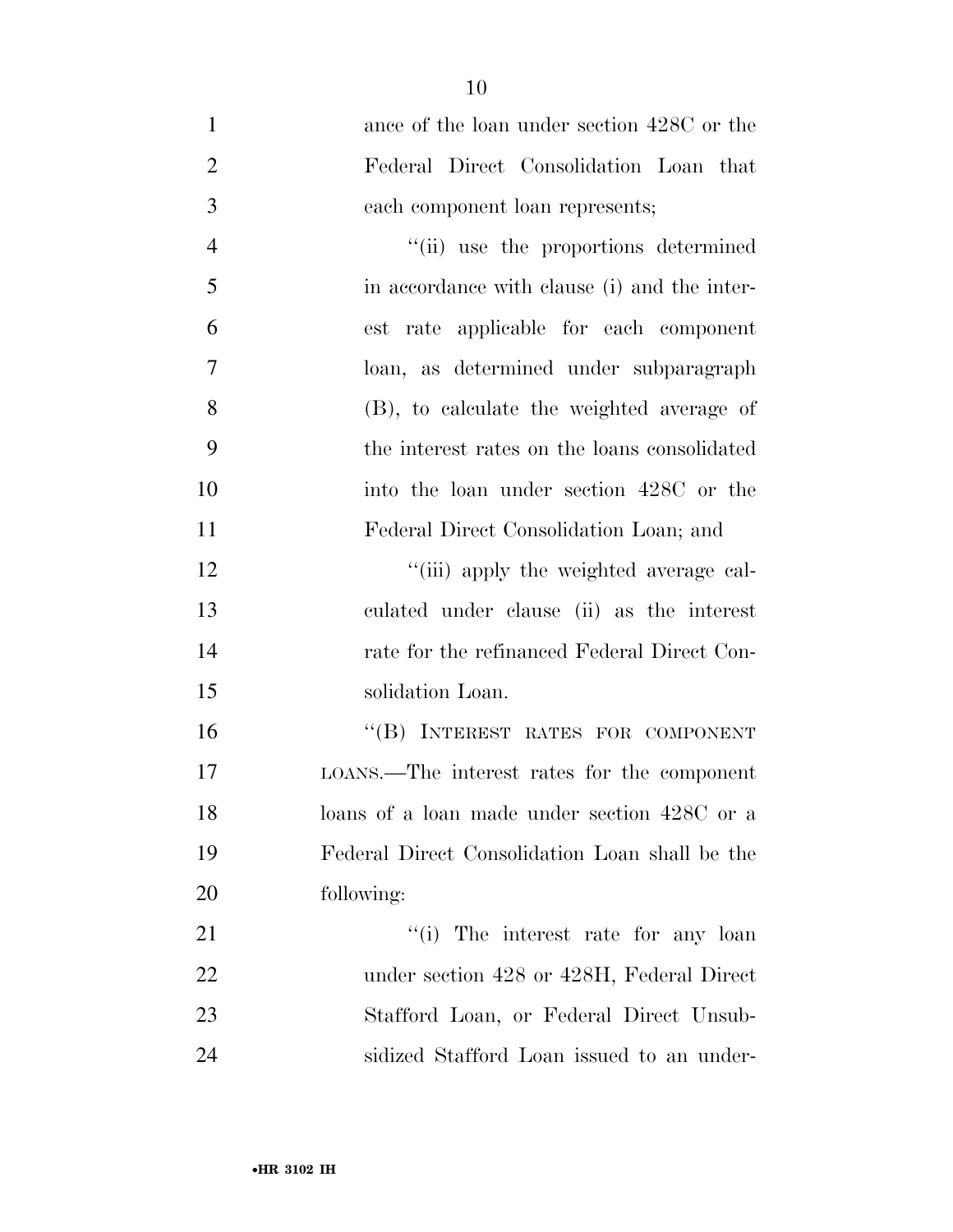| $\mathbf{1}$   | graduate student shall be a rate equal to  |
|----------------|--------------------------------------------|
| $\overline{2}$ | the lesser of-                             |
| 3              | $\lq\lq$ the rate for Federal Direct       |
| $\overline{4}$ | Stafford Loans and Federal Direct          |
| 5              | Unsubsidized Stafford Loans issued         |
| 6              | to undergraduate students for the 12-      |
| 7              | month period beginning on July 1,          |
| 8              | $2016$ , and ending on June 30, $2017$ ;   |
| 9              | or                                         |
| 10             | "(II) the original interest rate of        |
| 11             | the component loan.                        |
| 12             | "(ii) The interest rate for any loan       |
| 13             | under section 428 or 428H, Federal Direct  |
| 14             | Stafford Loan, or Federal Direct Unsub-    |
| 15             | sidized Stafford Loan issued to a graduate |
| 16             | or professional student shall be a rate    |
| 17             | equal to the lesser of—                    |
| 18             | "(I) the rate for Federal Direct           |
| 19             | Unsubsidized Stafford Loans issued         |
| 20             | to graduate or professional students       |
| 21             | for the 12-month period beginning on       |
| 22             | July 1, 2016, and ending on June 30,       |
| 23             | $2017;$ or                                 |
| 24             | "(II) the original interest rate of        |
| 25             | the component loan.                        |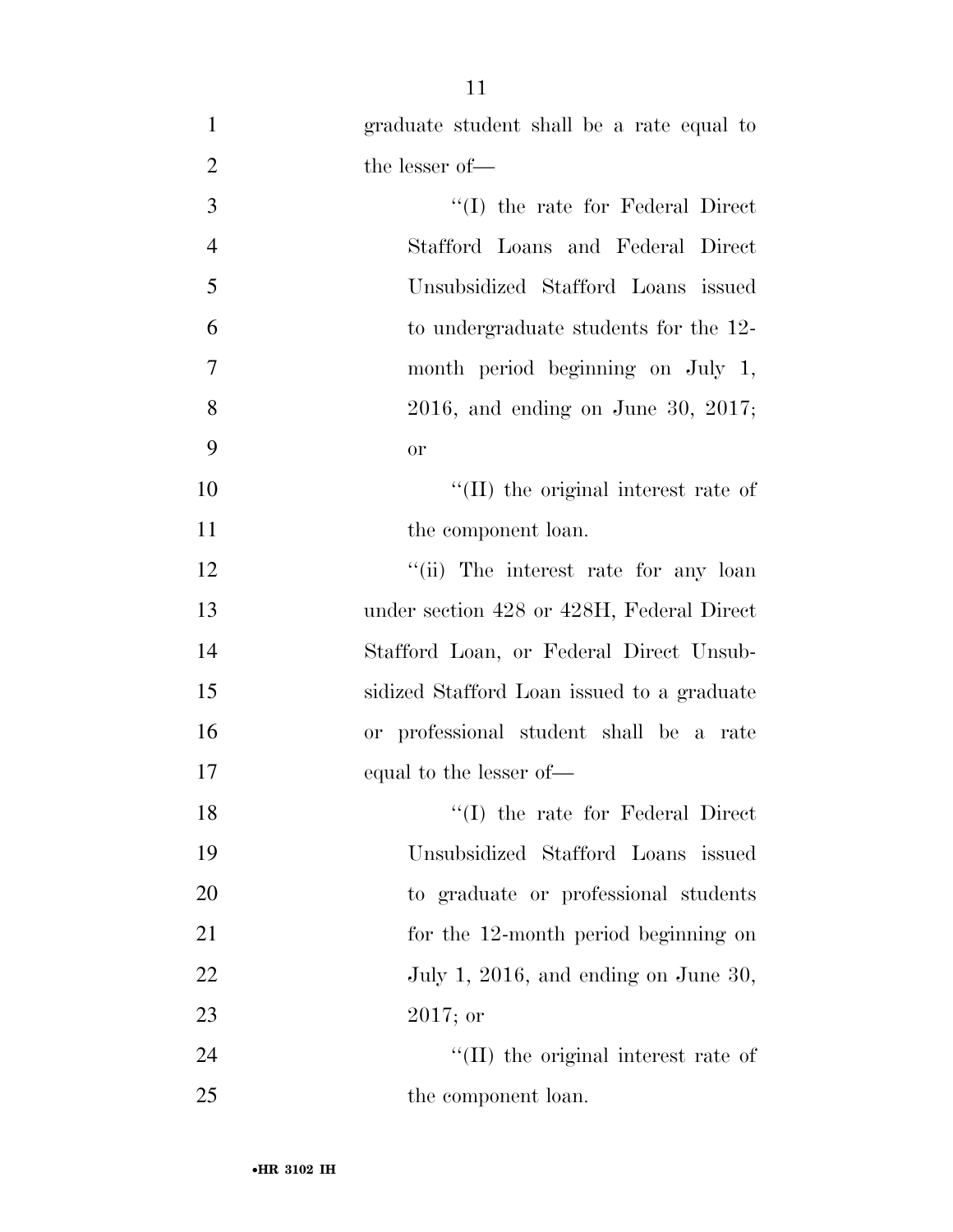| $\mathbf{1}$   | "(iii) The interest rate for any loan             |
|----------------|---------------------------------------------------|
| $\overline{2}$ | under section 428B or Federal Direct              |
| 3              | PLUS Loan shall be a rate equal to the            |
| $\overline{4}$ | lesser of-                                        |
| 5              | "(I) the rate for Federal Direct                  |
| 6              | PLUS Loans for the 12-month period                |
| 7              | beginning on July 1, 2016, and end-               |
| 8              | ing on June 30, 2017; or                          |
| 9              | $\lq$ (II) the original interest rate of          |
| 10             | the component loan.                               |
| 11             | "(iv) The interest rate for any compo-            |
| 12             | nent loan that is a loan under section            |
| 13             | 428C or a Federal Direct Consolidation            |
| 14             | Loan shall be the weighted average of the         |
| 15             | interest rates that would apply under this        |
| 16             | subparagraph for each loan comprising the         |
| 17             | component consolidation loan.                     |
| 18             | $f'(v)$ The interest rate for any eligible        |
| 19             | loan that is a component of a loan made           |
| 20             | under section 428C or a Federal Direct            |
| 21             | Consolidation Loan and is not described in        |
| 22             | clauses (i) through (iv) shall be the inter-      |
| 23             | est rate on the original component loan.          |
| 24             | "(3) FIXED RATE.—The applicable rate of in-       |
| 25             | terest determined under paragraph (1) for a refi- |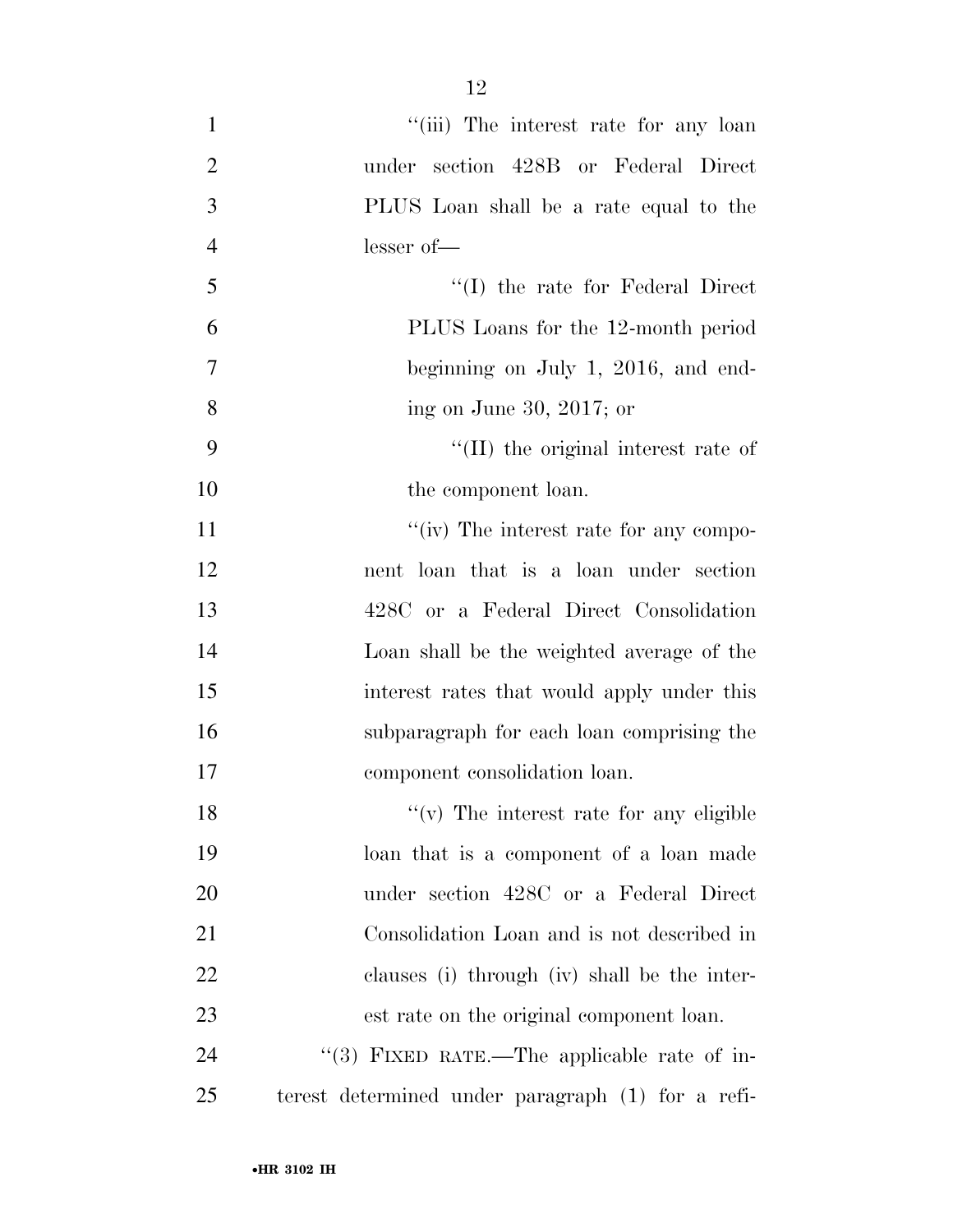| $\mathbf{1}$   | nanced loan under this section shall be fixed for the  |
|----------------|--------------------------------------------------------|
| $\overline{2}$ | period of the loan.                                    |
| 3              | "(d) TERMS AND CONDITIONS OF LOANS.—                   |
| $\overline{4}$ | "(1) In GENERAL.—A loan that is refinanced             |
| 5              | under this section shall have the same terms and       |
| 6              | conditions as the original loan, except as otherwise   |
| 7              | provided in this section.                              |
| 8              | "(2) NO AUTOMATIC EXTENSION OF REPAY-                  |
| 9              | MENT PERIOD.—Refinancing a loan under this sec-        |
| 10             | tion shall not result in the extension of the duration |
| 11             | of the repayment period of the loan, and the bor-      |
| 12             | rower shall retain the same repayment term that        |
| 13             | was in effect on the original loan. Nothing in this    |
| 14             | paragraph shall be construed to prevent a borrower     |
| 15             | from electing a different repayment plan at any time   |
| 16             | in accordance with section $455(d)(3)$ .               |
| 17             | "(e) DEFINITION OF QUALIFIED BORROWER.-                |
| 18             | " $(1)$ IN GENERAL.—For purposes of this sec-          |
| 19             | tion, the term 'qualified borrower' means a bor-       |
| 20             | $rower$ —                                              |
| 21             | "(A) of a loan under this part or part B               |
| 22             | for which the first disbursement was made, or          |
| 23             | the application for a consolidation loan was re-       |
| 24             | ceived, before July 1, 2019; and                       |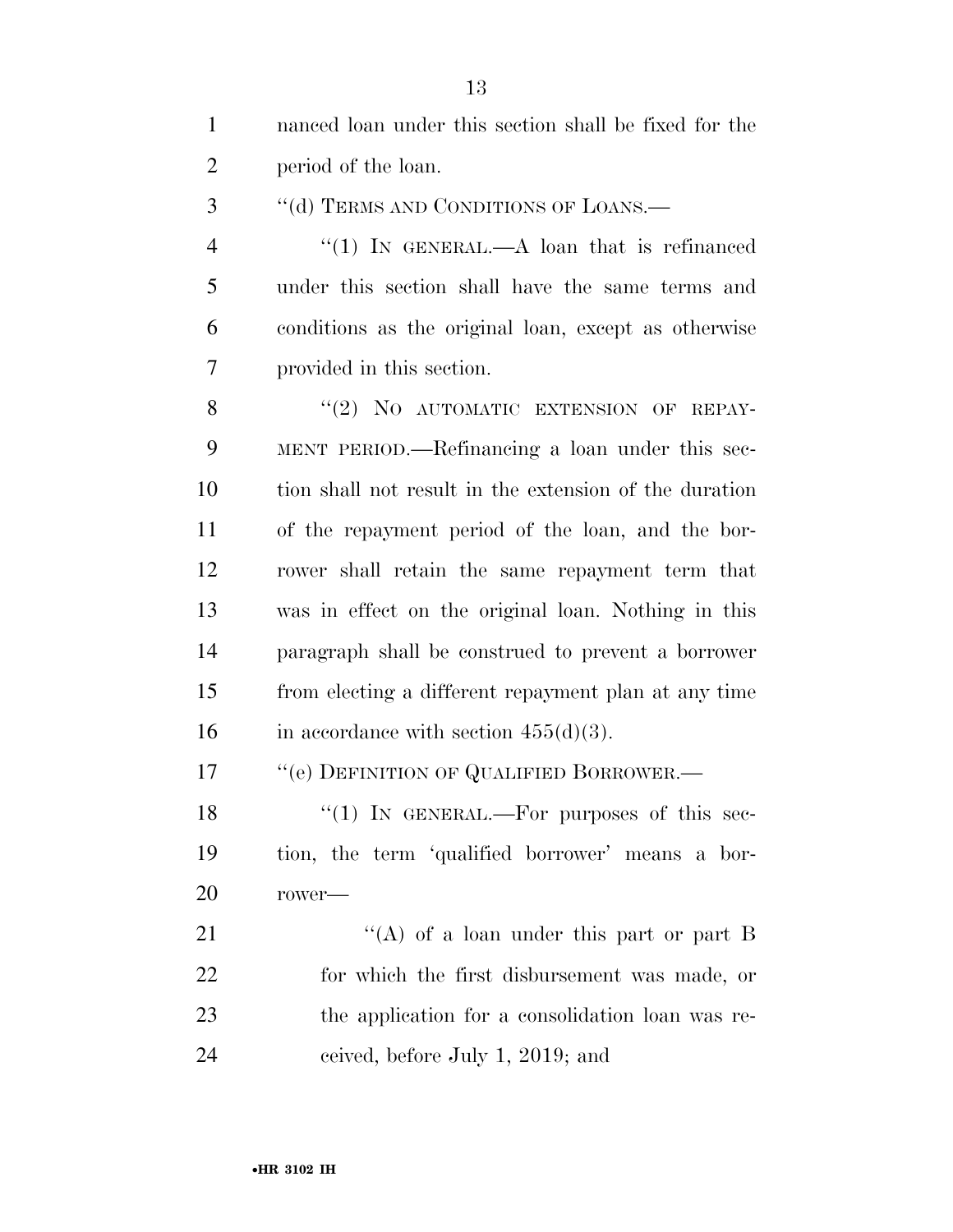1 ''(B) who meets the eligibility requirements based on income or debt-to-income ratio estab-lished by the Secretary.

4 "(2) INCOME REQUIREMENTS.—Not later than 180 days after the date of enactment of the Helping Individuals Get a Higher Education while Reducing Education Debt Act, the Secretary shall establish eligibility requirements based on income or debt-to- income ratio that take into consideration providing access to refinancing under this section for bor-rowers with the greatest financial need.

12 ""(f) NOTIFICATION TO BORROWERS.—The Secretary, in coordination with the Director of the Bureau of Con- sumer Financial Protection, shall undertake a campaign to alert borrowers of loans that are eligible for refinancing under this section that the borrowers are eligible to apply for such refinancing. The campaign shall include the fol-lowing activities:

 ''(1) Developing consumer information mate- rials about the availability of Federal student loan refinancing.

22 ''(2) Requiring servicers of loans under this part or part B to provide such consumer information to borrowers in a manner determined appropriate by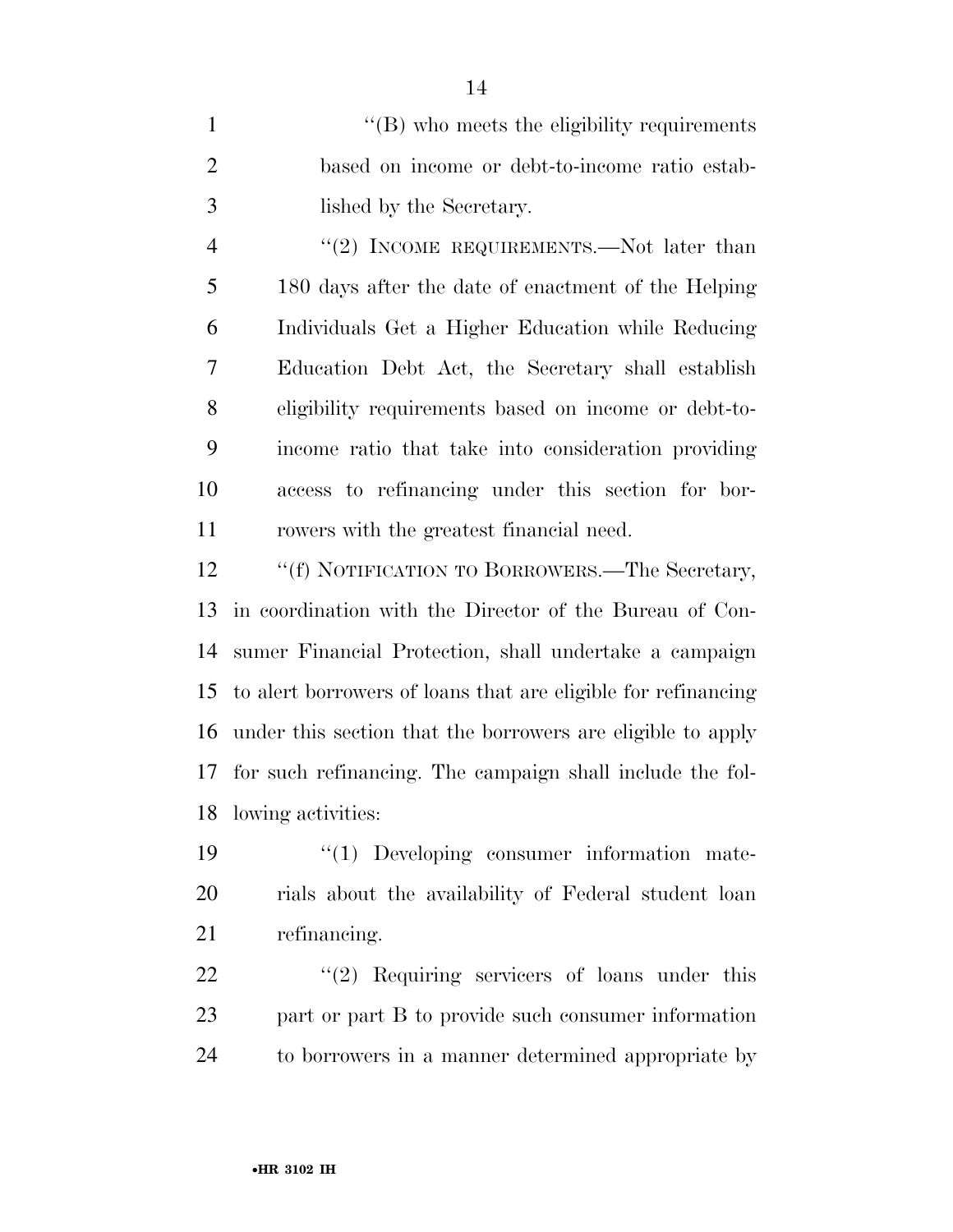| $\mathbf{1}$   | the Secretary, in consultation with the Director of         |
|----------------|-------------------------------------------------------------|
| $\overline{2}$ | the Bureau of Consumer Financial Protection.                |
| 3              | "SEC. 460B. FEDERAL DIRECT REFINANCED PRIVATE LOAN          |
| $\overline{4}$ | PROGRAM.                                                    |
| 5              | "(a) DEFINITIONS.—In this section:                          |
| 6              | "(1) ELIGIBLE PRIVATE EDUCATION LOAN.-                      |
| 7              | The term 'eligible private education loan' means a          |
| 8              | private education loan, as defined in section $140(a)$      |
| 9              | of the Truth in Lending Act $(15 \text{ U.S.C. } 1650(a)),$ |
| 10             | $that-$                                                     |
| 11             | "(A) was disbursed to the borrower before                   |
| 12             | July 1, 2019; and                                           |
| 13             | "(B) was for the borrower's own postsec-                    |
| 14             | ondary educational expenses for an eligible pro-            |
| 15             | gram at an institution of higher education par-             |
| 16             | ticipating in the loan program under this part,             |
| 17             | as of the date that the loan was disbursed.                 |
| 18             | "(2) FEDERAL DIRECT REFINANCED PRIVATE                      |
| 19             | LOAN.—The term 'Federal Direct Refinanced Pri-              |
| 20             | vate Loan' means a loan issued under subsection             |
| 21             | (b)(1).                                                     |
| 22             | "(3) PRIVATE EDUCATIONAL LENDER.—The                        |
| 23             | term 'private educational lender' has the meaning           |
| 24             | given the term in section $140(a)$ of the Truth in          |
| 25             | Lending Act $(15 \text{ U.S.C. } 1650(a))$ .                |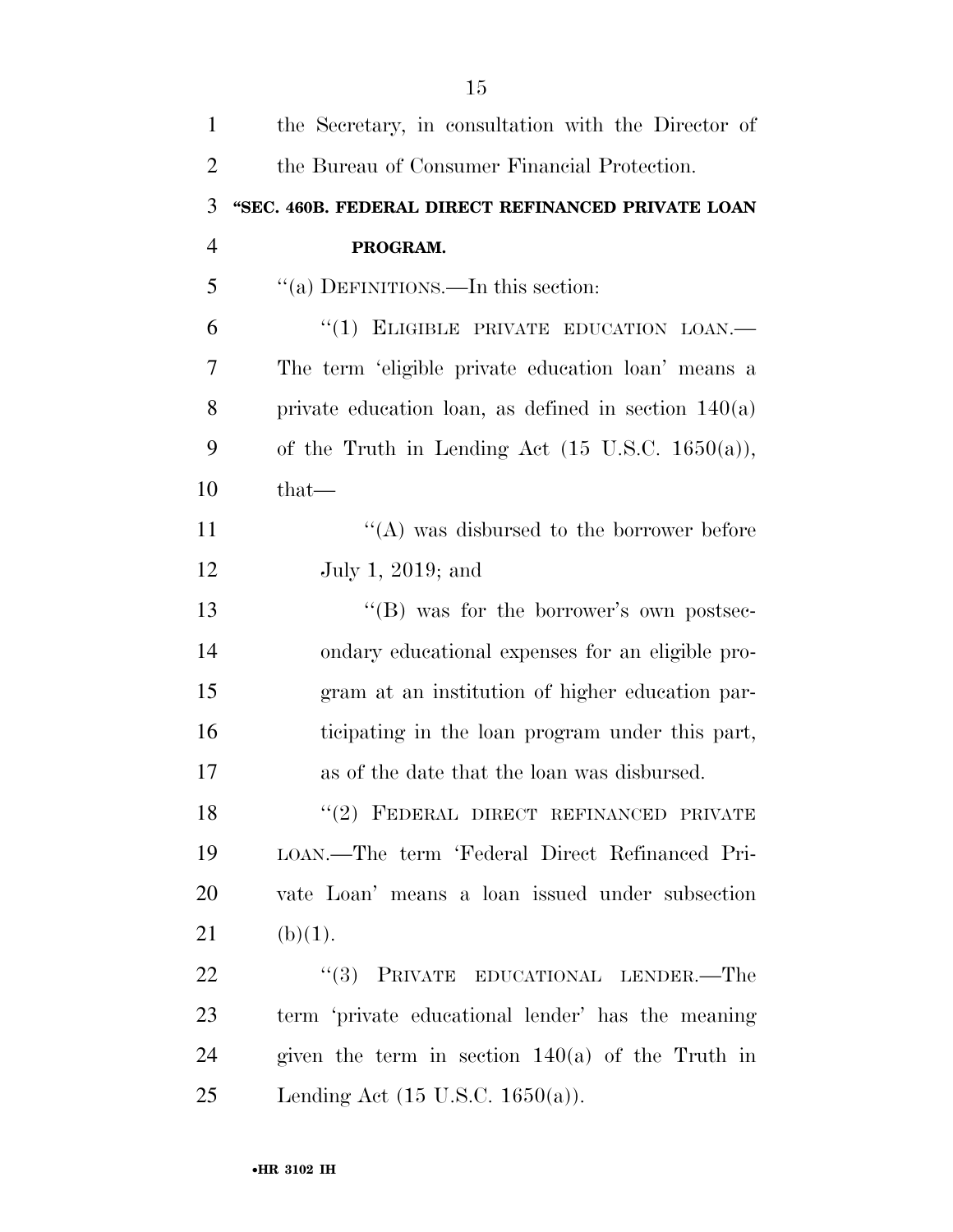| $\mathbf{1}$   | "(4) QUALIFIED BORROWER.—The term 'quali-             |
|----------------|-------------------------------------------------------|
| $\overline{2}$ | fied borrower' means an individual who-               |
| 3              | "(A) has an eligible private education loan;          |
| $\overline{4}$ | $\lq\lq$ (B) has been current on payments on the      |
| 5              | eligible private education loan for the 6 months      |
| 6              | prior to the date of the qualified borrower's ap-     |
| 7              | plication for refinancing under this section, and     |
| 8              | is in good standing on the loan at the time of        |
| 9              | such application;                                     |
| 10             | $\lq\lq$ (C) is not in default on the eligible pri-   |
| 11             | vate education loan or on any loan made, in-          |
| 12             | sured, or guaranteed under this part or part B        |
| 13             | or $E$ ; and                                          |
| 14             | $\lq\lq$ (D) meets the eligibility requirements de-   |
| 15             | scribed in subsection $(b)(2)$ .                      |
| 16             | "(b) PROGRAM AUTHORIZED.—                             |
| 17             | "(1) IN GENERAL.—The Secretary, in consulta-          |
| 18             | tion with the Secretary of the Treasury, shall carry  |
| 19             | out a program under which the Secretary, upon ap-     |
| 20             | plication by a qualified borrower who has an eligible |
| 21             | private education loan, shall issue such borrower a   |
| 22             | loan under this part in accordance with the fol-      |
| 23             | lowing:                                               |
| 24             | "(A) The loan issued under this program               |
| 25             | shall be in an amount equal to the sum of the         |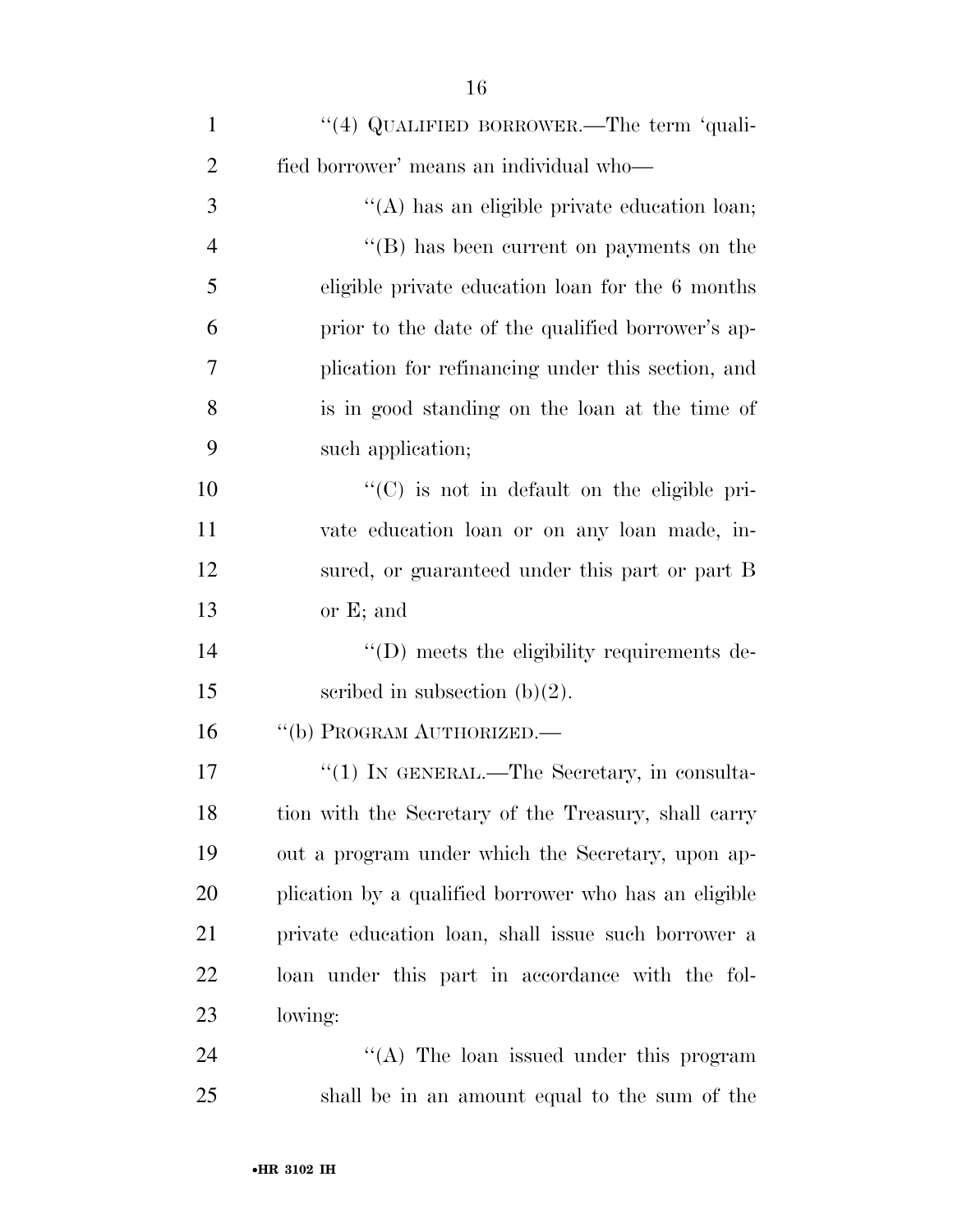| $\mathbf{1}$   | unpaid principal, accrued unpaid interest, and      |
|----------------|-----------------------------------------------------|
| $\overline{2}$ | late charges of the private education loan.         |
| 3              | "(B) The Secretary shall pay the proceeds           |
| $\overline{4}$ | of the loan issued under this program to the        |
| 5              | private educational lender of the private edu-      |
| 6              | cation loan, in order to discharge the qualified    |
| 7              | borrower from any remaining obligation to the       |
| 8              | lender with respect to the original loan.           |
| 9              | "(C) The Secretary shall require that the           |
| 10             | qualified borrower undergo loan counseling that     |
| 11             | provides all of the information and counseling      |
| 12             | required under clauses (i) through (viii) of sec-   |
| 13             | tion $485(b)(1)(A)$ before the loan is refinanced   |
| 14             | in accordance with this section, and before the     |
| 15             | proceeds of such loan are paid to the private       |
| 16             | educational lender.                                 |
| 17             | "(D) The Secretary shall issue the loan as          |
| 18             | a Federal Direct Refinanced Private Loan,           |
| 19             | which shall have the same terms, conditions,        |
| 20             | and benefits as a Federal Direct Unsubsidized       |
| 21             | Stafford Loan, except as otherwise provided in      |
| 22             | this section.                                       |
| 23             | "(2) BORROWER ELIGIBILITY.—Not later than           |
| 24             | 180 days after the date of enactment of the Helping |
| 25             | Individuals Get a Higher Education while Reducing   |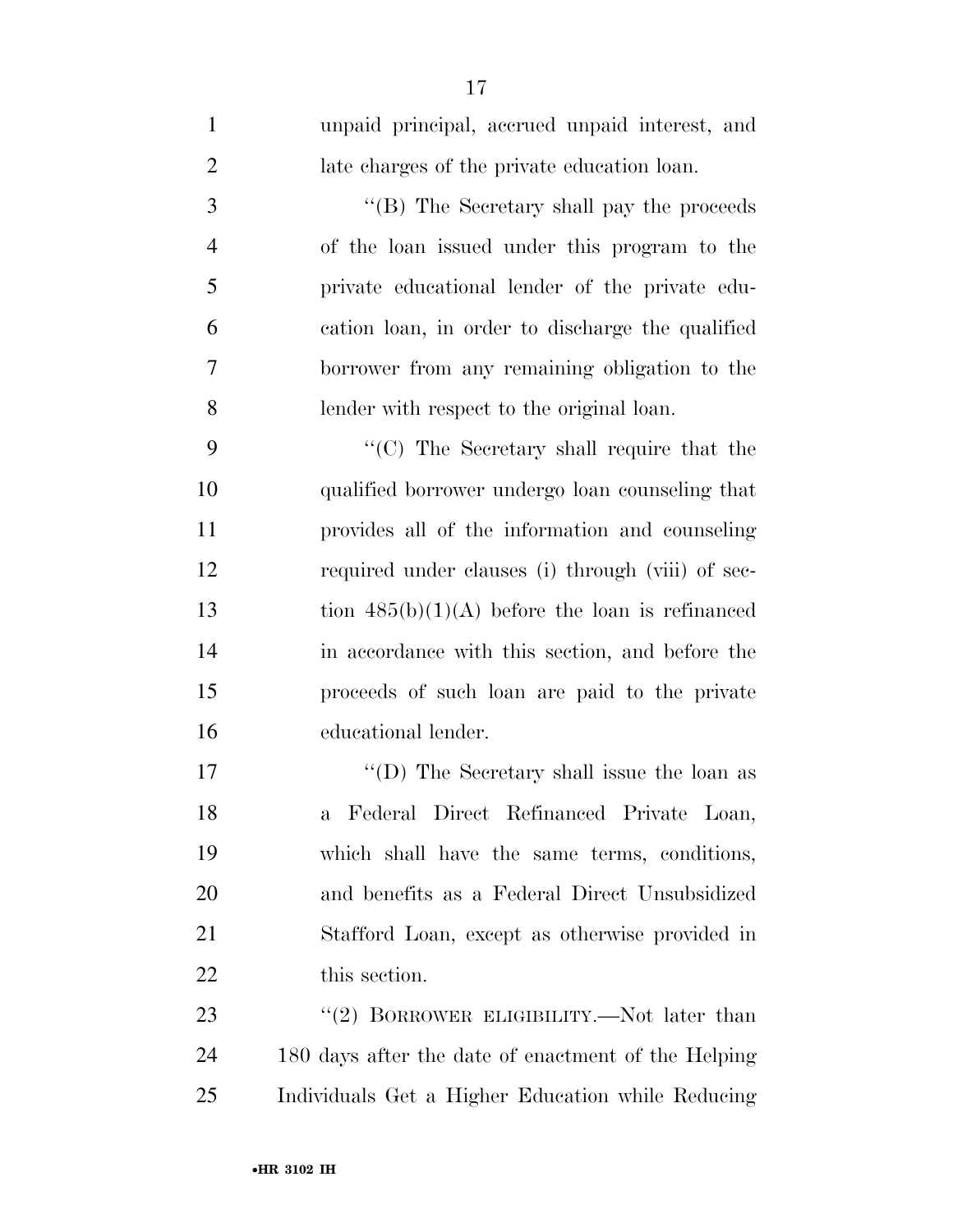| $\mathbf{1}$   | Education Debt Act, the Secretary, in consultation  |
|----------------|-----------------------------------------------------|
| $\overline{2}$ | with the Secretary of the Treasury and the Director |
| 3              | of the Bureau of Consumer Financial Protection,     |
| $\overline{4}$ | shall establish eligibility requirements—           |
| 5              | $\lq\lq$ based on income or debt-to-income          |
| 6              | ratio that take into consideration providing ac-    |
| 7              | cess to refinancing under this section for bor-     |
| 8              | rowers with the greatest financial need;            |
| 9              | "(B) to ensure eligibility only for bor-            |
| 10             | rowers in good standing;                            |
| 11             | "(C) to minimize inequities between Fed-            |
| 12             | eral Direct Refinanced Private Loans and other      |
| 13             | Federal student loans;                              |
| 14             | $\lq\lq$ to preclude windfall profits for pri-      |
| 15             | vate educational lenders; and                       |
| 16             | " $(E)$ to ensure full access to the program        |
| 17             | authorized in this subsection for borrowers with    |
| 18             | private loans who otherwise meet the criteria       |
| 19             | established in accordance with subparagraphs        |
| <b>20</b>      | $(A)$ and $(B)$ .                                   |
| 21             | $``$ (c) INTEREST RATE.—                            |
| <u>22</u>      | "(1) IN GENERAL.—The interest rate for a            |
| 23             | Federal Direct Refinanced Private Loan is—          |
| 24             | $\lq\lq$ in the case of a Federal Direct Refi-      |
| 25             | nanced Private Loan for a private education         |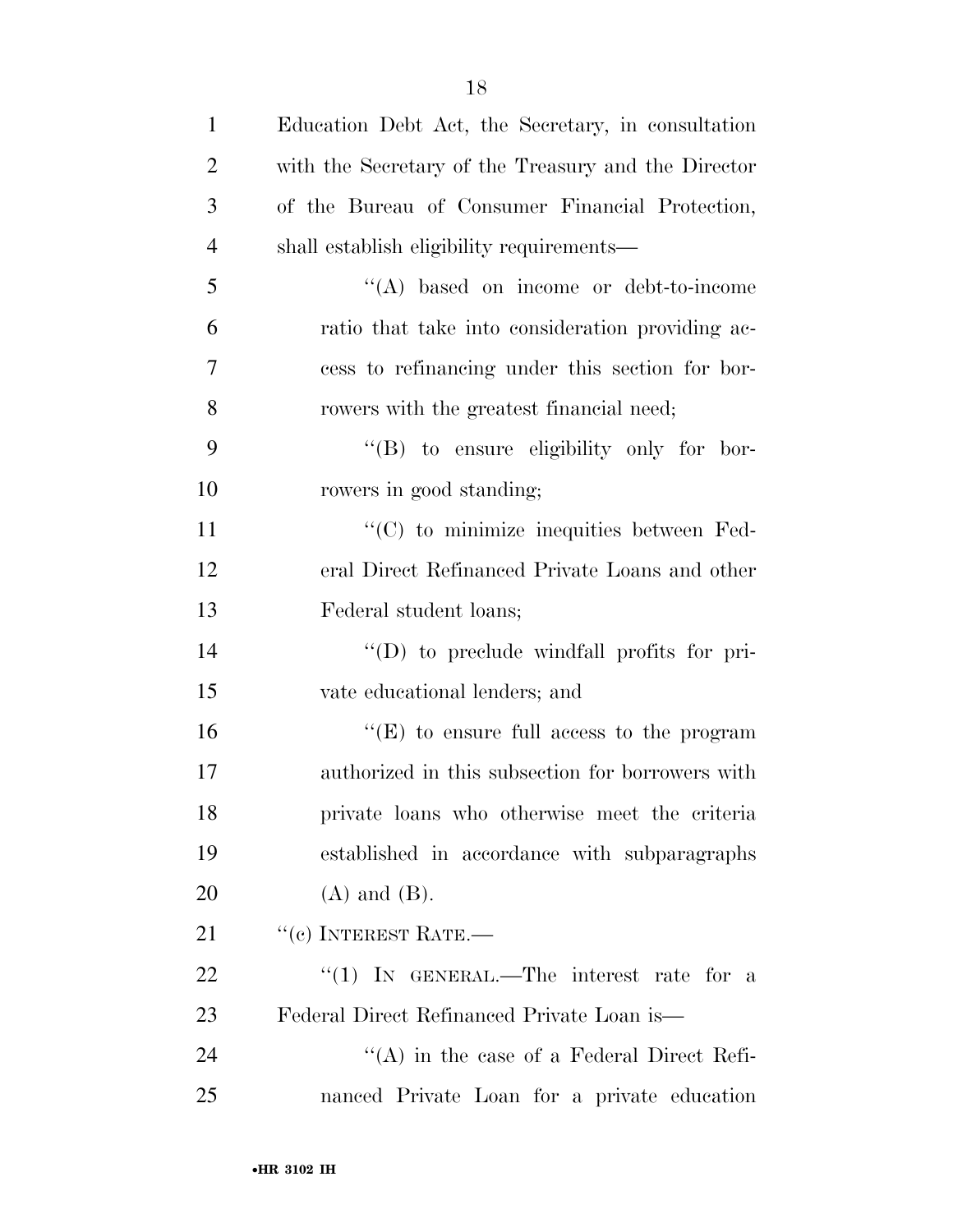| $\mathbf{1}$   | loan originally issued for undergraduate post-     |
|----------------|----------------------------------------------------|
| $\overline{2}$ | secondary educational expenses, a rate equal to    |
| 3              | the rate for Federal Direct Stafford Loans and     |
| $\overline{4}$ | Federal Direct Unsubsidized Stafford Loans         |
| 5              | issued to undergraduate students for the 12-       |
| 6              | month period beginning on July 1, 2016, and        |
| 7              | ending on June 30, 2017; and                       |
| 8              | $\lq\lq (B)$ in the case of a Federal Direct Refi- |
| 9              | nanced Private Loan for a private education        |
| $\overline{0}$ | loan originally issued for graduate or profes-     |
| $\mathbf{1}$   | sional degree postsecondary educational ex-        |
| 2              | penses, a rate equal to the rate for Federal Di-   |

 loan originally issued for graduate or profes- sional degree postsecondary educational ex- penses, a rate equal to the rate for Federal Di- rect Unsubsidized Stafford Loans issued to graduate or professional students for the 12- month period beginning on July 1, 2016, and ending on June 30, 2017.

17 "(2) COMBINED UNDERGRADUATE AND GRAD- UATE STUDY LOANS.—If a Federal Direct Refi- nanced Private Loan is for a private education loan originally issued for both undergraduate and grad- uate or professional postsecondary educational ex- penses, the interest rate shall be a rate equal to the rate for Federal Direct PLUS Loans for the 12- month period beginning on July 1, 2016, and ending on June 30, 2017.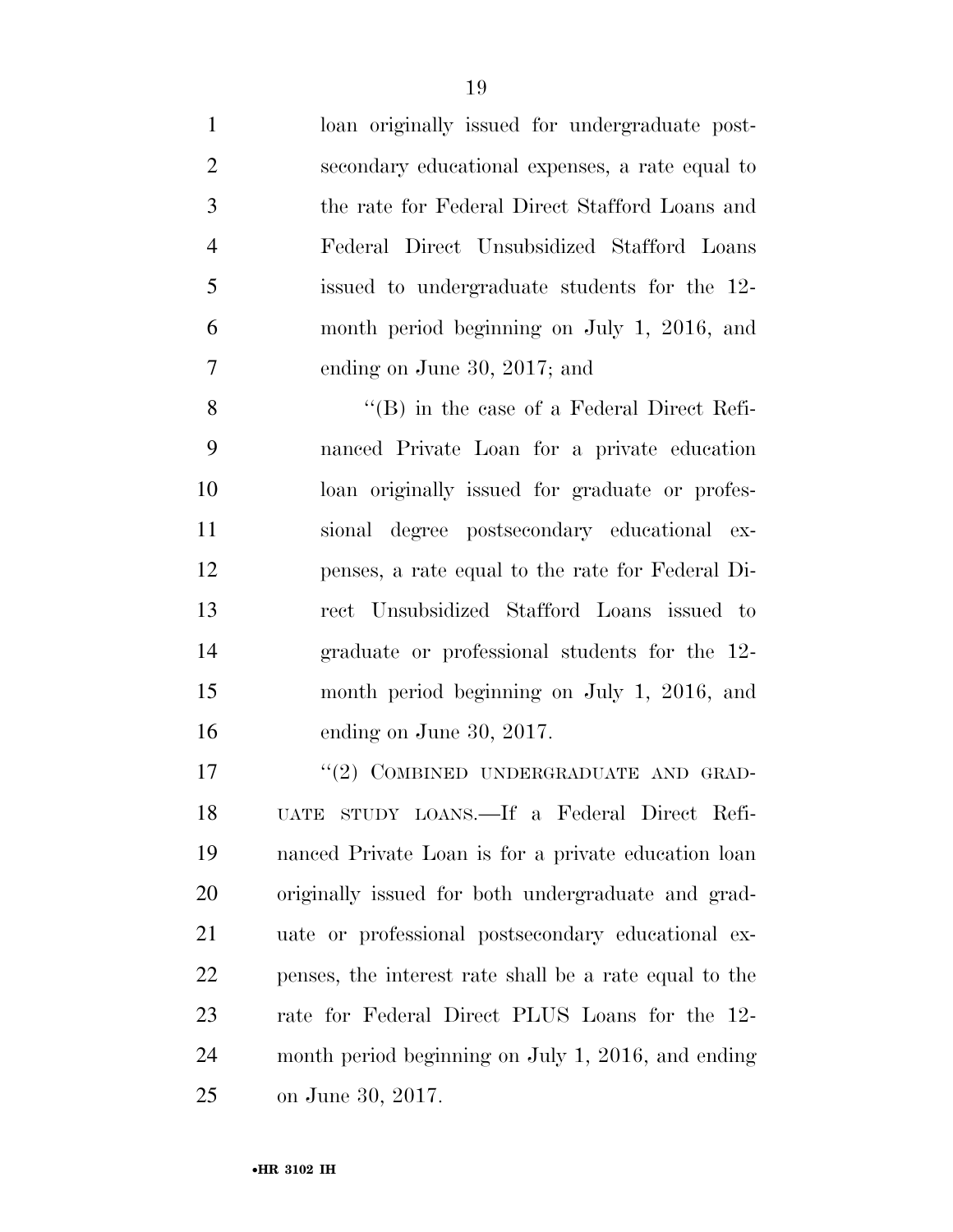1 ''(3) FIXED RATE.—The applicable rate of in- terest determined under this subsection for a Fed- eral Direct Refinanced Private Loan shall be fixed for the period of the loan.

 ''(d) NO INCLUSION IN AGGREGATE LIMITS.—The amount of a Federal Direct Refinanced Private Loan, or a Federal Direct Consolidated Loan to the extent such loan was used to repay a Federal Direct Refinanced Pri- vate Loan, shall not be included in calculating a bor- rower's annual or aggregate loan limits under section 428 or 428H.

 ''(e) NO ELIGIBILITY FOR SERVICE-RELATED RE-13 PAYMENT.—Notwithstanding sections  $428K(a)(2)(A)$ ,  $428L(b)(2)$ ,  $455(m)(3)(A)$ , and  $460(b)$ , a Federal Direct Refinanced Private Loan, or any Federal Direct Consoli- dation Loan to the extent such loan was used to repay a Federal Direct Refinanced Private Loan, shall not be eligible for any loan repayment or loan forgiveness pro- gram under section 428K, 428L, or 460 or for the repay- ment plan for public service employees under section 455(m).

 ''(f) PRIVATE EDUCATIONAL LENDER REPORTING REQUIREMENT.—

24 "(1) REPORTING REQUIRED. Not later than 180 days after the date of enactment of the Helping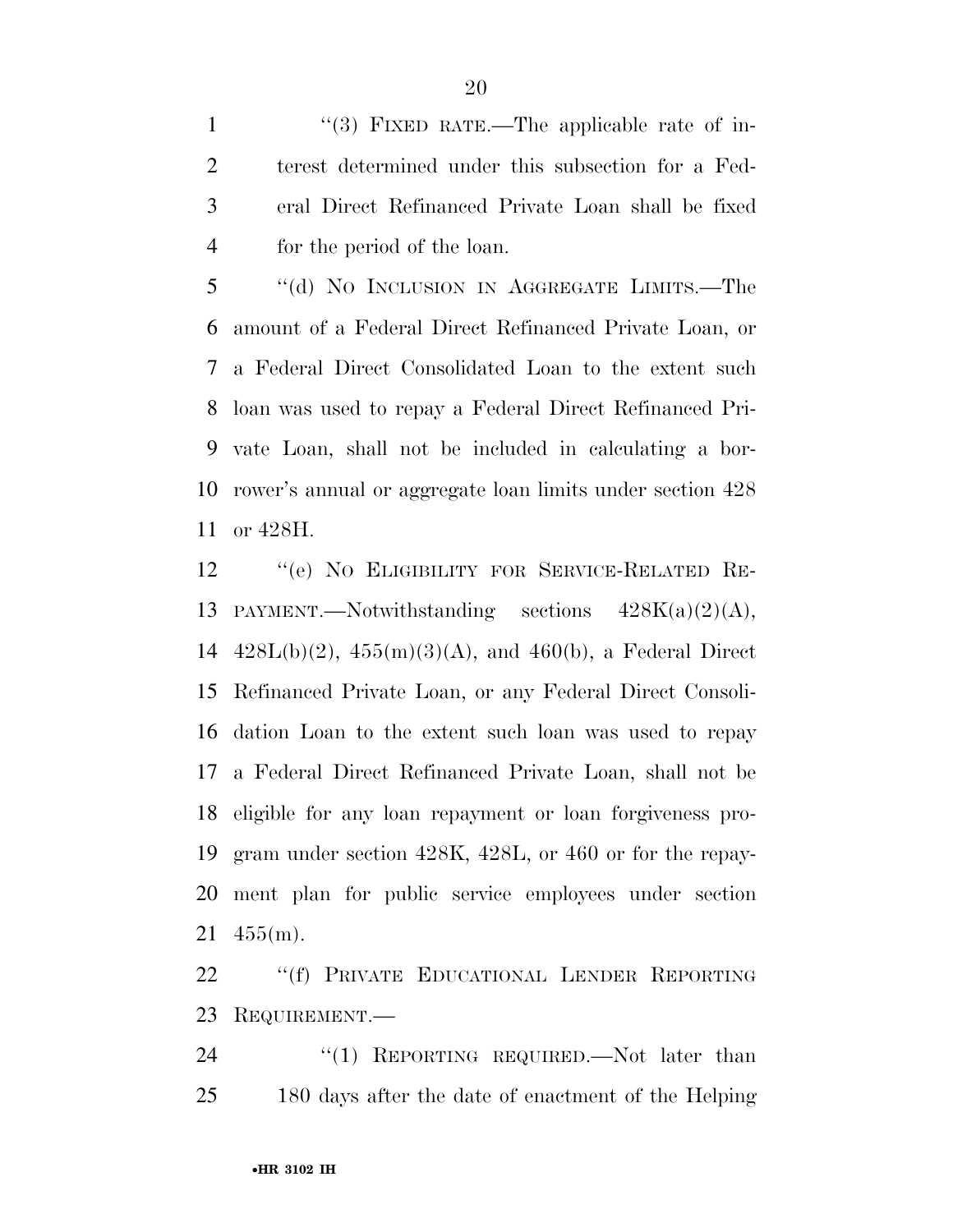| $\mathbf{1}$   | Individuals Get a Higher Education while Reducing     |
|----------------|-------------------------------------------------------|
| $\overline{2}$ | Education Debt Act, the Secretary, in consultation    |
| $\mathfrak{Z}$ | with the Secretary of the Treasury and the Director   |
| $\overline{4}$ | of the Bureau of Consumer Financial Protection,       |
| 5              | establish a requirement that private edu-<br>shall    |
| 6              | cational lenders report the data described in para-   |
| 7              | graph (2) to the Secretary, to Congress, to the Sec-  |
| 8              | retary of the Treasury, and to the Director of the    |
| 9              | Bureau of Consumer Financial Protection, in order     |
| 10             | to allow for an assessment of the private education   |
| 11             | loan market.                                          |
| 12             | "(2) CONTENTS OF REPORTING.—The<br>data               |
| 13             | that private educational lenders shall report in ac-  |
| 14             | cordance with paragraph (1) shall include each of     |
| 15             | the following about private education loans (as de-   |
| 16             | fined in section $140(a)$ of the Truth in Lending Act |
| 17             | $(15 \text{ U.S.C. } 1650(a))$ :                      |
| 18             | $\lq\lq$ The total amount of private education        |
| 19             | loan debt the lender holds.                           |
| 20             | "(B) The total number of private edu-                 |
| 21             | cation loan borrowers the lender serves.              |
| 22             | "(C) The average interest rate on the out-            |
| 23             | standing private education loan debt held by the      |
| 24             | lender.                                               |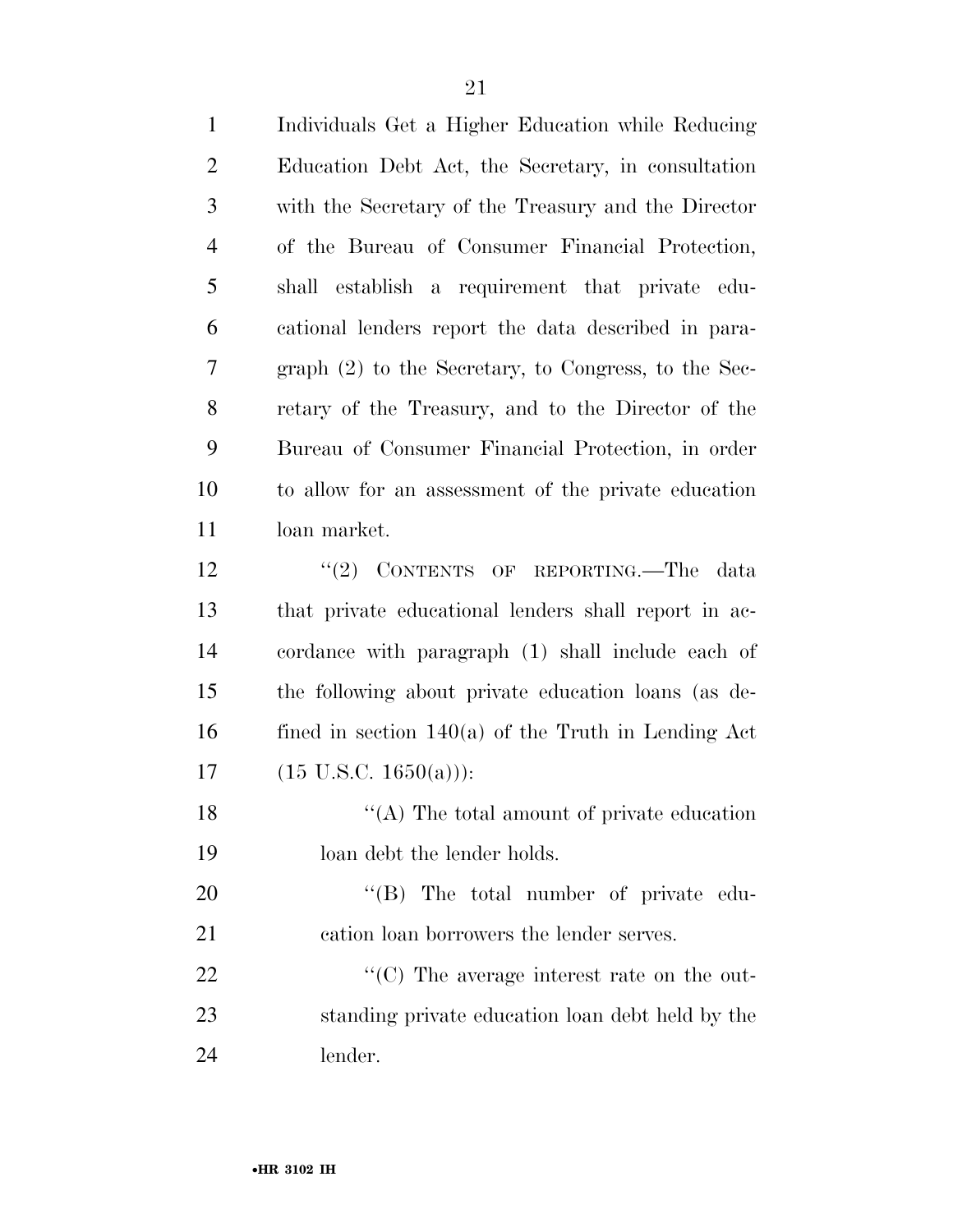| $\mathbf{1}$   | $\lq\lq$ (D) The proportion of private education                 |
|----------------|------------------------------------------------------------------|
| $\overline{2}$ | loan borrowers who are in default on a loan                      |
| 3              | held by the lender.                                              |
| $\overline{4}$ | " $(E)$ The proportion of the outstanding                        |
| 5              | private education loan volume held by the lend-                  |
| 6              | er that is in default.                                           |
| $\tau$         | $\lq\lq(F)$ The proportions of outstanding pri-                  |
| 8              | vate education loan borrowers who are 30, 60,                    |
| 9              | and 90 days delinquent.                                          |
| 10             | "(G) The proportions of outstanding pri-                         |
| 11             | vate education loan volume that is 30, 60, and                   |
| 12             | 90 days delinquent.                                              |
| 13             | "(g) NOTIFICATION TO BORROWERS.—The Sec-                         |
| 14             | retary, in coordination with the Secretary of the Treasury       |
| 15             | and the Director of the Bureau of Consumer Financial             |
| 16             | Protection, shall undertake a campaign to alert borrowers        |
| 17             | about the availability of private student loan refinancing       |
| 18             | under this section.".                                            |
| 19             | SEC. 203. INCOME-BASED REPAYMENT.                                |
| 20             | Section 493C of the Higher Education Act of 1965                 |
| 21             | $(20 \text{ U.S.C. } 1098e)$ is amended by adding at the end the |
| 22             | following:                                                       |
| 23             | "(f) SPECIAL RULE FOR REFINANCED LOANS.—                         |
| 24             | "(1) REFINANCED FEDERAL DIRECT AND FFEL                          |
| 25             | LOANS.—In calculating the period of time during                  |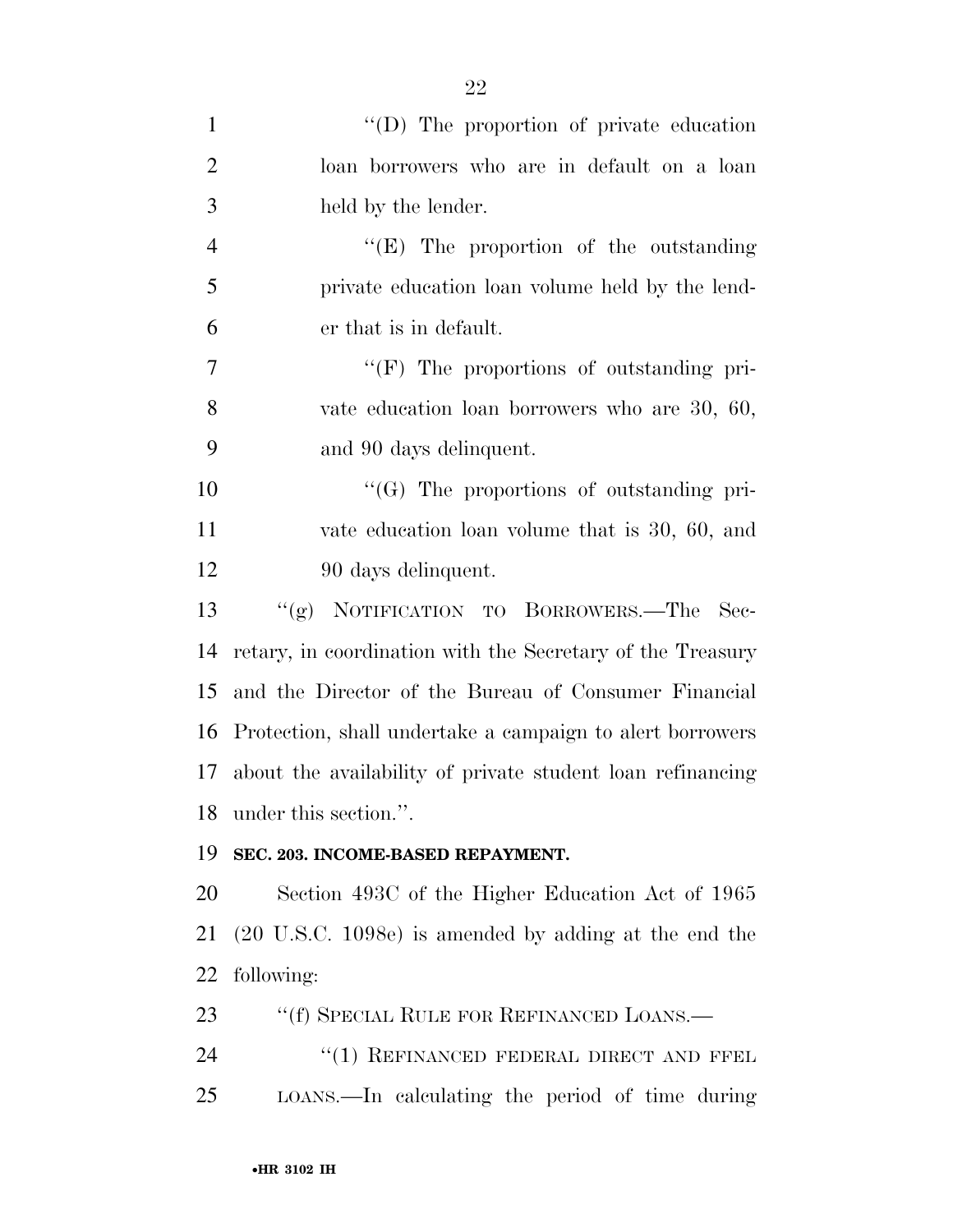| $\mathbf{1}$   | which a borrower of a loan that is refinanced under       |
|----------------|-----------------------------------------------------------|
| 2              | section 460A has made monthly payments for pur-           |
| 3              | poses of subsection $(b)(7)$ , the Secretary shall deem   |
| $\overline{4}$ | the period to include all monthly payments made for       |
| 5              | the original loan, and all monthly payments made          |
| 6              | for the refinanced loan, that otherwise meet the re-      |
| 7              | quirements of this section.                               |
| 8              | "(2) FEDERAL DIRECT REFINANCED PRIVATE                    |
| 9              | LOANS.—In calculating the period of time during           |
| 10             | which a borrower of a Federal Direct Refinanced           |
| 11             | Private Loan under section 460B has made monthly          |
| 12             | payments for purposes of subsection $(b)(7)$ , the Sec-   |
| 13             | retary shall include only payments—                       |
| 14             | $\lq\lq$ that are made after the date of the              |
| 15             | issuance of the Federal Direct Refinanced Pri-            |
| 16             | vate Loan; and                                            |
| 17             | $\cdot$ (B) that otherwise meet the requirements          |
| 18             | of this section.".                                        |
| 19             | <b>TITLE III-LOAN FORGIVENESS</b>                         |
| 20             | SEC. 301. LOAN FORGIVENESS FOR ADJUNCT FACULTY.           |
| 21             | Section $455(m)(3)(B)(ii)$ of the Higher Education        |
| 22             | Act of 1965 (20 U.S.C. $1087e(m)(3)(B)(ii)$ ) is amended— |
| 23             | (1) by striking "teaching as" and inserting the           |
| 24             | following: "teaching—                                     |
| 25             | "(I) as";                                                 |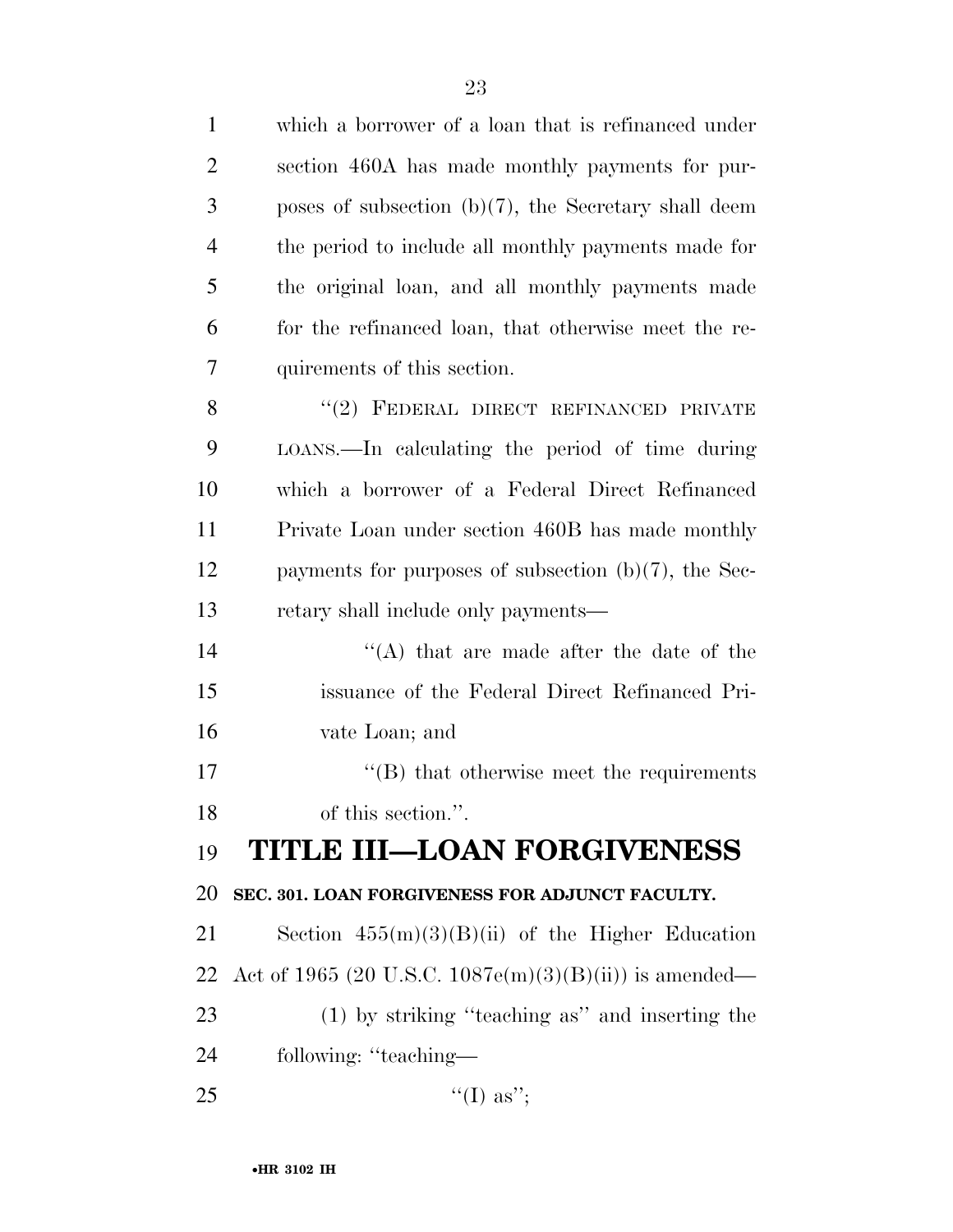| $\mathbf{1}$   | (2) by striking ", foreign language faculty, and    |
|----------------|-----------------------------------------------------|
| $\overline{2}$ | part-time faculty at community colleges), as deter- |
| 3              | mined by the Secretary." and inserting "and foreign |
| $\overline{4}$ | language faculty), as determined by the Secretary;  |
| 5              | $\alpha$ <sup>"</sup> ; and                         |
| 6              | (3) by adding at the end the following:             |
| 7              | $\lq\lq$ (II) as a part-time faculty mem-           |
| 8              | ber or instructor who—                              |
| 9              | "(aa) teaches not less than                         |
| 10             | course at an institution of<br>1                    |
| 11             | higher education (as defined in                     |
| 12             | section $101(a)$ , a postsecondary                  |
| 13             | vocational institution (as defined                  |
| 14             | in section $102(e)$ , or a Tribal                   |
| 15             | College or University (as defined                   |
| 16             | in section $316(b)$ ; and                           |
| 17             | "(bb) is not employed on a                          |
| 18             | full-time basis by any other em-                    |
| 19             | ployer.".                                           |
| 20             | SEC. 302. AMENDMENTS TO THE PUBLIC SERVICE LOAN     |
| 21             | FORGIVENESS PROGRAM.                                |
| 22             | (a) PUBLIC SERVICE LOAN FORGIVENESS.—               |
| 23             | (1) IN GENERAL.—Section $455(m)$ of the High-       |
| 24             | er Education Act of 1965 (20 U.S.C. $1087e(m)$ ) is |
| 25             | amended to read as follows:                         |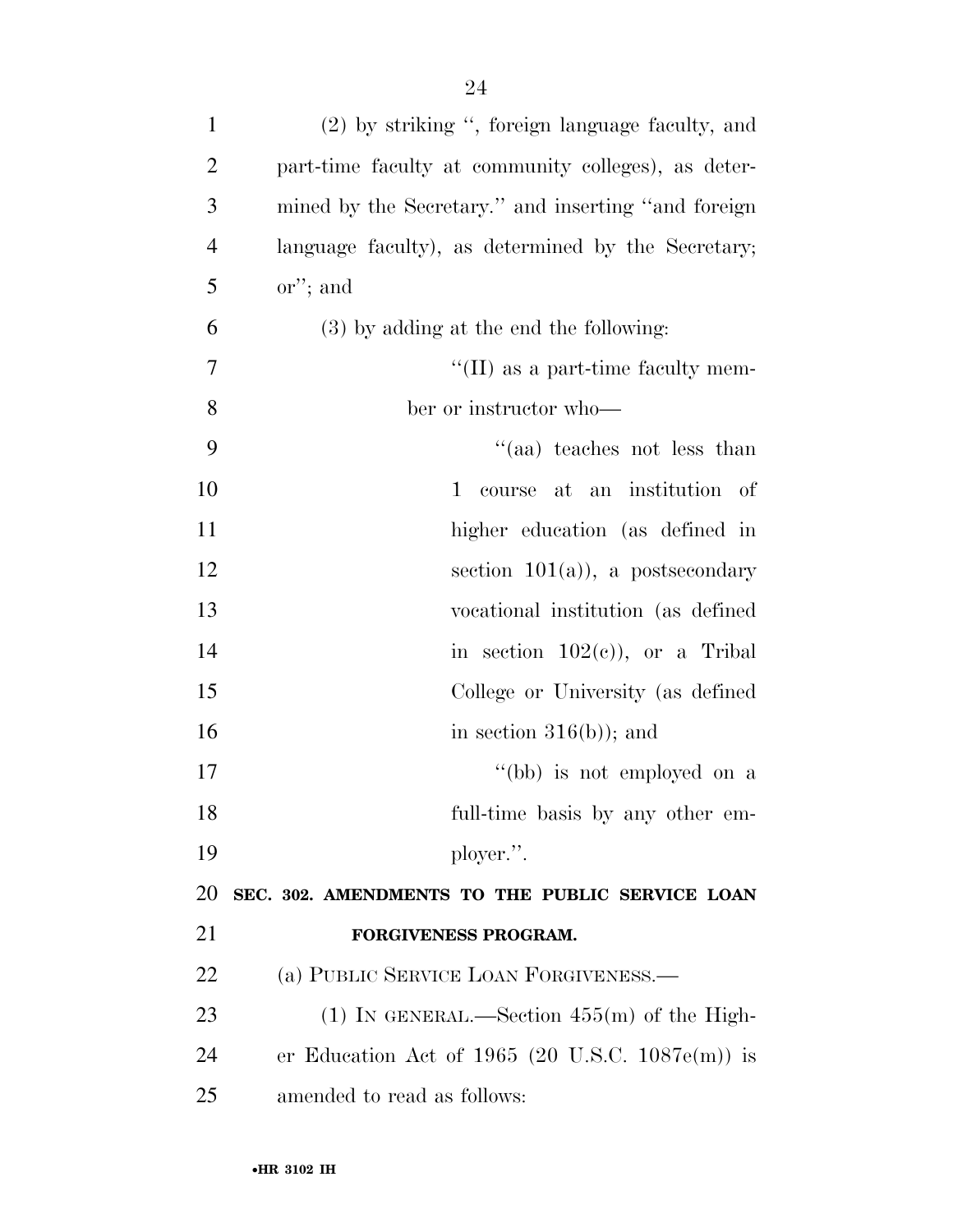| $\mathbf{1}$   | "(m) LOAN FORGIVENESS FOR FEDERAL STUDENT        |
|----------------|--------------------------------------------------|
| 2              | LOAN BORROWERS EMPLOYED IN PUBLIC SERVICE.       |
| 3              | $\cdot\cdot(1)$ DEFINITIONS.—In this subsection: |
| $\overline{4}$ | "(A) CERTIFICATION OF EMPLOYMENT.-               |
| 5              | The term 'certification of employment' means a   |
| 6              | certification of employment under paragraph      |
| 7              | (4).                                             |
| 8              | "(B) FULL-TIME.—The term 'full-time',            |
| 9              | when used with respect to employment, means      |
| 10             | employment—                                      |
| 11             | "(i) with a qualifying employer for not          |
| 12             | less than 30 hours per week; or                  |
| 13             | "(ii) with 2 or more qualifying $em-$            |
| 14             | ployers for a total of not less than 30          |
| 15             | hours per week.                                  |
| 16             | " $(C)$ QUALIFYING EMPLOYER.—The term            |
| 17             | 'qualifying employer' means—                     |
| 18             | "(i) a Federal, State, local, or Tribal          |
| 19             | government organization or instrumen-            |
| 20             | tality, including any organization estab-        |
| 21             | lished in law as a body politic;                 |
| 22             | "(ii) an organization that is described          |
| 23             | in section $501(c)(3)$ of the Internal Rev-      |
| 24             | enue Code of 1986, and exempt from tax-          |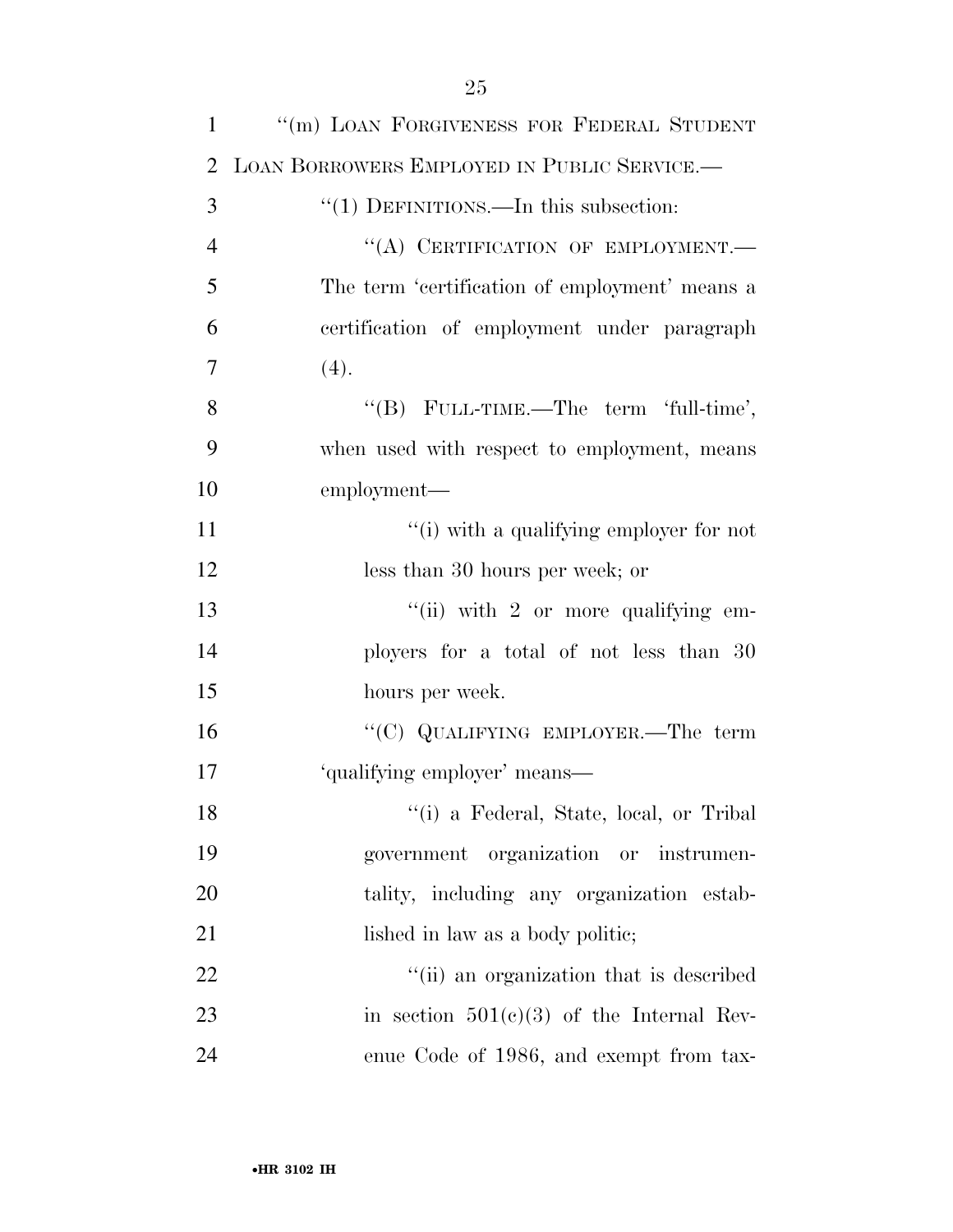| $\mathbf{1}$   | ation under section $501(a)$ of such Code; |
|----------------|--------------------------------------------|
| $\mathbf{2}$   | or                                         |
| 3              | "(iii) an organization-                    |
| $\overline{4}$ | $\lq(1)$ not described in clause (ii)      |
| 5              | that is a not-for-profit organization      |
| 6              | under other Federal or State law;          |
| $\overline{7}$ | $\lq$ (II) that is not a labor organi-     |
| 8              | zation or partisan political organiza-     |
| 9              | tion; and                                  |
| 10             | "(III) whose purpose is to di-             |
| 11             | rectly provide any of the following        |
| 12             | services, as defined in regulations pro-   |
| 13             | mulgated by the Secretary:                 |
| 14             | "(aa) Emergency manage-                    |
| 15             | ment and disaster response.                |
| 16             | "(bb) Military service.                    |
| 17             | "(cc) Public safety services,              |
| 18             | including fire prevention<br>and           |
| 19             | suppression, rescue services, haz-         |
| 20             | ardous materials response, ambu-           |
| 21             | lance services, and emergency              |
| 22             | medical services.                          |
| 23             | "(dd) Law enforcement.                     |
| 24             | "(ee) Public health, includ-               |
| 25             | ing service through organizations          |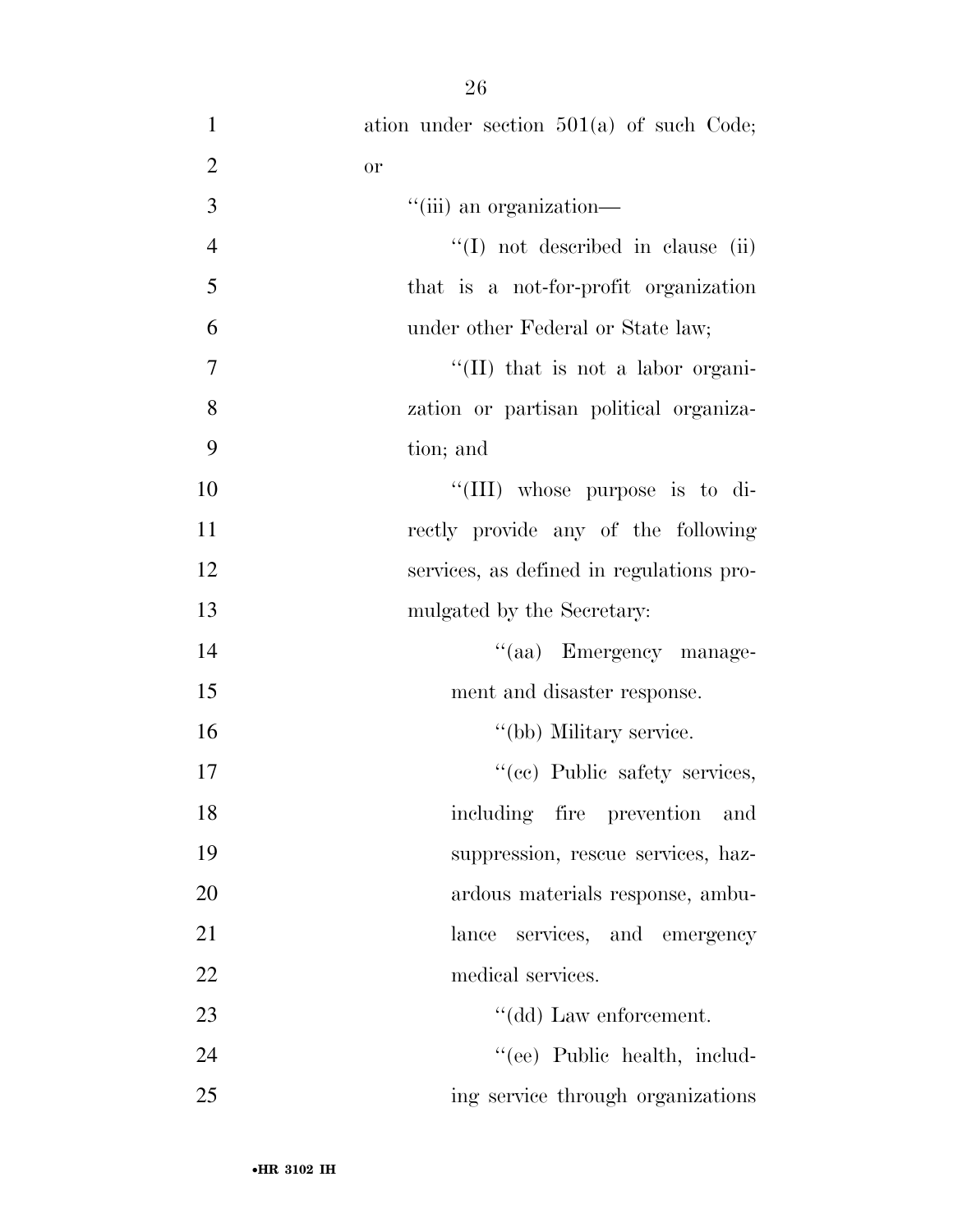|                | that employ nurses, nurse practi-  |
|----------------|------------------------------------|
| 2              | tioners, nurses in a clinical set- |
| 3              | ting, or professionals engaged in  |
| $\overline{4}$ | health care practitioner occupa-   |
| 5              | tions and health care support oc-  |
| 6              | cupations, as such terms are de-   |
| $\overline{7}$ | fined by the Bureau of Labor       |
| 8              | Statistics.                        |
| 9              | $\lq\lq(ff)$ Public education, in- |

 cluding the provision of edu- cational enrichment or support 12 directly to students or their fami- lies, employment with a Tribal College or University (as defined in section 316(b)), and employ-16 ment as an adjunct faculty mem- ber or instructor for an edu-cational institution.

 ''(gg) Public interest law services, including prosecution or public defense or legal advocacy on behalf of low-income commu- nities at a not-for-profit organi-zation.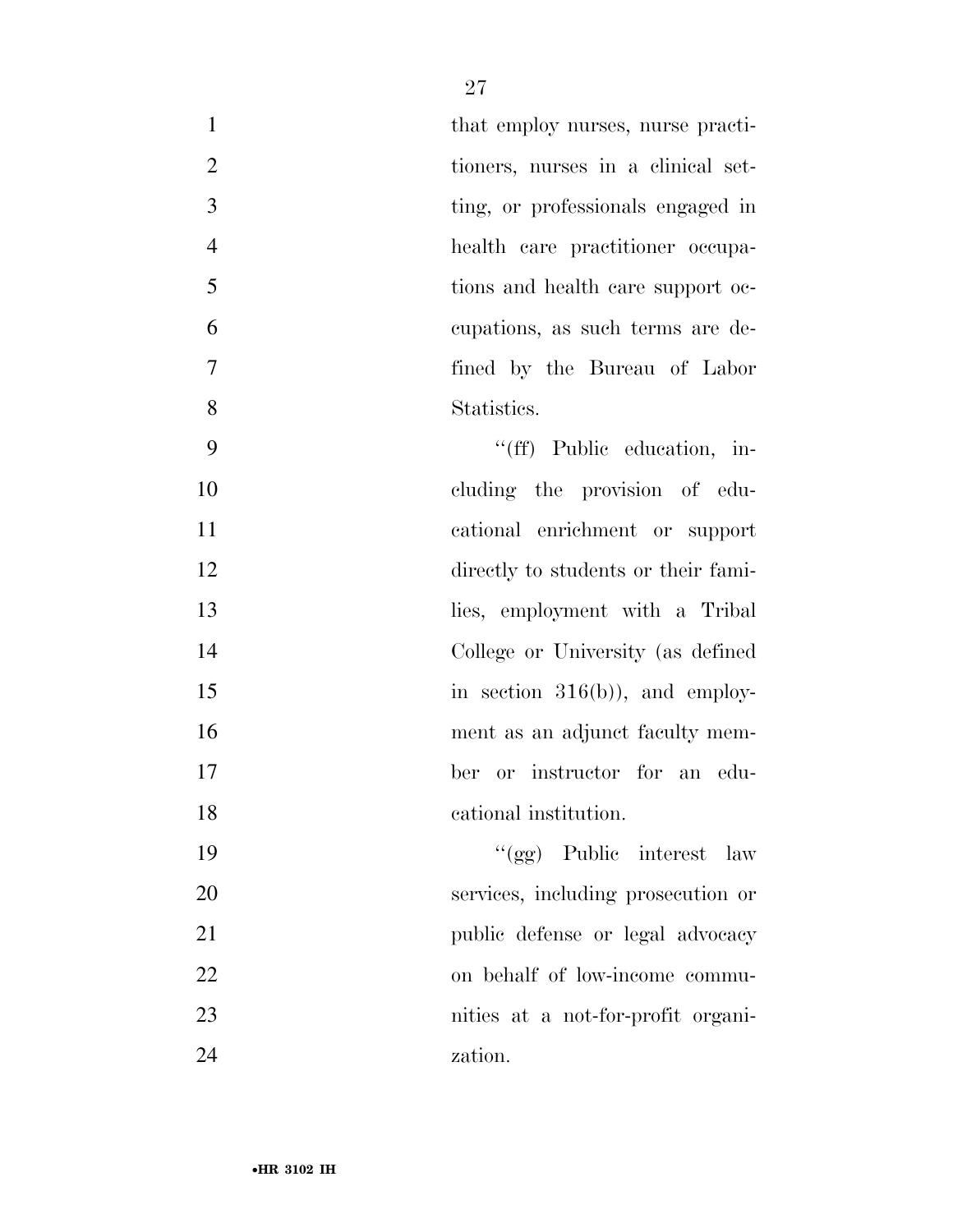| $\mathbf{1}$   | "(hh) Early childhood edu-                     |
|----------------|------------------------------------------------|
| $\overline{2}$ | cation, including licensed or regu-            |
| 3              | lated childcare, Head Start pro-               |
| $\overline{4}$ | grams, and State funded pre-                   |
| 5              | kindergarten.                                  |
| 6              | "(ii) Public service for indi-                 |
| 7              | viduals with disabilities.                     |
| 8              | $``(ii)$ Public service for the                |
| 9              | elderly.                                       |
| 10             | $\lq\lq$ (kk) Public and school-               |
| 11             | based library sciences.                        |
| 12             | "(ll) School-based services,                   |
| 13             | including the provision of non-                |
| 14             | educational enrichment or sup-                 |
| 15             | port directly to students or their             |
| 16             | families.                                      |
| 17             | "(mm) Social work, includ-                     |
| 18             | ing child or family services.                  |
| 19             | "(D) QUALIFYING MONTHLY PAYMENT OB-            |
| 20             | LIGATION.—The term 'qualifying monthly pay-    |
| 21             | ment obligation' means a monthly payment obli- |
| 22             | gation due on a loan under the repayment plan  |
| 23             | of the borrower—                               |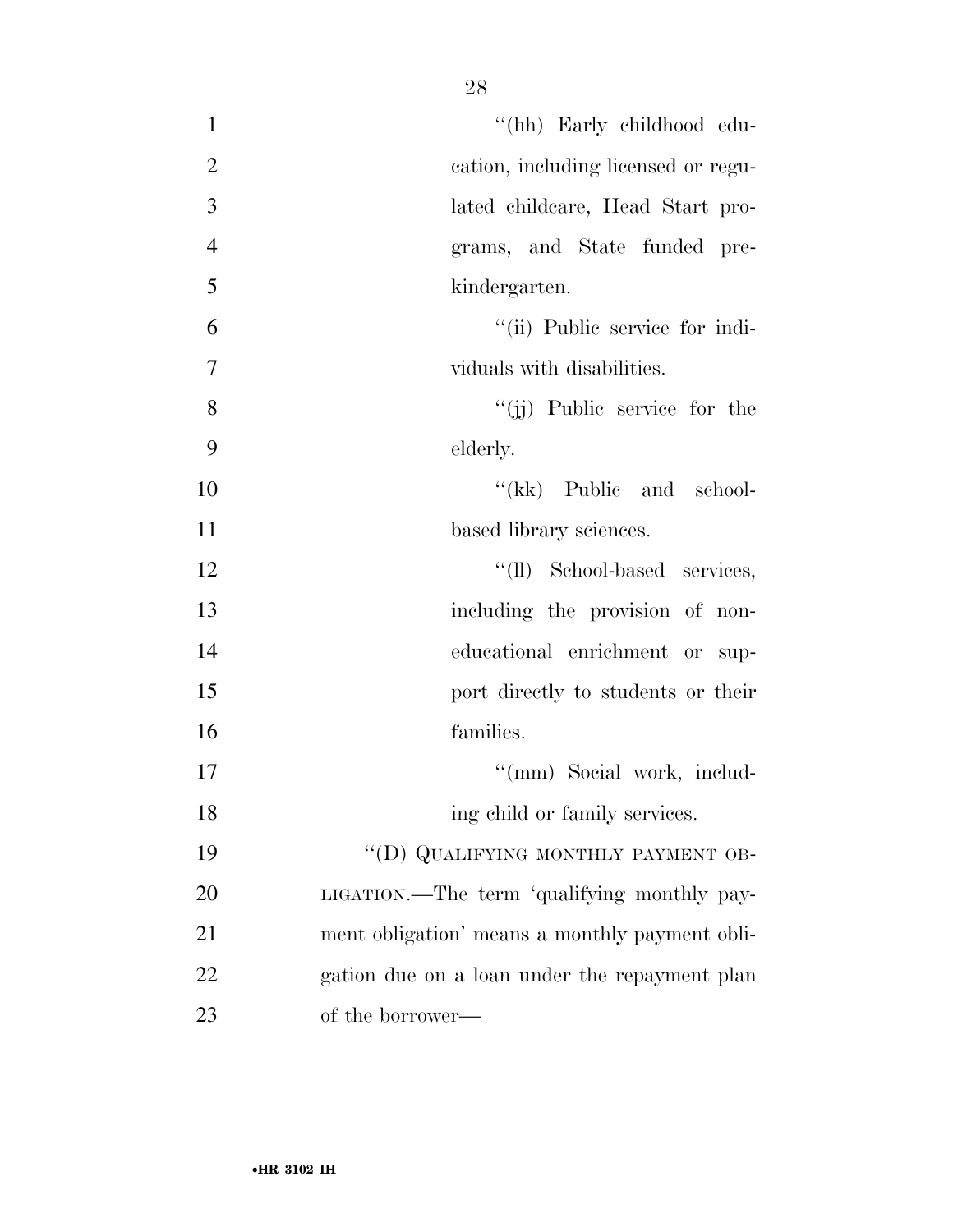| $\mathbf{1}$   | "(i) that was satisfied by the borrower               |
|----------------|-------------------------------------------------------|
| $\overline{2}$ | through a payment made after October 1,               |
| 3              | $2007$ ; and                                          |
| $\overline{4}$ | "(ii) attributable to a period during                 |
| 5              | which the borrower was employed full-time             |
| 6              | by a qualifying employer.                             |
| 7              | "(E) LOAN MADE UNDER THIS PART.-                      |
| 8              | The term 'loan made under this part' includes         |
| 9              | a Federal Direct Stafford Loan, Federal Direct        |
| 10             | PLUS Loan, Federal Direct Unsubsidized Staf-          |
| 11             | ford Loan, or Federal Direct Consolidation            |
| 12             | Loan refinanced under section 460A.                   |
| 13             | "(2) IN GENERAL.—Beginning on July 1, 2019,           |
| 14             | the Secretary shall forgive the applicable percentage |
| 15             | described in paragraph (3) of the balance of prin-    |
| 16             | cipal and interest due on a loan made under this      |
| 17             | part for a borrower who has satisfied 60 or 120       |
| 18             | qualifying monthly payment obligations on a loan      |
| 19             | made under this part and submitted any certifi-       |
| 20             | cation of employment required under this subsection.  |
| 21             | "(3) LOAN FORGIVENESS AFTER 60 PAYMENT                |
| 22             | OBLIGATIONS AND 120 PAYMENT OBLIGATIONS.-             |
| 23             | The applicable percentages under this paragraph       |
| 24             | shall be—                                             |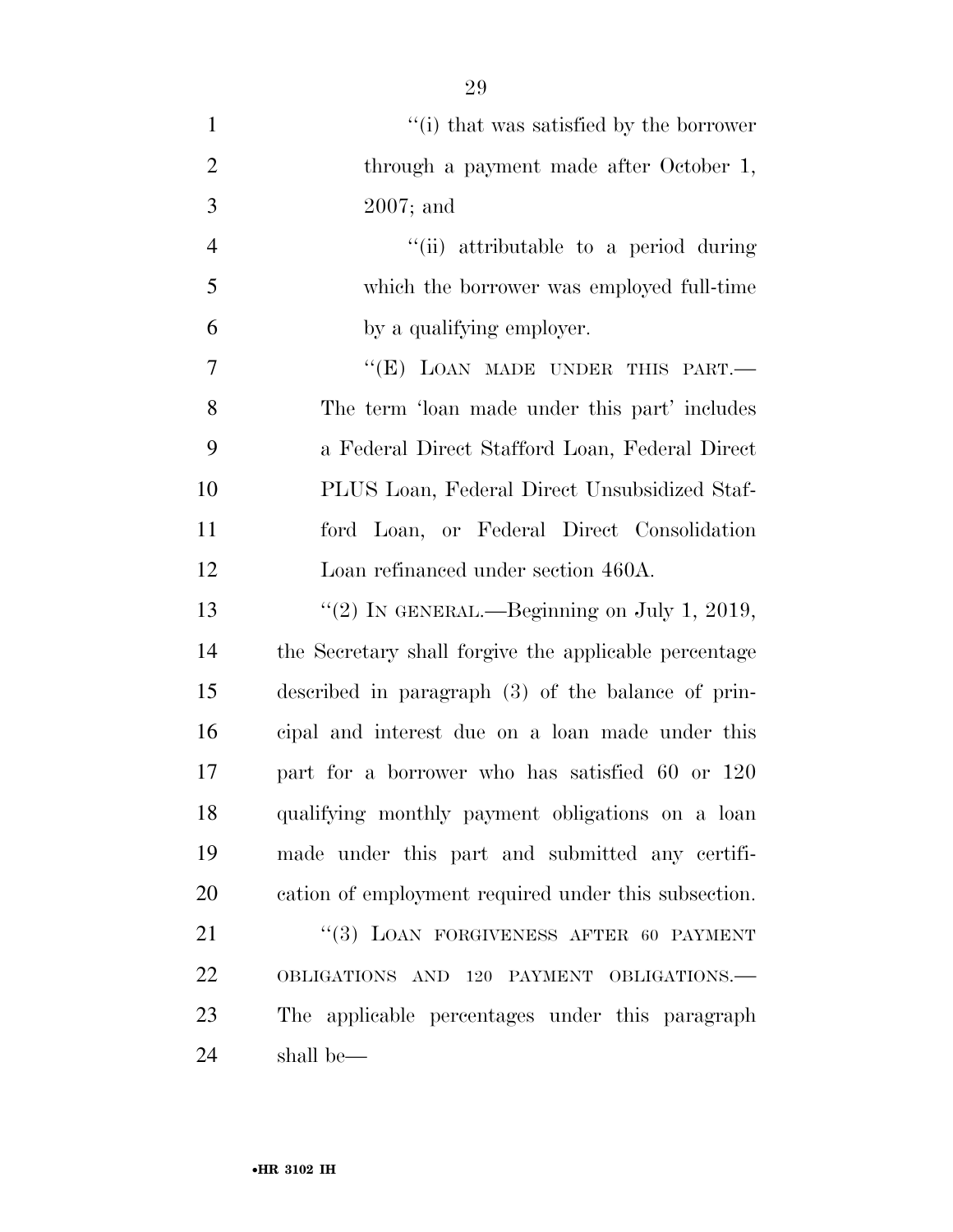| $\mathbf{1}$   | $\lq\lq$ in the case of a borrower who satis-            |
|----------------|----------------------------------------------------------|
| $\overline{2}$ | fies 60 qualifying monthly payment obligations           |
| 3              | on a loan made under this part that is not in            |
| $\overline{4}$ | $\delta$ default (as defined in section 435), 50 percent |
| 5              | of the total amount of the balance of principal          |
| 6              | and interest due on such loan as of the date of          |
| 7              | the loan forgiveness; and                                |
| 8              | $\lq\lq (B)$ in the case of a borrower who satis-        |
| 9              | fies 120 qualifying monthly payment obligations          |
| 10             | on a loan made under this part that is not in            |
| 11             | default, 100 percent of the balance of principal         |
| 12             | and interest due on such loan as of the date of          |
| 13             | the loan forgiveness.                                    |
| 14             | "(4) CERTIFICATION OF EMPLOYMENT<br>$RE-$                |
| 15             | QUIREMENTS.-                                             |
| 16             | "(A) IN GENERAL.—In order to receive                     |
| 17             | loan forgiveness under this subsection, a bor-           |
| 18             | rower of a loan made under this part shall sub-          |
| 19             | mit to the Secretary a certification of employ-          |
| 20             | ment.                                                    |
| 21             | "(B) CONTENT OF CERTIFICATION.—The                       |
| 22             | Secretary shall—                                         |
| 23             | "(i) develop, and make easily acces-                     |
| 24             | sible, the certification of employment; and              |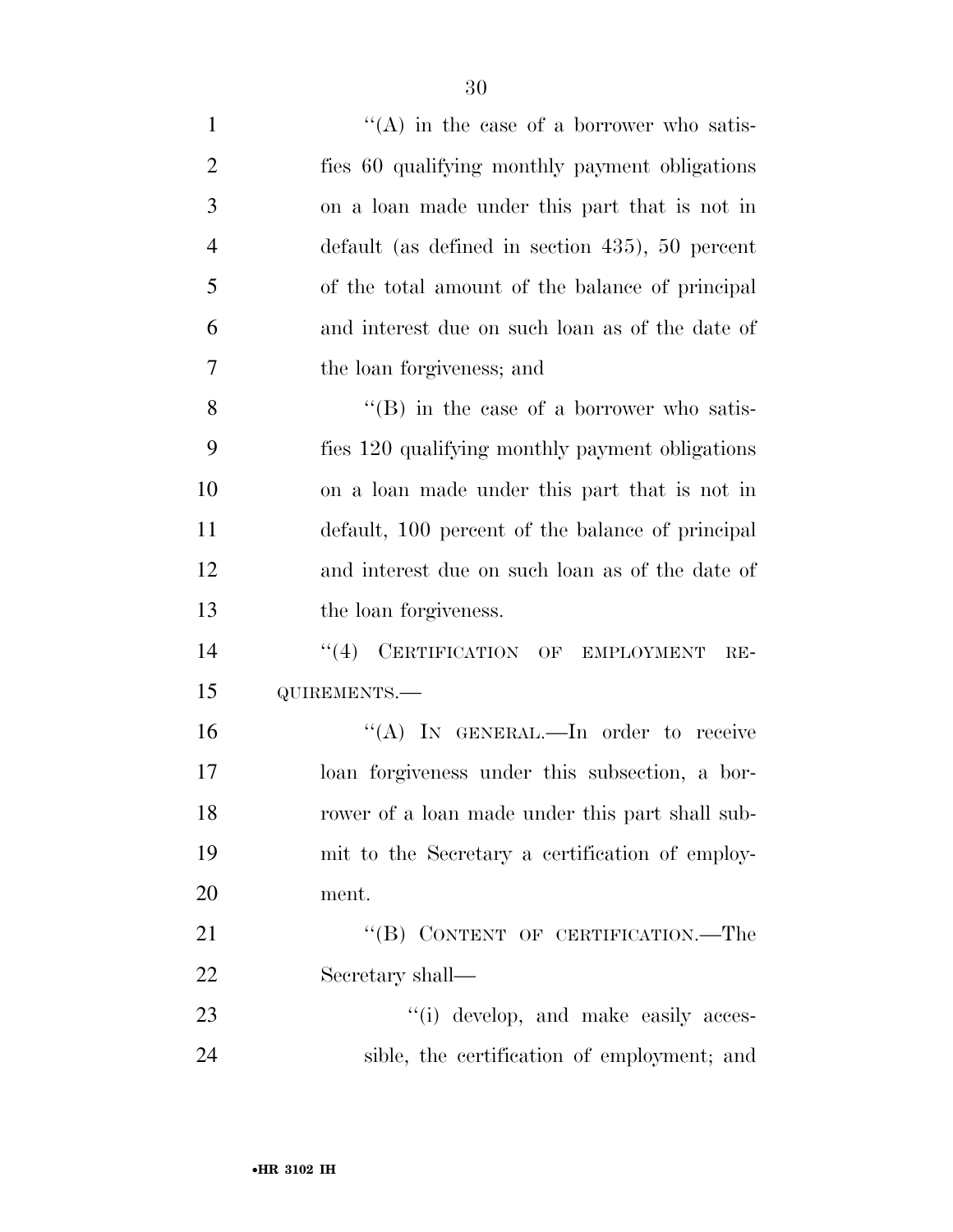| $\mathbf{1}$   | "(ii) ensure that the method of certifi-           |
|----------------|----------------------------------------------------|
| $\overline{2}$ | cation-                                            |
| 3              | $\lq\lq$ (I) allows for the employer to            |
| $\overline{4}$ | indicate and certify the dates of the              |
| 5              | borrower's employment; and                         |
| 6              | "(II) provides electronic signa-                   |
| $\overline{7}$ | ture options for the employer and for              |
| 8              | the borrower.                                      |
| 9              | "(C) BORROWER ACCESS.—The Secretary                |
| 10             | shall ensure that a borrower may submit a cer-     |
| 11             | tification of employment to the Secretary elec-    |
| 12             | tronically through any information system          |
| 13             | through which the Secretary permits borrowers      |
| 14             | to take self-service actions with respect to their |
| 15             | loans.                                             |
| 16             | EXCEPTION FOR SELF-CERTIFI-<br>$\lq\lq (D)$        |
| 17             | CATION.—The Secretary shall provide a self-        |
| 18             | certification option for the certification of em-  |
| 19             | ployment for borrowers who have extenuating        |
| 20             | circumstances preventing the borrowers from        |
| 21             | obtaining the qualifying employer signature and    |
| 22             | required under subparagraph<br>certification       |
| 23             | $(B)(ii)$ , as determined by the Secretary pursu-  |
| 24             | ant to rulemaking and including situations         |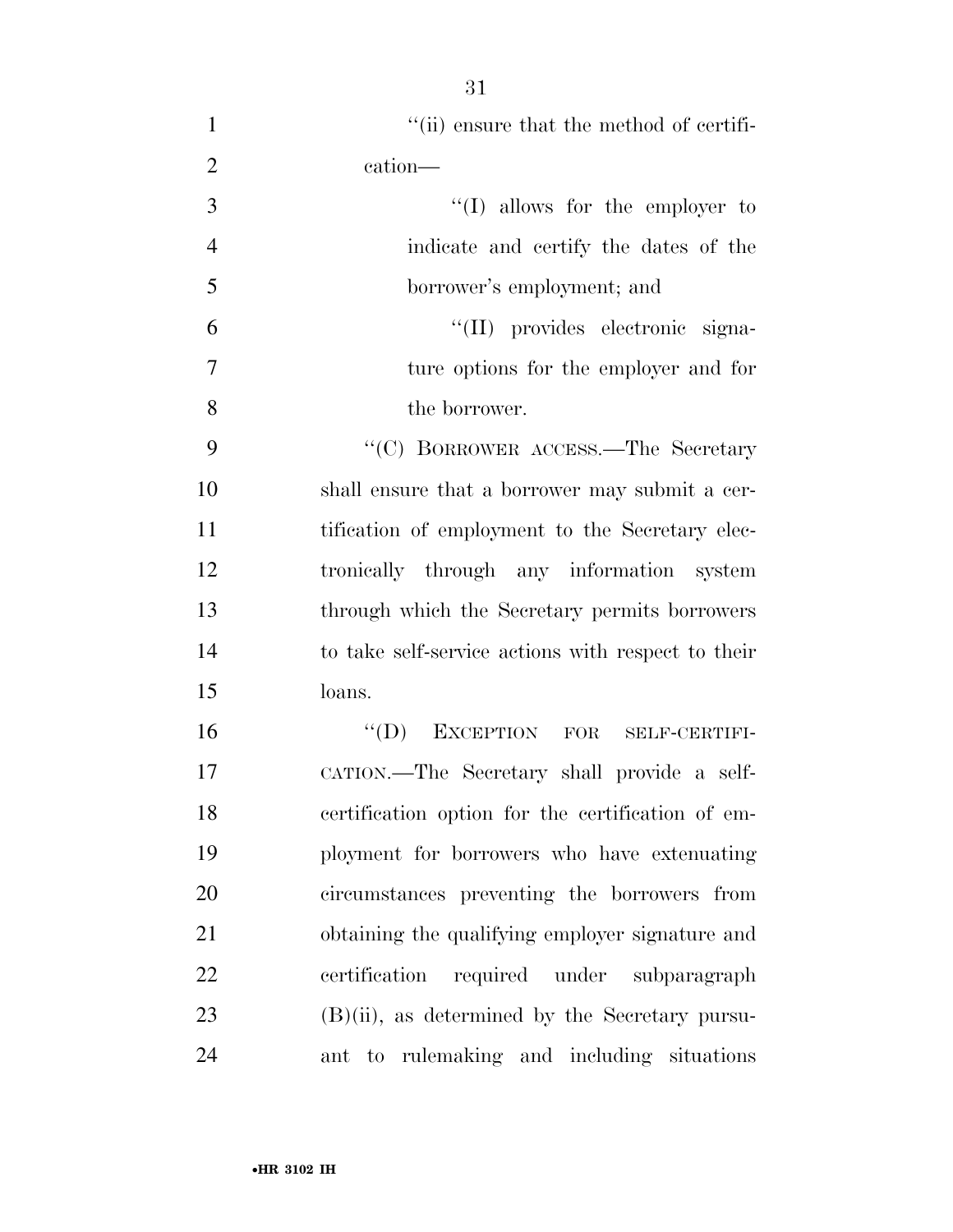| $\mathbf{1}$   | where an employer is no longer in existence or |
|----------------|------------------------------------------------|
| $\overline{2}$ | refuses to cooperate.                          |
| 3              | "(E) PERIODIC REVIEW OF CERTIFICATION          |
| $\overline{4}$ | OF EMPLOYMENT.—For each borrower of a loan     |
| 5              | made under this part who has submitted a cer-  |
| 6              | tification of employment, the Secretary shall— |
| 7              | "(i) by not later than 30 days after           |
| 8              | receipt of the certification of employ-        |
| 9              | ment—                                          |
| 10             | $\lq\lq$ review the certification of           |
| 11             | employment and determine the num-              |
| 12             | ber of qualifying monthly payment ob-          |
| 13             | ligations satisfied on the loan during         |
| 14             | the period of employment covered by            |
| 15             | the certification of employment;               |
| 16             | "(II) inform the borrower of the               |
| 17             | number of qualifying monthly pay-              |
| 18             | ment obligations satisfied; and                |
| 19             | "(III) inform the borrower of the              |
| 20             | number of remaining qualifying                 |
| 21             | monthly payment obligations to be              |
| 22             | satisfied in order for the borrower to         |
| 23             | receive partial loan forgiveness under         |
| 24             | paragraph $(3)(A)$ , and such number           |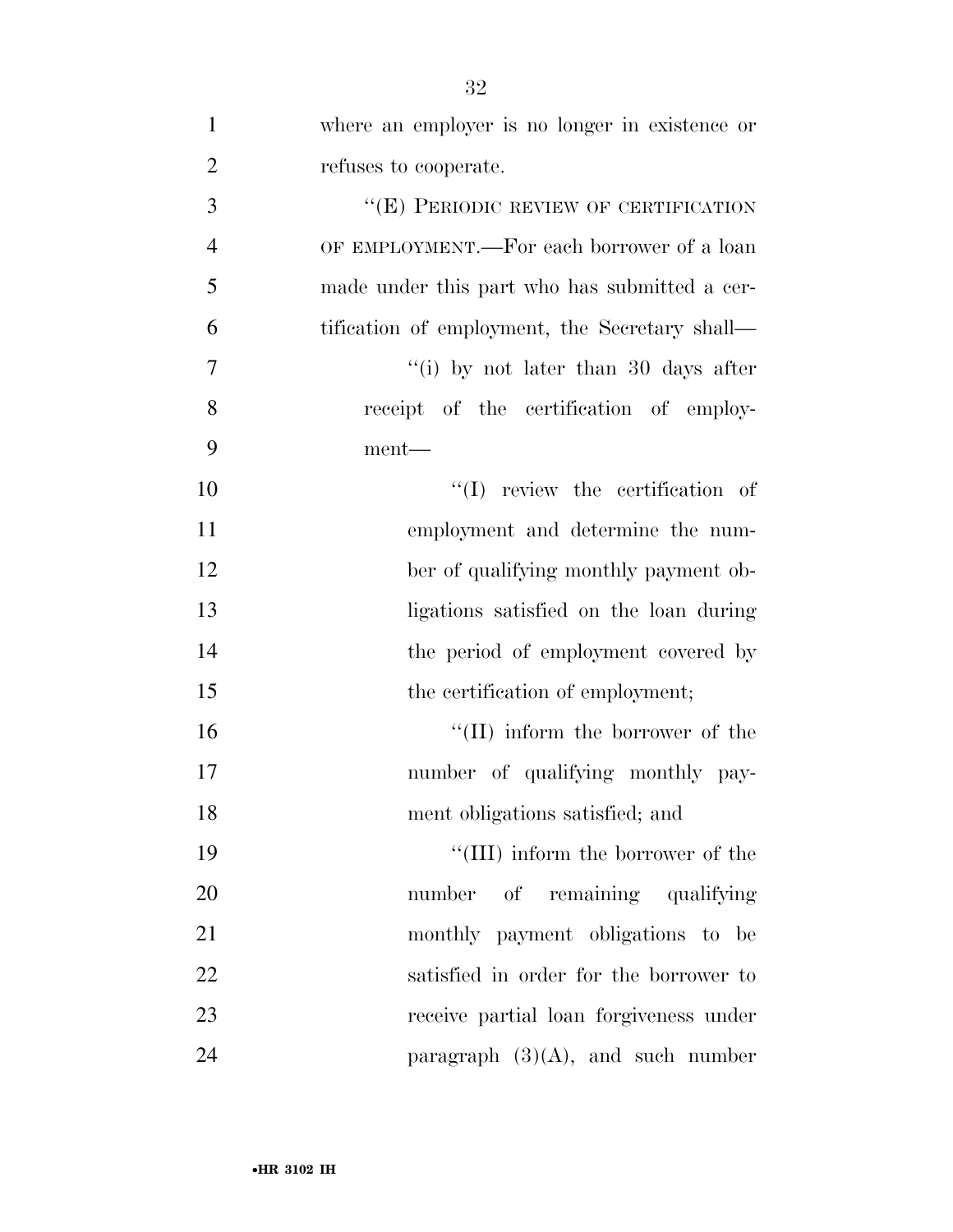| $\mathbf{1}$     | needed to receive full loan forgiveness    |
|------------------|--------------------------------------------|
| $\overline{2}$   | under paragraph $(3)(B)$ ; and             |
| 3                | "(ii) periodically, but not less than      |
| $\overline{4}$   | twice annually, notify the borrower, using |
| 5                | the most recent calculation of qualifying  |
| 6                | monthly payment obligations, of—           |
| $\boldsymbol{7}$ | $\lq\lq$ the number of qualifying          |
| 8                | monthly payment obligations satisfied,     |
| 9                | as of the date of the notice;              |
| 10               | $\lq\lq$ (II) the number of remaining      |
| 11               | qualifying monthly payment obliga-         |
| 12               | tions to be satisfied in order for the     |
| 13               | borrower to receive partial loan for-      |
| 14               | giveness under paragraph $(3)(A)$ , and    |
| 15               | such number needed to receive full         |
| 16               | loan forgiveness under paragraph           |
| 17               | (3)(B);                                    |
| 18               | "(III) any steps the borrower can          |
| 19               | take to convert non-qualifying month-      |
| 20               | ly payment obligations into qualifying     |
| 21               | monthly payment obligations, includ-       |
| 22               | ing the options to provide payments to     |
| 23               | satisfy monthly payment obligations        |
| 24               | for past public service under para-        |
| 25               | graph $(5)(C)$ ; and                       |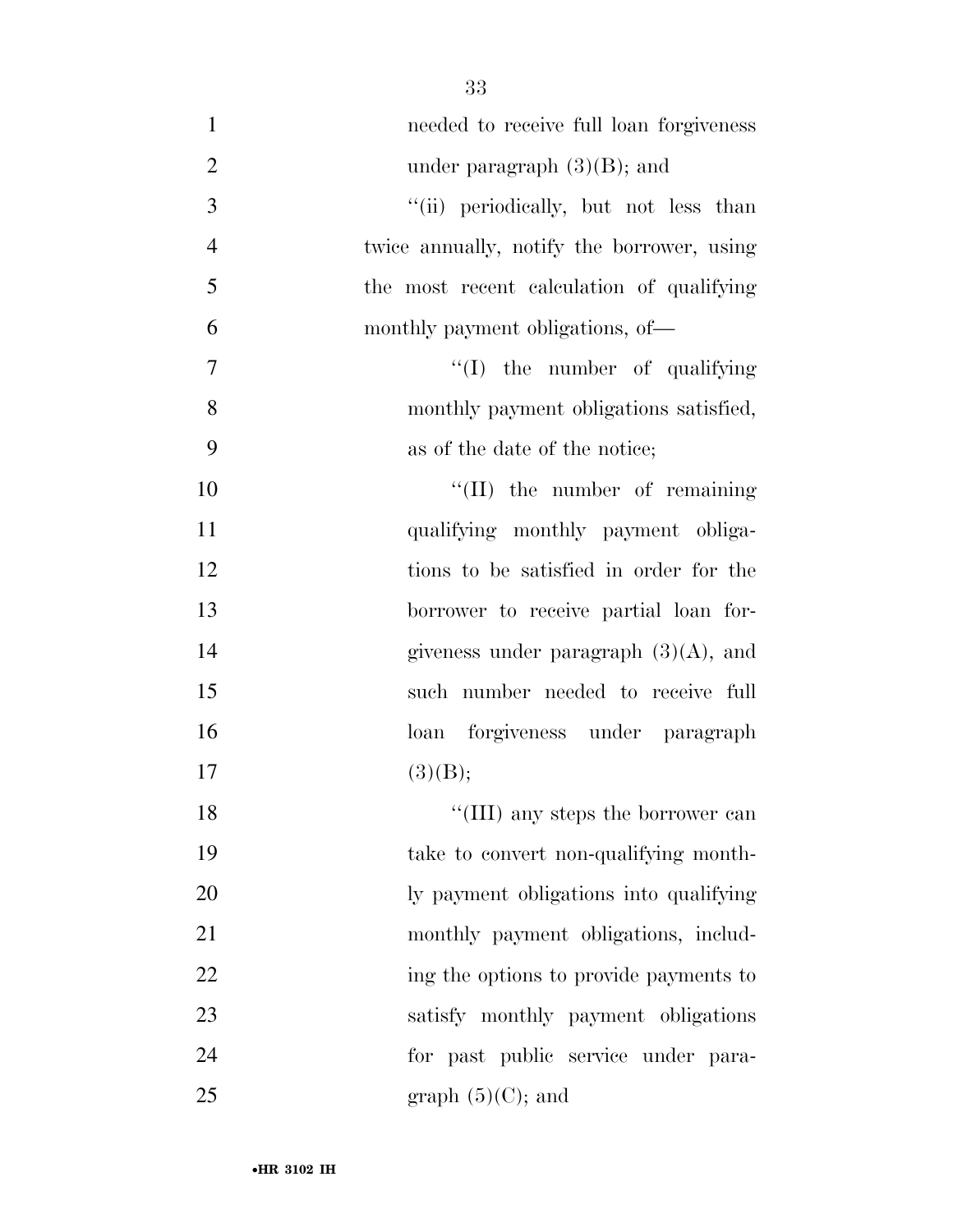| $\mathbf{1}$   | $\lq\lq$ (IV) the dispute resolution proc-     |
|----------------|------------------------------------------------|
| $\overline{2}$ | ess for the Secretary's determination          |
| 3              | of qualifying monthly payment obliga-          |
| $\overline{4}$ | tions, as described in paragraph (7).          |
| 5              | "(5) QUALIFYING MONTHLY PAYMENT OBLIGA-        |
| 6              | TIONS.                                         |
| 7              | "(A) IN GENERAL.—For purposes of this          |
| 8              | subsection, the number of qualifying monthly   |
| 9              | payment obligations satisfied on a loan is the |
| 10             | number of monthly payments, during the period  |
| 11             | of employment and based on the repayment       |
| 12             | plan selected by the borrower for such period, |
| 13             | that would be satisfied based on applying the  |
| 14             | total amount of payments made by the bor-      |
| 15             | rower on the loan at any time during such pe-  |
| 16             | riod.                                          |
| 17             | "(B) ADJUSTMENT OF PAYMENT OBLIGA-             |
| 18             | TION STATUS.-                                  |
| 19             | "(i) HOLD HARMLESS AGAINST RET-                |
| 20             | ROACTIVE DETERMINATIONS.—If the Sec-           |
| 21             | retary has classified a payment obligation     |
| 22             | satisfied by a borrower of a loan made         |
| 23             | under this part as a qualifying monthly        |
| 24             | payment obligation and later determines        |
| 25             | that the payment obligation does not qual-     |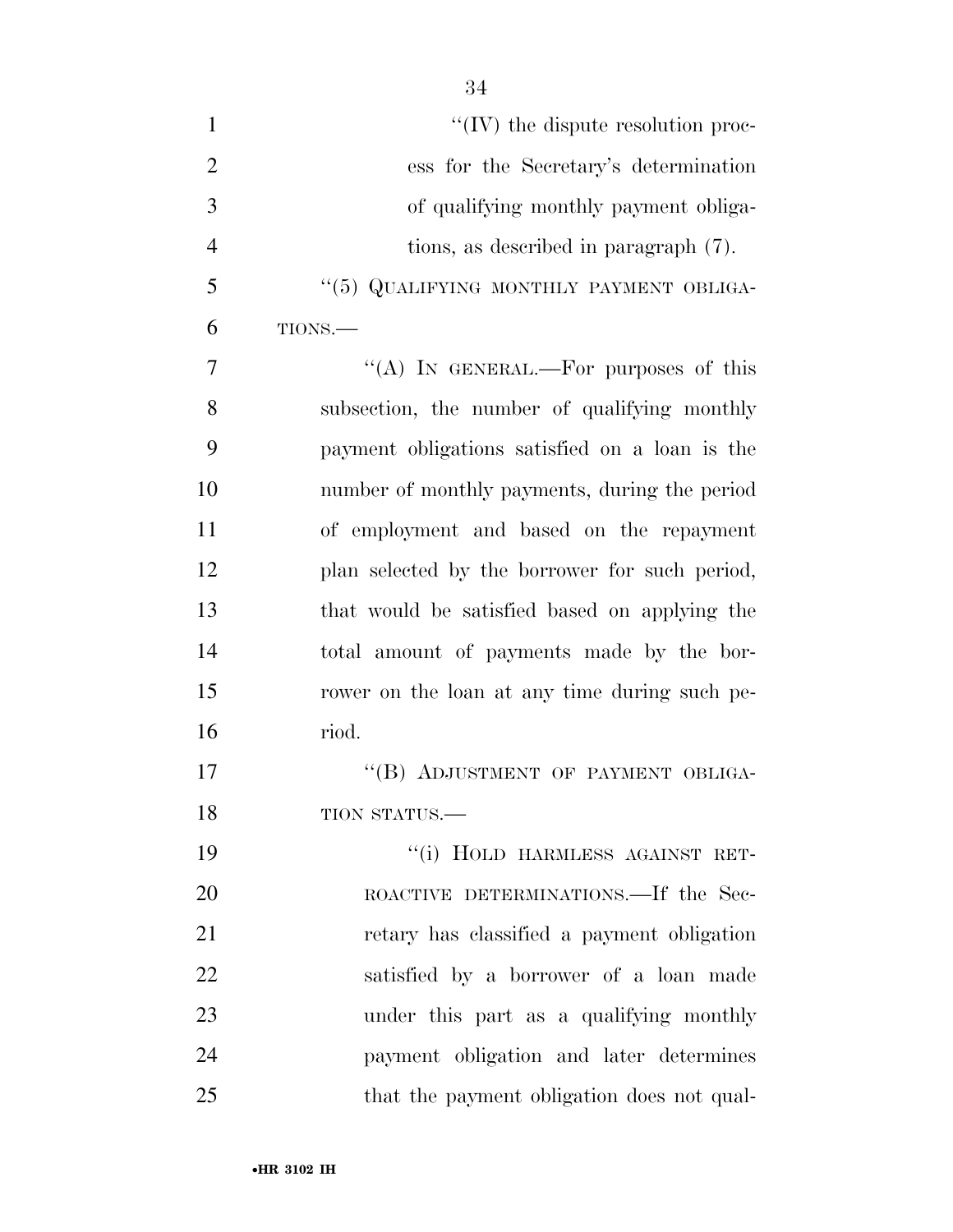- ify, the Secretary shall deem the payment obligation to be a qualifying monthly pay- ment obligation to be counted for purposes 4 of paragraph  $(2)$ . 5 "(ii) EXPLANATION OF NON-QUALI- FYING PAYMENT OBLIGATION DETERMINA- TIONS.—If the Secretary determines that payments made by a borrower of a loan made under this part for a period of full- time employment with a qualifying em- ployer cannot be applied toward the total number of qualifying monthly payment ob- ligations for purposes of paragraph (2), the Secretary shall provide a borrower with an explanation and allow the borrower to correct the reason for such determination, to the extent possible. Such borrower reme- diation shall include, at a minimum, pro- viding a borrower with the opportunity to reimburse the Secretary for any under- payment. 22 ""(C) SATISFYING PREVIOUSLY NON-QUALI-23 FYING MONTHLY PAYMENT OBLIGATIONS. 24 ''(i) IN GENERAL.—A borrower of a
- loan made under this part who has a pe-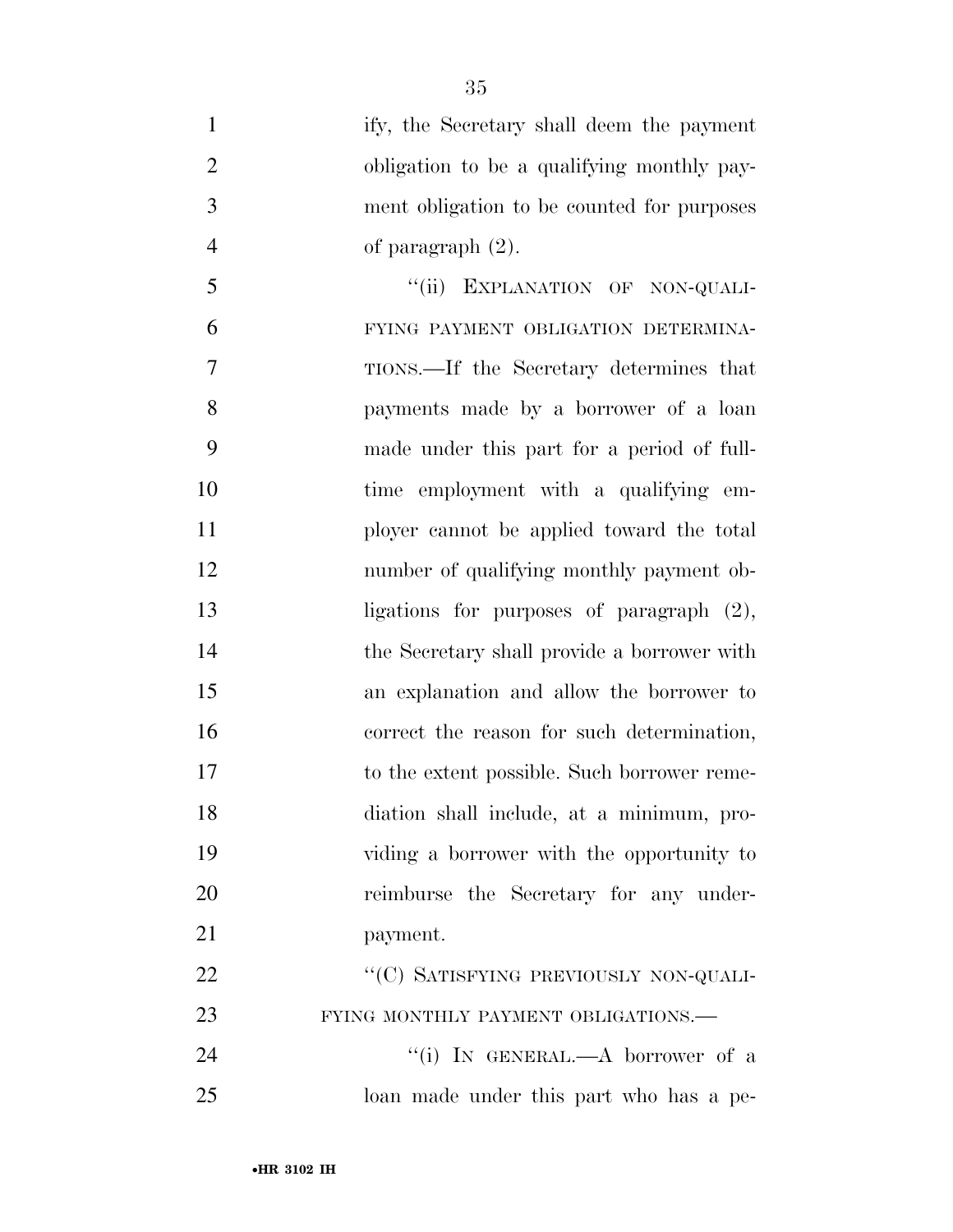riod during which the borrower was em- ployed full-time with a qualifying employer but did not satisfy one or more qualifying monthly payment obligations during such period, such as a borrower who was in deferment or forbearance, may satisfy one or more monthly payment obligations of that period at a later date by paying the additional amount needed to satisfy the qualifying monthly payment obligation, in accordance with a process established by 12 the Secretary.

13 "(ii) DETERMINATION PROCESS.—The amount of past monthly payment obliga- tions satisfied by a payment under this subparagraph for a period of employment shall be determined using the amount of the borrower's monthly payment, based on any repayment plan, as selected by the 20 borrower, that could have been selected by 21 the borrower during such period. The Sec- retary may require a borrower wishing to satisfy past monthly payment obligations under this subparagraph to submit any ad-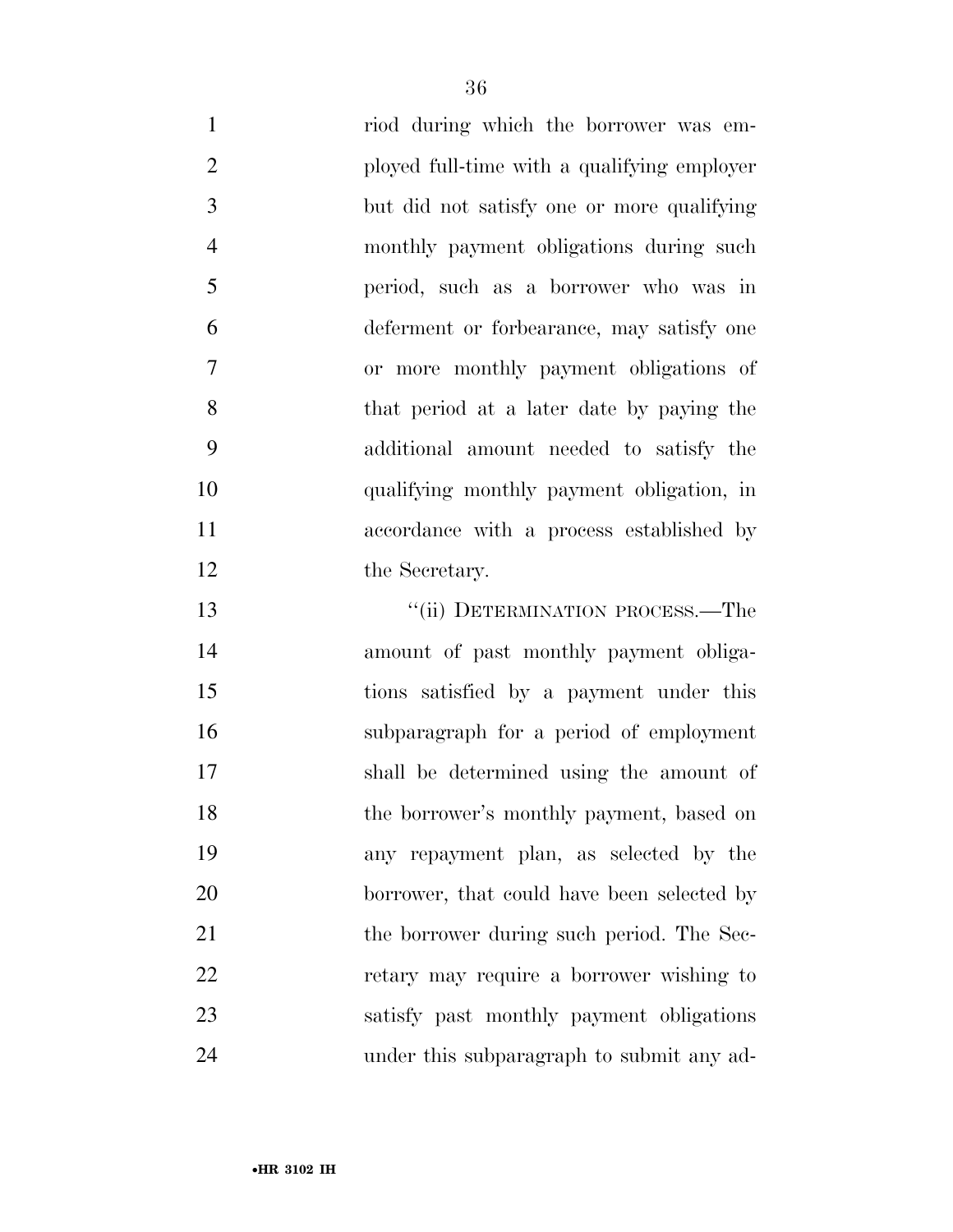| $\mathbf{1}$   | ditional information necessary to calculate     |
|----------------|-------------------------------------------------|
| $\overline{2}$ | the amount of the past payments.                |
| 3              | "(iii) LIMIT.—A borrower may not                |
| $\overline{4}$ | satisfy more than 36 past monthly pay-          |
| 5              | ment obligations under this subparagraph.       |
| 6              | "(D) OVERPAYMENT.—In a case in which            |
| 7              | the dispute resolution process under paragraph  |
| 8              | (8) delays the date on which a borrower would   |
| 9              | have received full loan forgiveness under para- |
| 10             | graph $(3)(B)$ , the Secretary shall refund the |
| 11             | borrower the amount of any qualifying monthly   |
| 12             | payment obligation the borrower makes in ex-    |
| 13             | cess of 120 qualifying payment obligations dur- |
| 14             | ing such process.                               |
| 15             | "(6) SPECIAL RULES RELATING TO FEDERAL          |
| 16             | DIRECT CONSOLIDATION LOANS.-                    |
| 17             | "(A) REVIEW OF ANY NEW CONSOLIDA-               |
| 18             | TION LOAN APPLICATION.                          |
| 19             | "(i) PUBLIC SERVICE LOAN FORGIVE-               |
| 20             | NESS OPTION ON CONSOLIDATION APPLICA-           |
| 21             | TION.—Beginning on July 1, 2019, the            |
| 22             | Secretary shall include, in any application     |
| 23             | for a Federal Direct Consolidation Loan,        |
| 24             | the option for the borrower to indicate that    |
| 25             | the borrower is consolidating for the pur-      |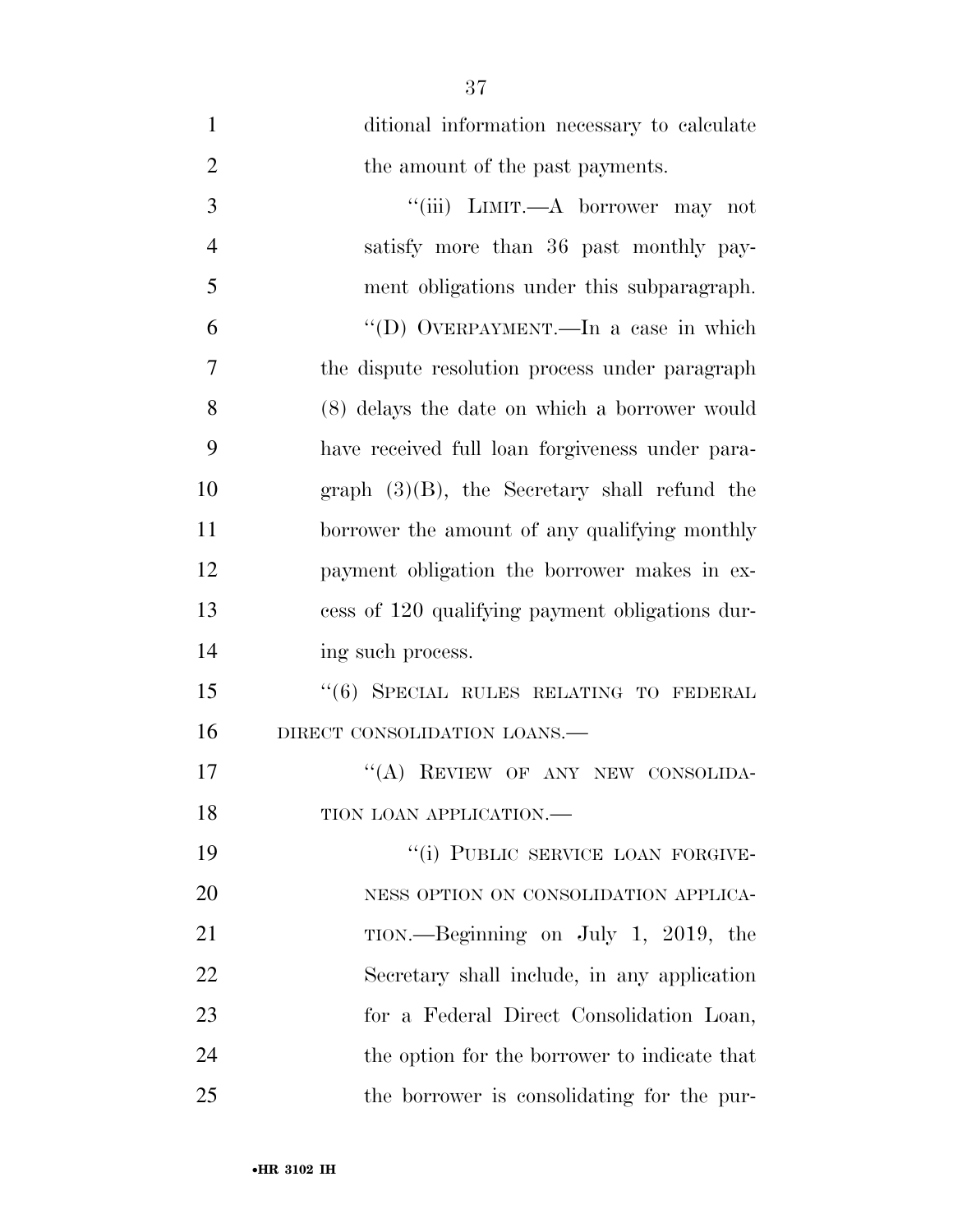1 pose of using the public service loan for-2 giveness program under this subsection. 3 "(ii) REVIEW.—Beginning on July 1, 4 2019, the Secretary shall, after issuing any 5 Federal Direct Consolidation Loan to a 6 borrower who indicated an interest in the 7 public service loan forgiveness program on 8 the loan application— 9 ''(I) request that the borrower 10 submit a certification of employment; 11 and 12 ''(II) after receiving a complete 13 certification of employment, review 14 the borrower's past payments on all 15 component loans comprising the Fed-16 eral Direct Consolidation Loan and 17 inform the borrower— 18 ''(aa) of the number of 19 monthly payment obligations sat-20 isfied by the borrower before the 21 date of consolidation that are 22 qualifying monthly payment obli-23 gations, in accordance with sub-24 paragraph (B); or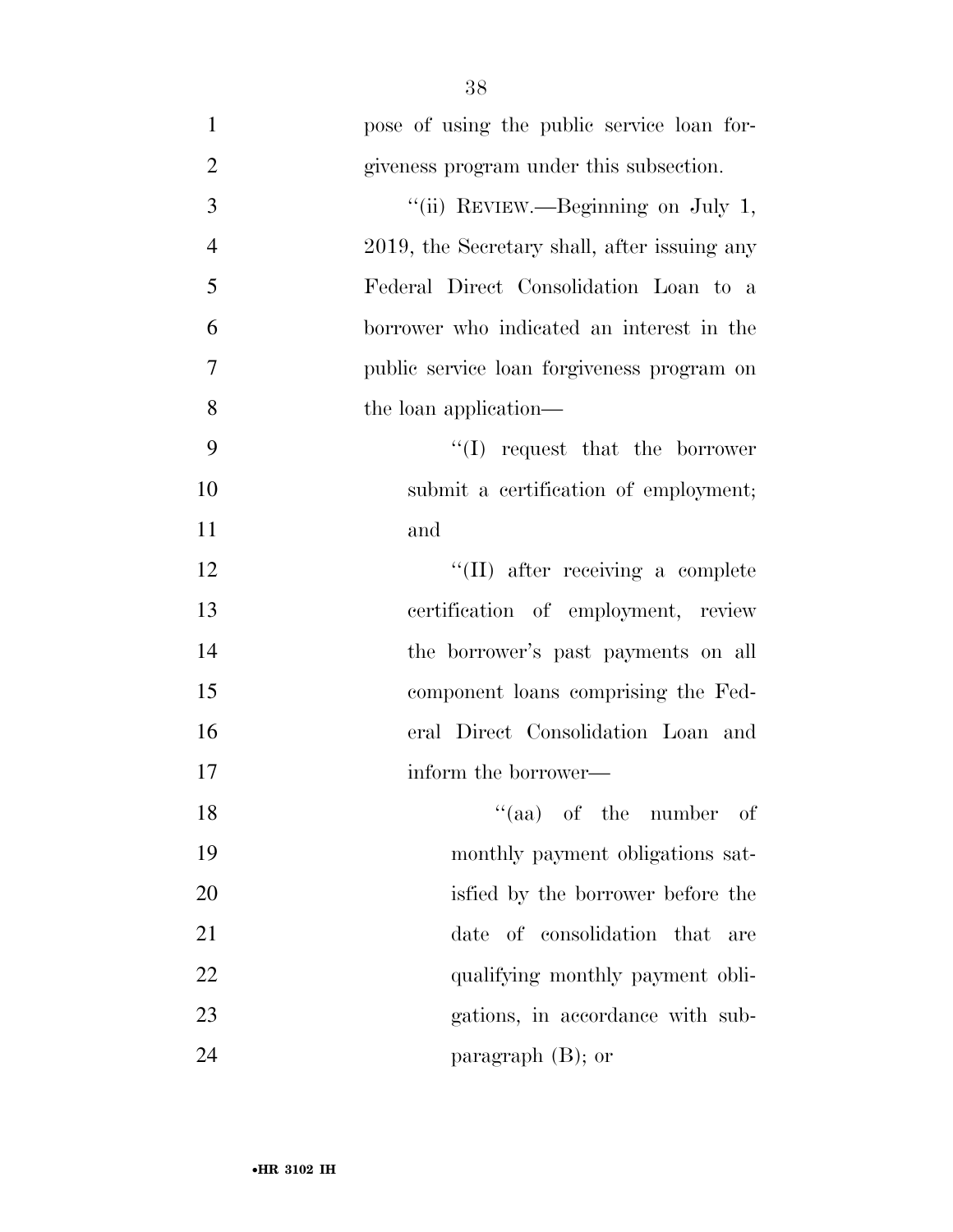| $\mathbf{1}$   | "(bb) if no payment obliga-                     |
|----------------|-------------------------------------------------|
| $\overline{2}$ | tions are satisfied, that the bor-              |
| 3              | rower will not receive any credit               |
| $\overline{4}$ | towards public service loan for-                |
| 5              | giveness under this subsection for              |
| 6              | the Federal Direct Consolidation                |
| 7              | Loan.                                           |
| 8              | "(B) QUALIFYING PAYMENT OBLIGATIONS             |
| 9              | ON ALL COMPONENT LOANS AND LOAN TYPES           |
| 10             | THROUGH CONSOLIDATION.—In the case of a         |
| 11             | borrower of one or more loans eligible for con- |
| 12             | solidation, including loans made under part B,  |
| 13             | who applies for, and receives, a Federal Direct |
| 14             | Consolidation Loan, the Secretary shall request |
| 15             | the borrower submit a certification of employ-  |
| 16             | ment for any qualifying employment and, after   |
| 17             | receiving the certification of employment,      |
| 18             | shall-                                          |
| 19             | "(i) review the borrower's payment              |
| 20             | history on each of the component loans          |
| 21             | comprising the Federal Direct Consolida-        |
| 22             | tion Loan, including each loan made under       |
| 23             | part B; and                                     |
| 24             | "(ii) for each component loan—                  |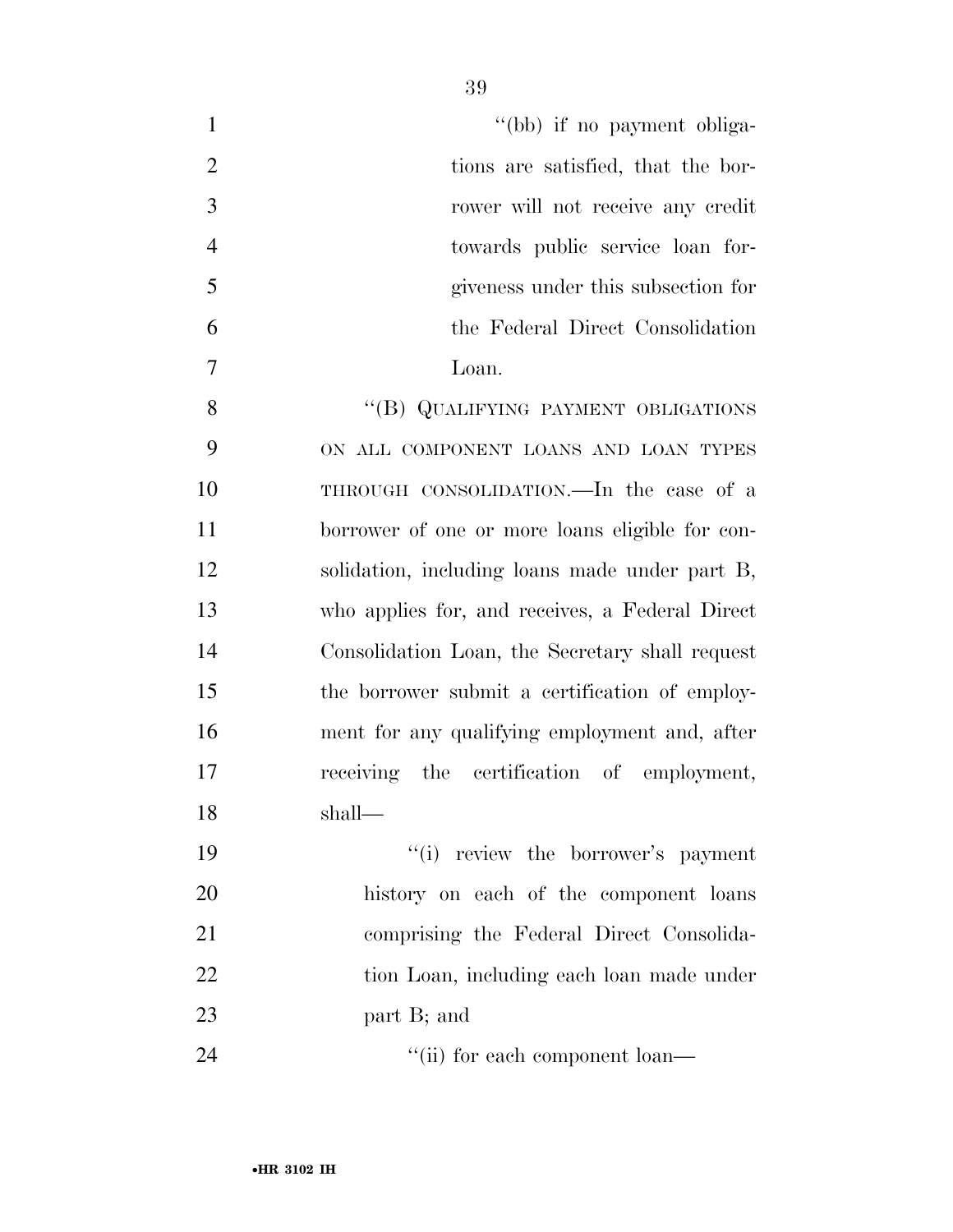| $\mathbf{1}$   | $\lq\lq$ (I) calculate the weighted factor |
|----------------|--------------------------------------------|
| $\overline{2}$ | of the component loan, which shall be      |
| 3              | the factor that represents the ratio       |
| $\overline{4}$ | between the amount of the component        |
| 5              | loan and the amount of the Federal         |
| 6              | Direct Consolidation Loan, as deter-       |
| 7              | mined by the Secretary;                    |
| 8              | $\lq\lq$ (II) determine the number of      |
| 9              | equivalent monthly payment obliga-         |
| 10             | tions toward the Federal Direct Con-       |
| 11             | solidation Loan satisfied on the com-      |
| 12             | ponent loan by multiplying the weight-     |
| 13             | ed factor for the component loan by        |
| 14             | the number of qualifying monthly pay-      |
| 15             | ment obligations that the borrower         |
| 16             | satisfied on the component loan; and       |
| 17             | $\lq\lq$ (III) after rounding the number   |
| 18             | determined under subclause (II) to         |
| 19             | the nearest whole number, deem that        |
| 20             | number of equivalent monthly pay-          |
| 21             | ment obligations to be qualifying          |
| 22             | monthly payment obligations on the         |
| 23             | Federal Direct Consolidation Loan.         |
| 24             | "(C) APPLICABILITY OF BORROWER PRO-        |
| 25             | TECTIONS AND RIGHTS.—A borrower of one or  |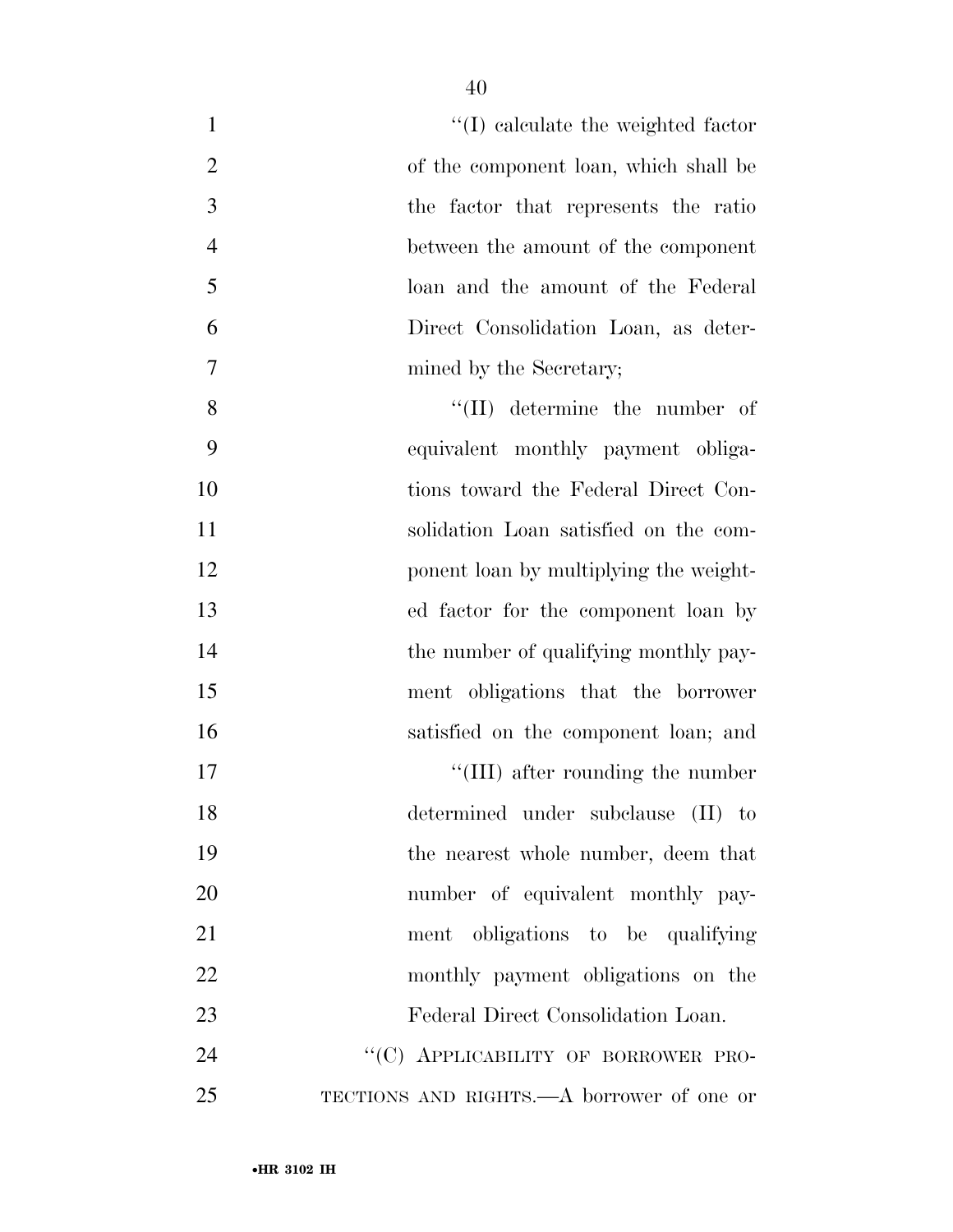more loans eligible for consolidation, including loans made under part B, who applies for and receives a Federal Direct Consolidation Loan shall receive all the protections and rights pro- vided under subparagraphs (B) and (C) of paragraph (5) for the loan, and for any compo- nent loan, in the same manner as provided to any other borrower of a loan made under this part.

10 "(D) TREATMENT OF CERTAIN CONSOLI- DATION LOAN PAYMENTS.—In a case in which a borrower makes a qualifying monthly pay- ment obligation for purposes of paragraph (2) on a Federal Direct Consolidation Loan that was used to repay a Federal Direct Stafford Loan, Federal Direct PLUS Loan, Federal Di- rect Unsubsidized Stafford Loan, or Federal Direct Consolidation Loan refinanced under section 460A for which at least one qualifying monthly payment obligation for such purposes has been made prior to the consolidation, the 22 qualifying monthly payment obligation on such Federal Direct Consolidation Loan shall be treated as a qualifying monthly payment obliga-25 tion for purposes of paragraph (2) on such Fed-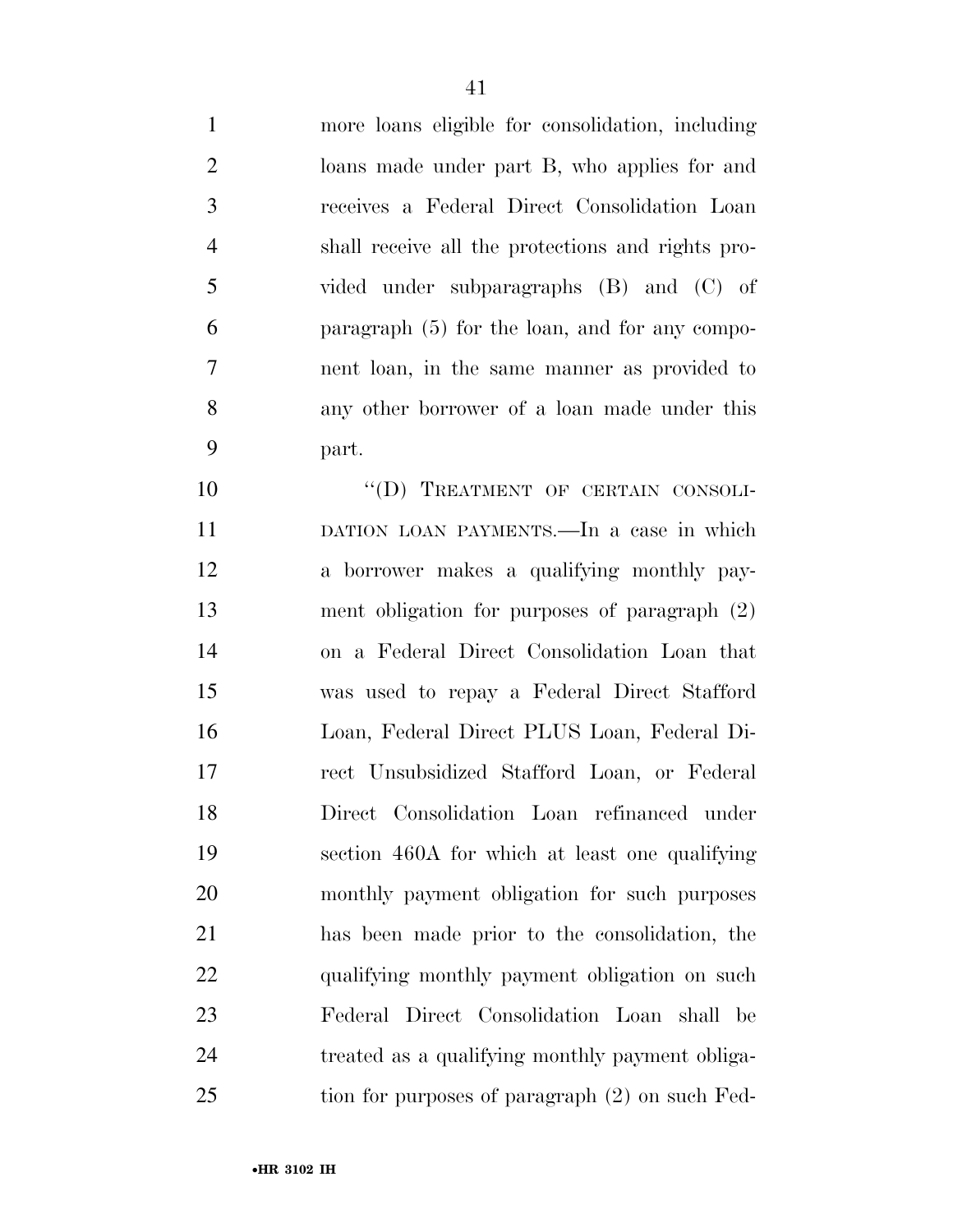| $\mathbf{1}$   | eral Direct Stafford Loan, Federal Direct         |
|----------------|---------------------------------------------------|
| $\overline{2}$ | PLUS Loan, Federal Direct Unsubsidized Staf-      |
| $\mathfrak{Z}$ | ford Loan, or Federal Direct Consolidation        |
| $\overline{4}$ | Loan.                                             |
| 5              | "(7) NOTICE OF QUALIFYING PAYMENT OBLIGA-         |
| 6              | TIONS.                                            |
| 7              | "(A) INITIAL NOTICE.—Upon receiving               |
| 8              | any verbal or written contact by a borrower on    |
| 9              | or after July 1, 2019, expressing interest in the |
| 10             | public service loan forgiveness program under     |
| 11             | this subsection, the Secretary, or an eligible    |
| 12             | lender or guaranty agency under part B, shall     |
| 13             | provide the borrower, by not later than 30 days   |
| 14             | after the contract, with a notice that—           |
| 15             | "(i) explains the requirements of the             |
| 16             | program, including whether the borrower           |
| 17             | needs to consolidate some or all of the bor-      |
| 18             | rower's loans to receive forgiveness under        |
| 19             | this subsection;                                  |
| 20             | "(ii) includes a copy of, or a link to,           |
| 21             | information about the certification of em-        |
| 22             | ployment process described in paragraph           |
| 23             | (4);                                              |
| 24             | "(iii) includes an estimate of the                |
| 25             | qualifying monthly payment obligations            |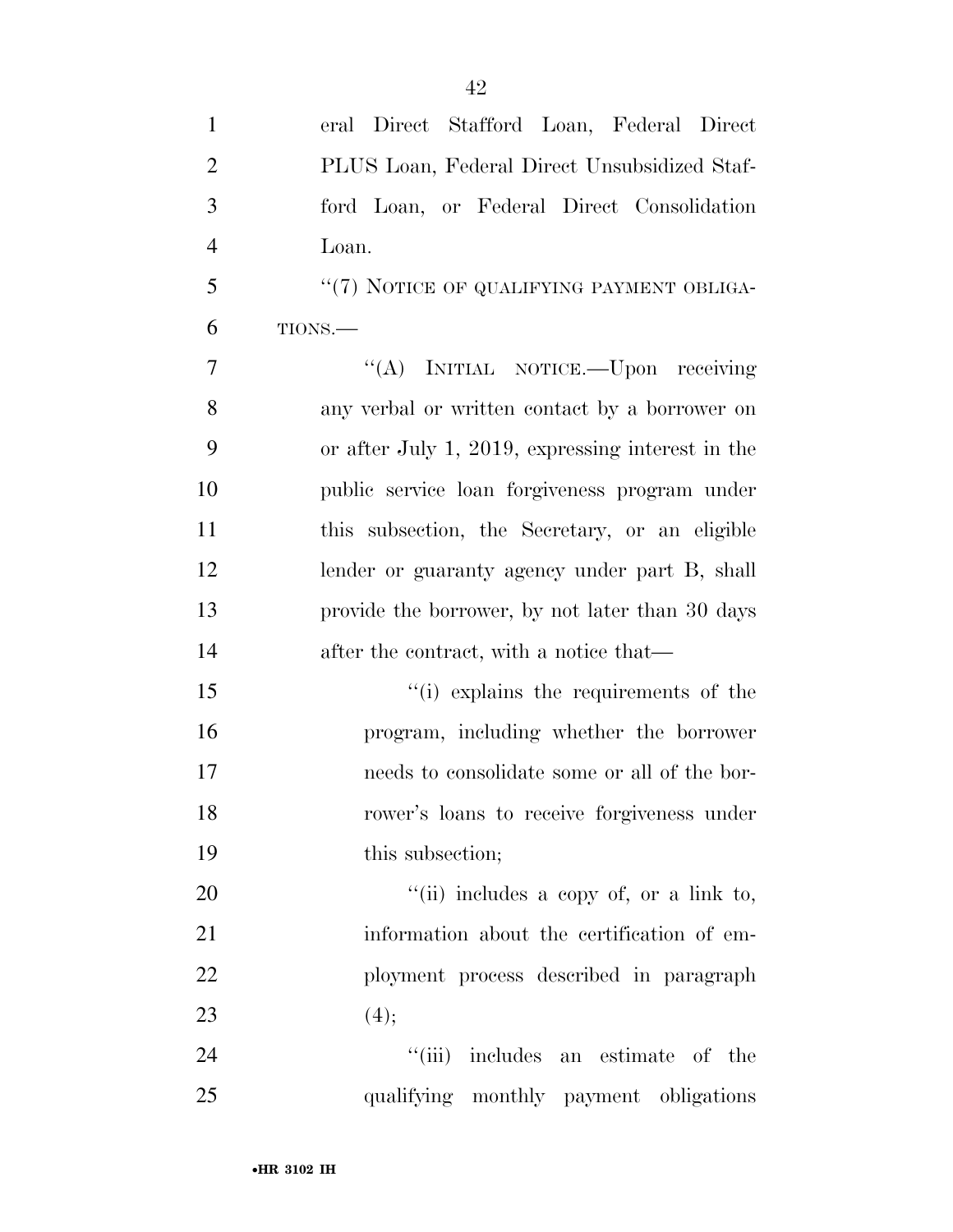| $\mathbf{1}$   | that would be satisfied by the borrower                |
|----------------|--------------------------------------------------------|
| $\overline{2}$ | based on the borrower's payment history,               |
| 3              | as of the date of notice, if the borrower              |
| $\overline{4}$ | was a full-time employee of a qualifying               |
| 5              | employer and met the requirements of                   |
| 6              | paragraph $(2)$ ; and                                  |
| $\tau$         | $\lq\lq$ (iv) includes an estimate of the num-         |
| 8              | ber of remaining qualifying monthly pay-               |
| 9              | ment obligations to be satisfied in order              |
| 10             | for the borrower to receive partial loan for-          |
| 11             | giveness under paragraph $(3)(A)$ , and such           |
| 12             | number needed to receive full loan forgive-            |
| 13             | ness under paragraph $(3)(B)$ .                        |
| 14             | "(B) SUBSEQUENT NOTICES.—After pro-                    |
| 15             | viding an initial notice under subparagraph (A),       |
| 16             | the Secretary, or an eligible lender or guaranty       |
| 17             | agency under part B, shall annually provide the        |
| 18             | borrower with a notice containing the informa-         |
| 19             | tion described in such subparagraph for each           |
| 20             | subsequent year that the borrower has an out-          |
| 21             | standing loan, unless the borrower receives no-        |
| 22             | tices under paragraph $(4)(E)(ii)$ or requests         |
| 23             | that the notices be discontinued.                      |
| 24             | "(8) DISPUTE RESOLUTION PROCESS.—By not                |
| 25             | later than July 1, 2019, the Secretary shall establish |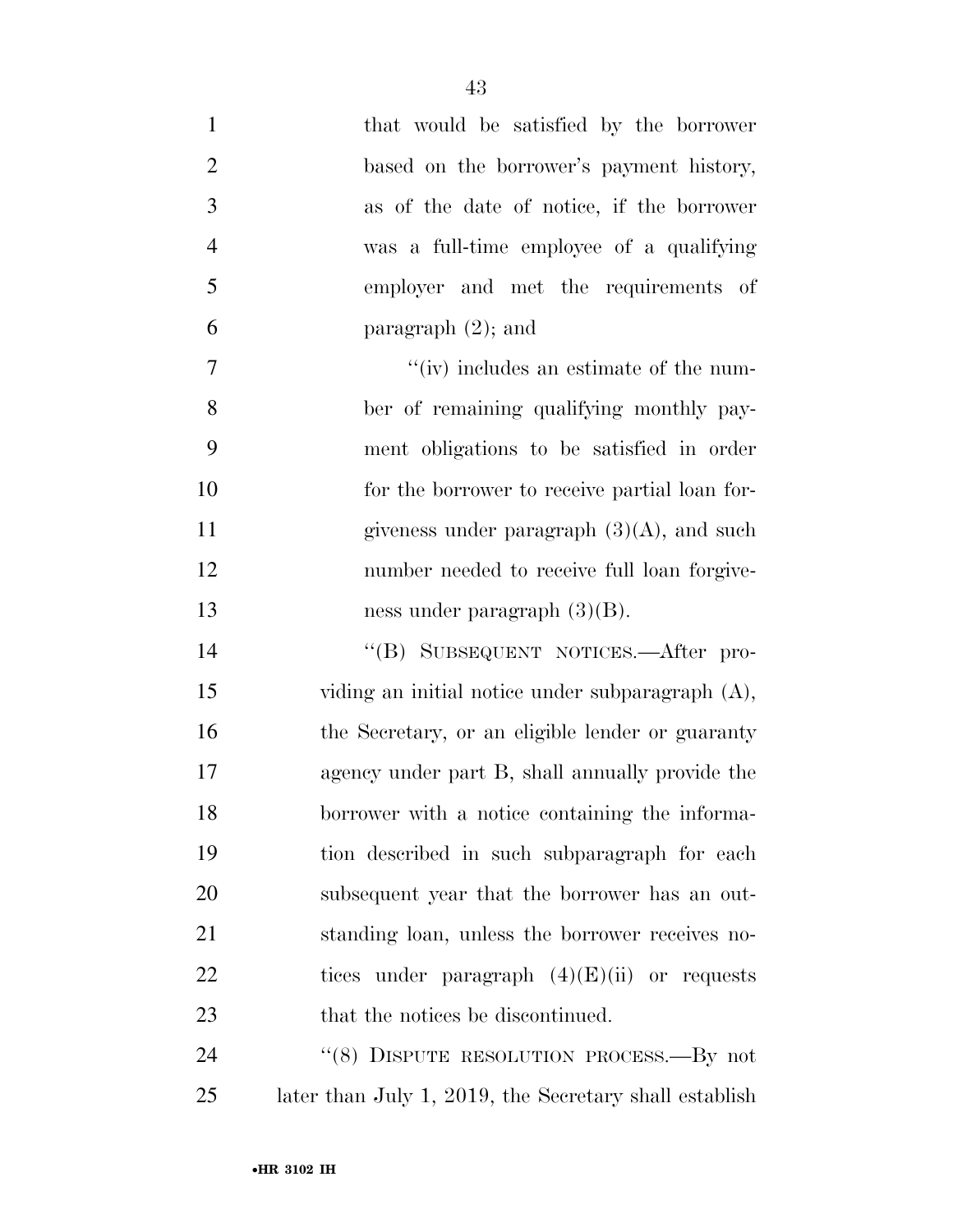| $\mathbf{1}$   | a process for borrowers to dispute the calculation of    |
|----------------|----------------------------------------------------------|
| $\overline{2}$ | qualifying monthly payment obligations, or the de-       |
| 3              | termination of full or partial loan forgiveness under    |
| $\overline{4}$ | paragraph $(2)$ , following the submission of a certifi- |
| 5              | cation of employment or application for forgiveness      |
| 6              | or any successor certification or application.           |
| $\overline{7}$ | (9)<br>SPECIAL RULES FOR<br><b>SECTION</b><br>460A       |
| 8              | LOANS.                                                   |
| 9              | REFINANCED FEDERAL<br>$\lq\lq (A)$<br><b>DIRECT</b>      |
| 10             | $LOANS.$ Notwithstanding paragraph $(2)$ , in de-        |
| 11             | termining the number of monthly payments                 |
| 12             | that meet the requirements of such paragraph             |
| 13             | for an eligible Federal Direct Loan refinanced           |
| 14             | under section 460A that was originally a loan            |
| 15             | under this part, the Secretary shall include all         |
| 16             | monthly payments made on the original loan               |
| 17             | that meet the requirements of such paragraph.            |
| 18             | "(B) REFINANCED FFEL LOANS.—In the                       |
| 19             | case of an eligible Federal Direct Loan refi-            |
| 20             | nanced under section 460A that was originally            |
| 21             | a loan under part B, only monthly payments               |
| 22             | made after the date on which the loan was refi-          |
| 23             | nanced may be included for purposes of para-             |
| 24             | $graph(2)$ .                                             |
| 25             | $``(10)$ INELIGIBILITY.—                                 |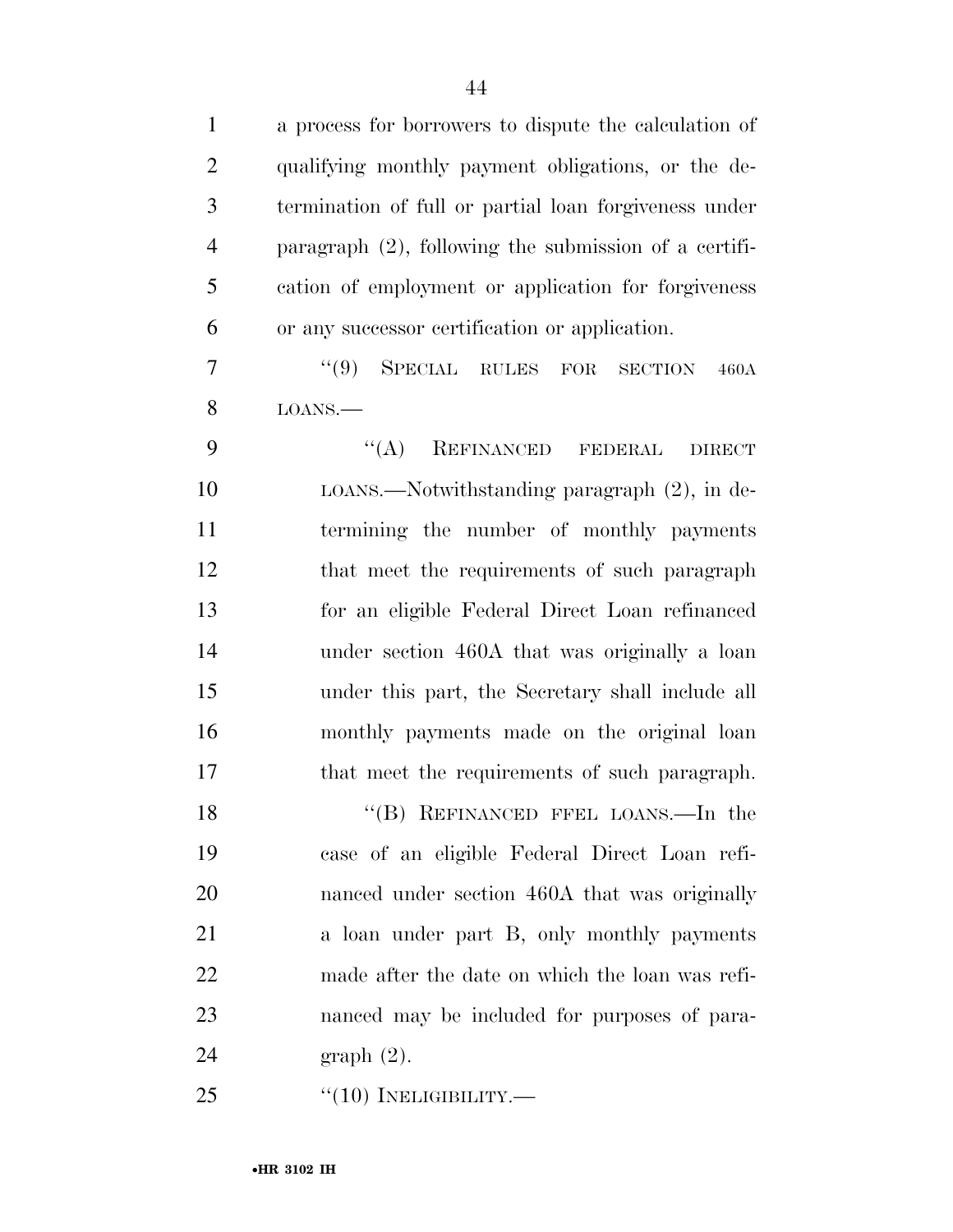| $\mathbf{1}$   | "(A) NO DOUBLE BENEFITS.-No bor-                          |
|----------------|-----------------------------------------------------------|
| $\overline{2}$ | rower may, for the same service, receive a re-            |
| 3              | duction of loan obligations under both this sub-          |
| $\overline{4}$ | section and section $428J$ , $428K$ , $428L$ , or $460$ . |
| 5              | "(B) FEDERAL ELECTED SERVICE<br>EX-                       |
| 6              | CLUDED.—No borrower may receive loan for-                 |
| 7              | giveness under this subsection for service as a           |
| 8              | Member of Congress or President or Vice Presi-            |
| 9              | dent of the United States.".                              |
| 10             | (2) FFEL PROGRAM AMENDMENTS.—Part B of                    |
| 11             | the Higher Education Act of 1965 (20 U.S.C. 1071)         |
| 12             | et seq.) is amended—                                      |
| 13             | (A) in section 428 (20 U.S.C. 1078), by                   |
| 14             | adding at the end the following:                          |
| 15             | "(p) REPAYMENT HISTORY INFORMATION AND PUB-               |
| 16             | LIC SERVICE LOAN FORGIVENESS INFORMATION.- A              |
|                | 17 guaranty agency shall—                                 |
| 18             | $f'(1)$ provide, in a timely manner, any necessary        |
| 19             | borrower repayment history information that the           |
| 20             | Secretary requests in order to determine the bor-         |
| 21             | rower's eligibility for the public service loan for give- |
| 22             | ness program under section $455(m)$ , or the number       |
| 23             | of qualifying monthly payment obligations satisfied       |
| 24             | for purposes of the program, including such infor-        |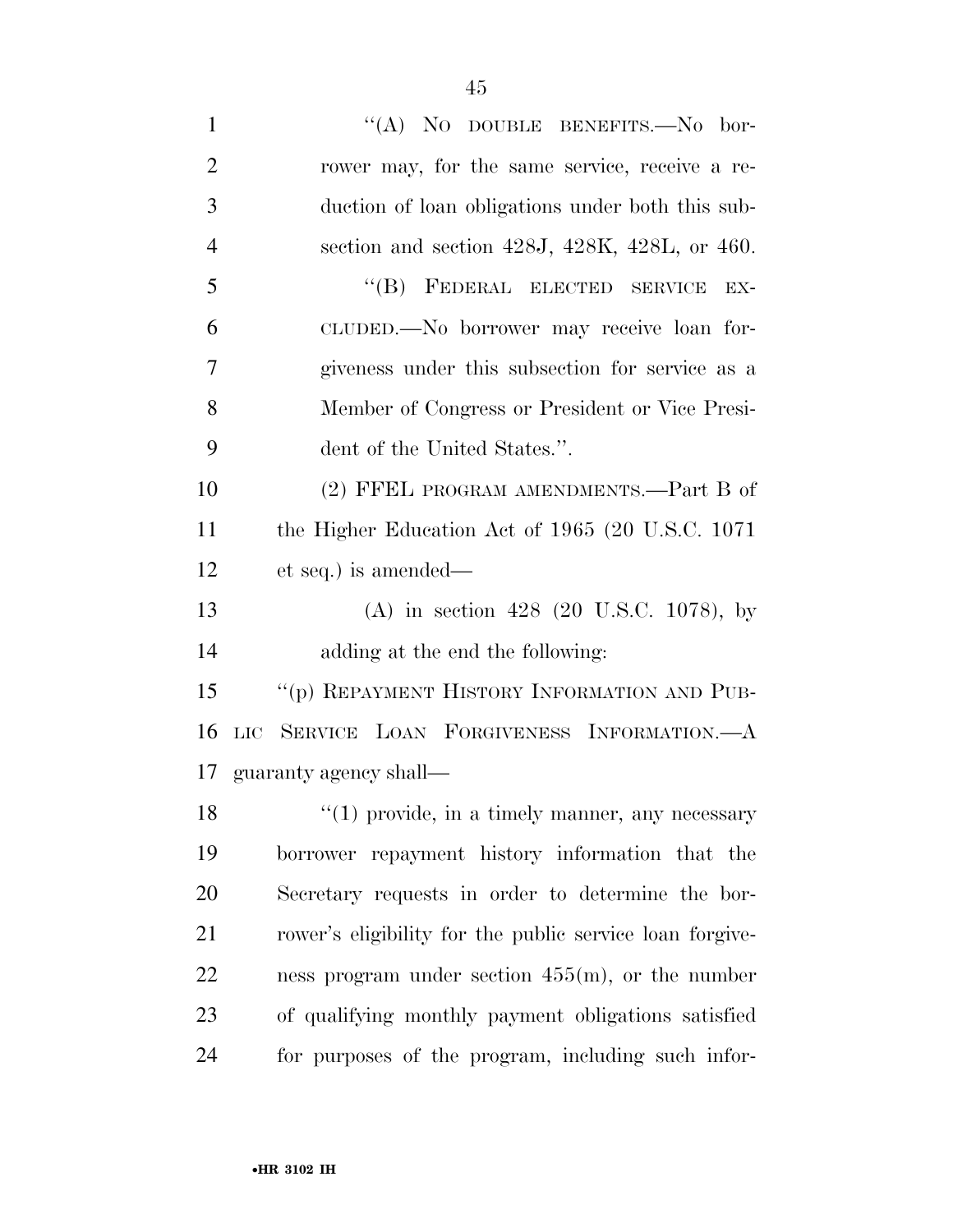| $\mathbf{1}$   | mation from all servicers involved in servicing the      |
|----------------|----------------------------------------------------------|
| $\overline{2}$ | borrower's loan; and                                     |
| 3              | $\lq(2)$ carry out the requirements of section           |
| $\overline{4}$ | $455(m)(7)$ upon receiving any verbal or written con-    |
| 5              | tact by a borrower on or after July 1, 2019, express-    |
| 6              | ing interest in the public service loan forgiveness      |
| 7              | program under section $455(m)$ ."; and                   |
| 8              | (B) in section 433 (20 U.S.C. $1083$ )—                  |
| 9              | (i) by redesignating subsection (f) as                   |
| 10             | subsection $(g)$ ; and                                   |
| 11             | (ii) by inserting after subsection (e)                   |
| 12             | the following:                                           |
|                |                                                          |
| 13             | "(f) REPAYMENT HISTORY INFORMATION. - An eligi-          |
| 14             | ble lender shall—                                        |
| 15             | $\lq(1)$ provide, in a timely manner, any necessary      |
| 16             | borrower repayment history information that the          |
| 17             | Secretary requests in order to determine the bor-        |
| 18             | rower's eligibility for the public service loan forgive- |
| 19             | ness program under section $455(m)$ , or the number      |
| 20             | of qualifying monthly payment obligations satisfied      |
| 21             | for purposes of the public service loan forgiveness      |
| 22             | program under section $455(m)$ , including such infor-   |
| 23             | mation from all servicers involved in servicing the      |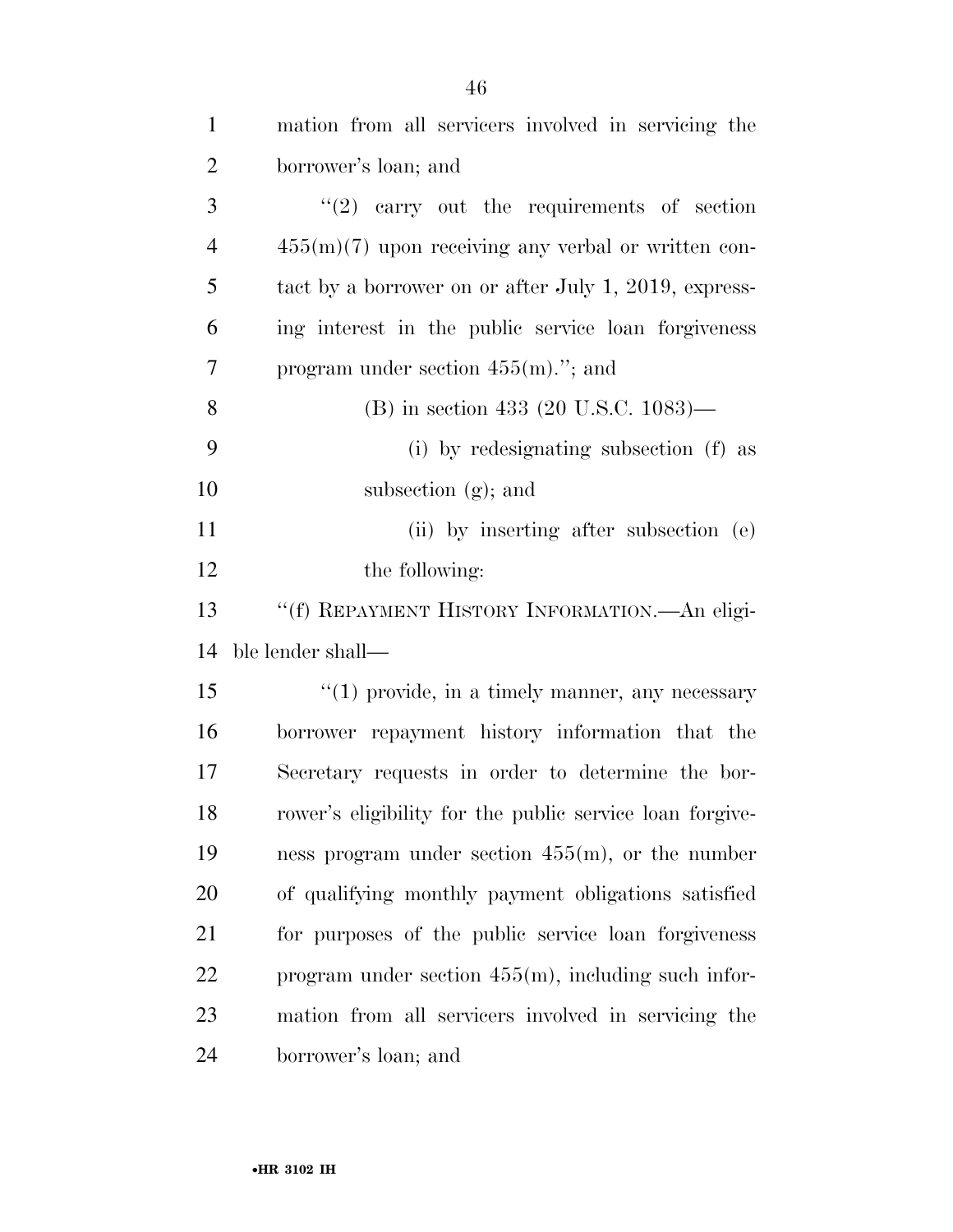$\frac{1}{2}$  carry out the requirements of section 455(m)(7) upon receiving any verbal or written con- tact by a borrower on or after July 1, 2019, express- ing interest in the public service loan forgiveness 5 program under section  $455(m)$ .".

 (b) NOTIFICATION TO DIRECT LOAN BORROWERS REGARDING ALL OPTIONS FOR LOAN FORGIVENESS.— Section 455 of the Higher Education Act of 1965 (20 U.S.C. 1087e) is amended by adding at the end the fol-lowing:

11 ""(r) ANNUAL NOTICE REGARDING LOAN FORGIVE-NESS OPTIONS.—

13 "(1) IN GENERAL.—The Secretary shall annu- ally provide a written or electronic disclosure to each borrower of a loan under this part—

16  $"({\rm A})$  notifying the borrower—

 $''(i)$  of any loan forgiveness option available under this title that might apply to a loan under this part held by the bor-20 rower, including the public service loan for- giveness program under subsection (m); and

23 ''(ii) in the case of a borrower who is a full-time employee of a Federal agency and has not expressed interest in or sub-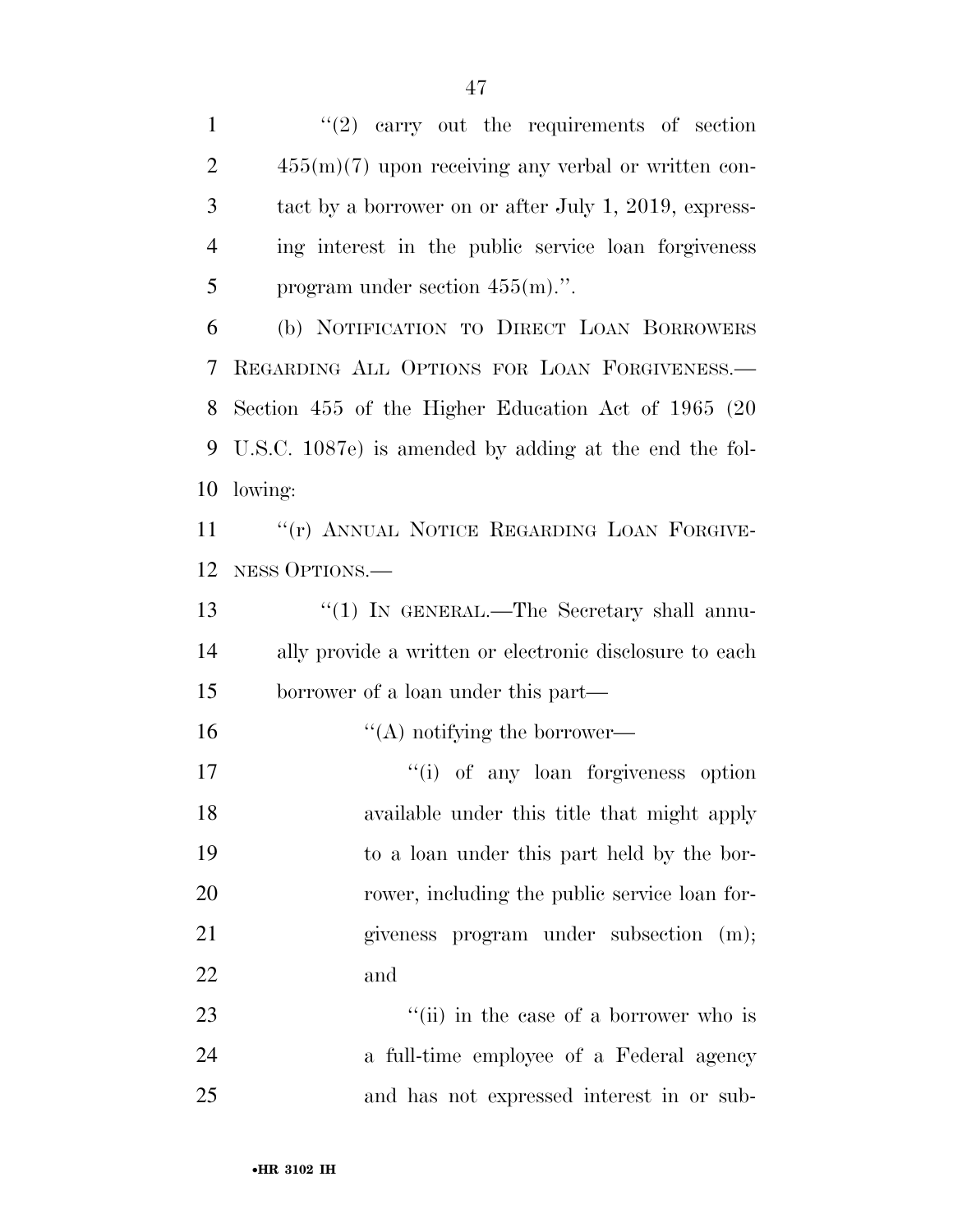| $\mathbf{1}$   | mitted a certification of employment for        |
|----------------|-------------------------------------------------|
| $\overline{2}$ | the public service loan forgiveness pro-        |
| 3              | $gram$ —                                        |
| $\overline{4}$ | $\lq\lq$ (I) that the borrower is em-           |
| 5              | ployed by a qualifying employer;                |
| 6              | $\lq\lq$ (II) the number of payment ob-         |
| $\overline{7}$ | ligations satisfied by the borrower             |
| 8              | that the Secretary has determined               |
| 9              | could be qualifying monthly payment             |
| 10             | obligations on eligible Federal Direct          |
| 11             | Loan for purposes of the public serv-           |
| 12             | ice loan forgiveness program; and               |
| 13             | "(III) the steps necessary for the              |
| 14             | borrower to submit a certification of           |
| 15             | employment and to obtain forgiveness            |
| 16             | under subsection $(m)(2)$ ;                     |
| 17             | $\lq\lq$ informing the borrower that the loan   |
| 18             | forgiveness options described in subparagraph   |
| 19             | (A) are provided free of charge; and            |
| 20             | "(C) including, for each loan forgiveness       |
| 21             | option, information regarding how the borrower  |
| 22             | should proceed, including contact information,  |
| 23             | if the borrower wishes to pursue such loan for- |
| 24             | giveness option.                                |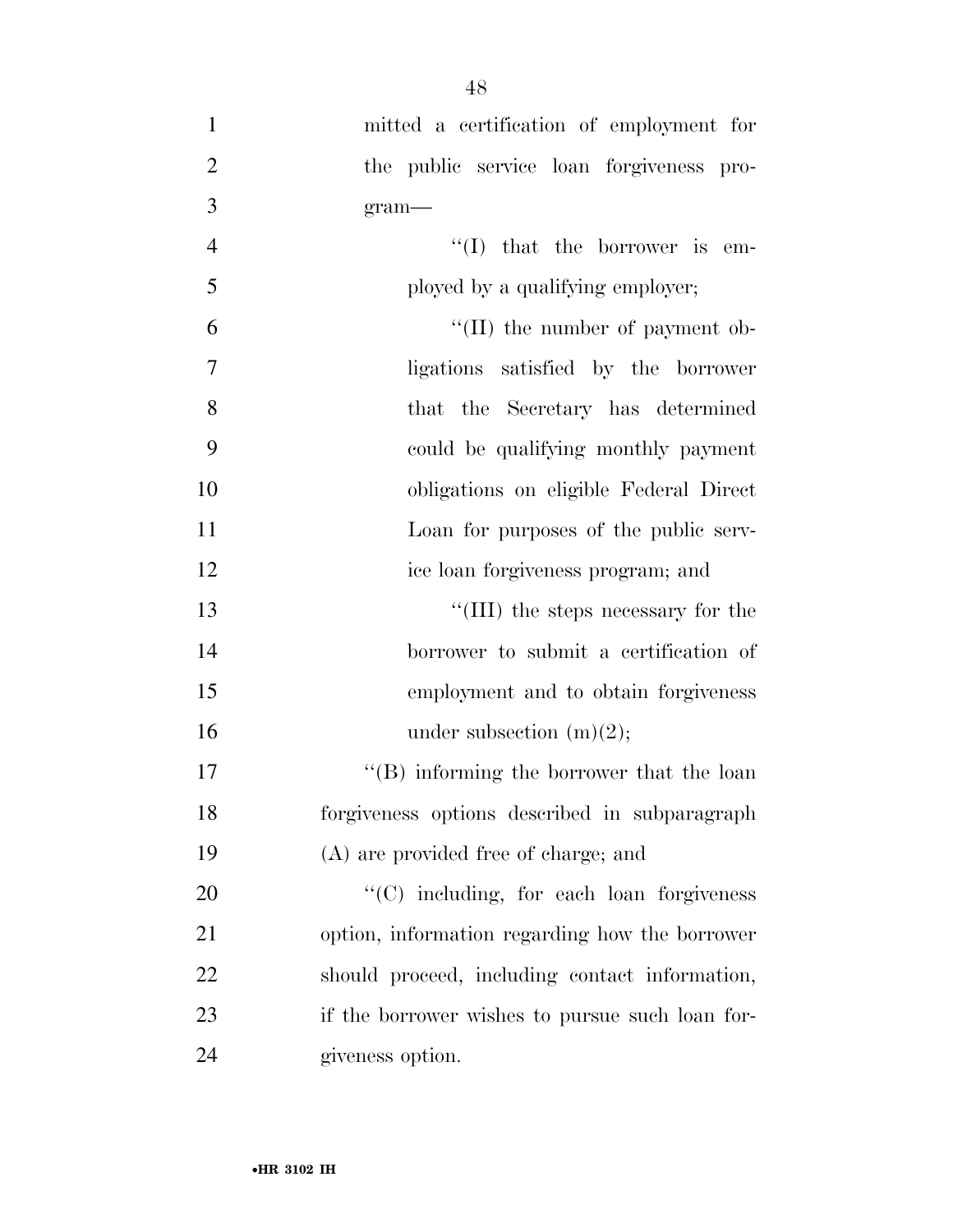| $\mathbf{1}$   | (2)<br>EXCLUSIONS.—Notwithstanding para-               |
|----------------|--------------------------------------------------------|
| $\overline{2}$ | graph (1), the Secretary shall not provide a notifica- |
| 3              | tion under this subsection to a borrower of a loan     |
| $\overline{4}$ | under this part if—                                    |
| 5              | $\lq\lq$ the borrower is also receiving a notifi-      |
| 6              | cation under subsection $(m)(7)$ ; or                  |
| 7              | $\lq\lq$ the borrower has requested that the           |
| 8              | Secretary no longer provide the notifications          |
| 9              | under this subsection.".                               |
| 10             | (c) EFFECTIVE DATE.—The amendments made by             |
| 11             | this section shall take effect on July 1, 2019.        |
| 12             | SEC. 303. TRANSITION TO IMPROVED PUBLIC SERVICE        |
|                |                                                        |
| 13             | LOAN FORGIVENESS PROGRAM.                              |
| 14             | (a) REVIEW OF BORROWERS CURRENTLY PARTICI-             |
| 15             | PATING IN PUBLIC SERVICE LOAN FORGIVENESS.             |
| 16             | (1) CALCULATING THE NUMBER OF QUALI-                   |
| 17             | FYING PAYMENT OBLIGATIONS FOR CURRENT PUB-             |
| 18             | LIC SERVICE LOAN FORGIVENESS PROGRAM PARTICI-          |
| 19             | PANTS.—By not later than July 1, 2019, the Sec-        |
| 20             | retary shall, for each borrower that has submitted a   |
| 21             | certification of employment under the public service   |
| 22             | loan forgiveness program under section $455(m)$ of     |
| 23             | the Higher Education Act of 1965 (20 U.S.C.            |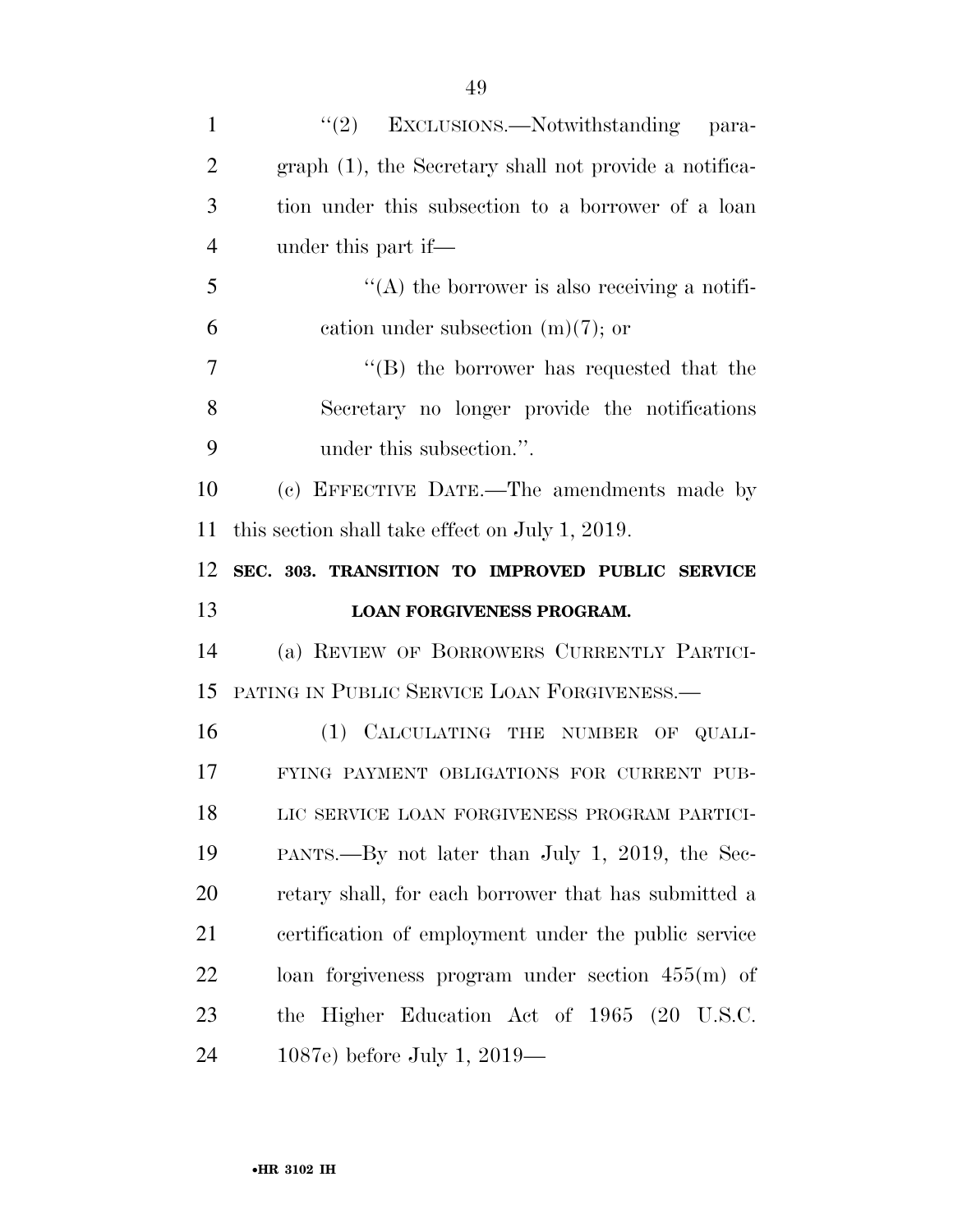(A) calculate the number of qualifying pay- ment obligations under such section satisfied by the borrower, using the criteria of such section as in effect on July 1, 2019; and (B) inform the borrower of the changes in

 the public service loan forgiveness program and the number of qualifying payment obligations that the borrower will have satisfied for pur- poses of the program, beginning on July 1, 2019.

 (2) RETROACTIVE PARTIAL LOAN FORGIVE- NESS.—By not later than July 1, 2019, the Sec- retary shall take such steps as are necessary to pro- vide partial loan forgiveness under section  $15 \qquad \qquad 455(m)(3)(A)(i)$  of the Higher Education Act of 16 1965 (20 U.S.C. 1087e(m)(3)(A)(i)), as in effect on such date, to borrowers with outstanding balance of principal and interest on a loan made under this part who met the criteria for partial loan forgiveness under such section, as in effect on July 1, 2019, be-21 fore such date but on or after October 1, 2007.

22 (3) APPLICABILITY OF OTHER PROVISIONS.—In carrying out paragraphs (1) and (2), and in any other case where the Secretary is applying the loan forgiveness provisions of section 455(m) of the High-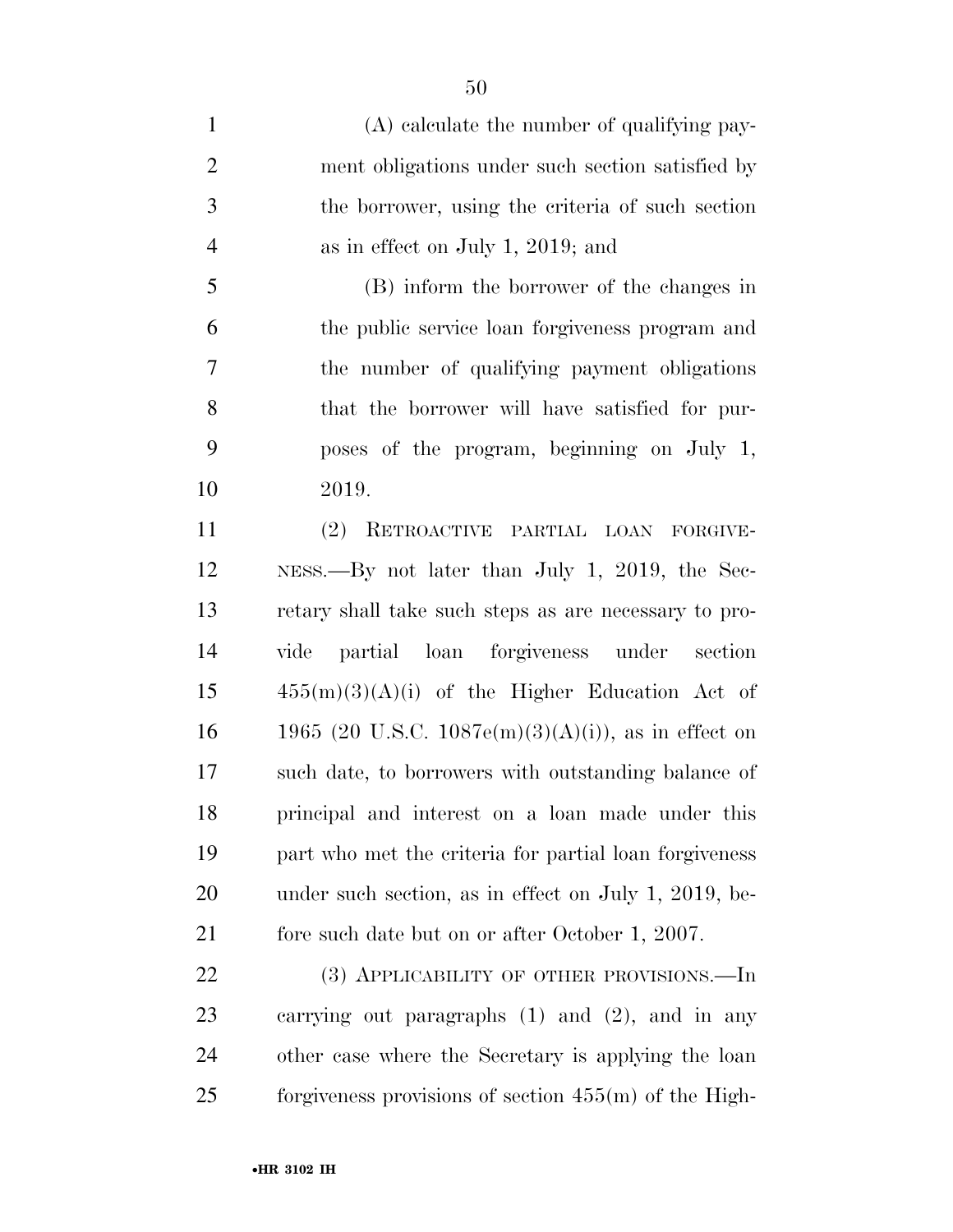er Education Act of 1965 (20 U.S.C. 1087e(m)), as in effect on July 1, 2019, to a borrower for whom one or more payment obligations were satisfied be- fore July 1, 2019, the Secretary shall determine the number of payment obligations satisfied by applying all of the provisions of such section as in effect on July 1, 2019, including the calculation of payment obligations under section 455(m)(5) of such Act and the inclusion of payment obligations satisfied through the component loans of a Federal Direct Consolidation Loan under section 455(m)(6), with- out regard as to the date on which the payment obli-gation was satisfied.

(b) SPECIAL PSLF PROGRAM FUNDS.—

 (1) DEFINITION OF SPECIAL PSLF PROGRAM FUNDS.—In this section, the term ''special PSLF program funds'' means the amounts appropriated for public service loan forgiveness under section 315 of division H of the Consolidated Appropriations Act, 2018 (Public Law 115–141; March 23, 2018) or under section 313 of division B of the Depart- ment of Defense and Labor, Health and Human Services, and Education Appropriations Act, 2019 and Continuing Appropriations Act, 2019 (Public Law 115–245; September 28, 2018).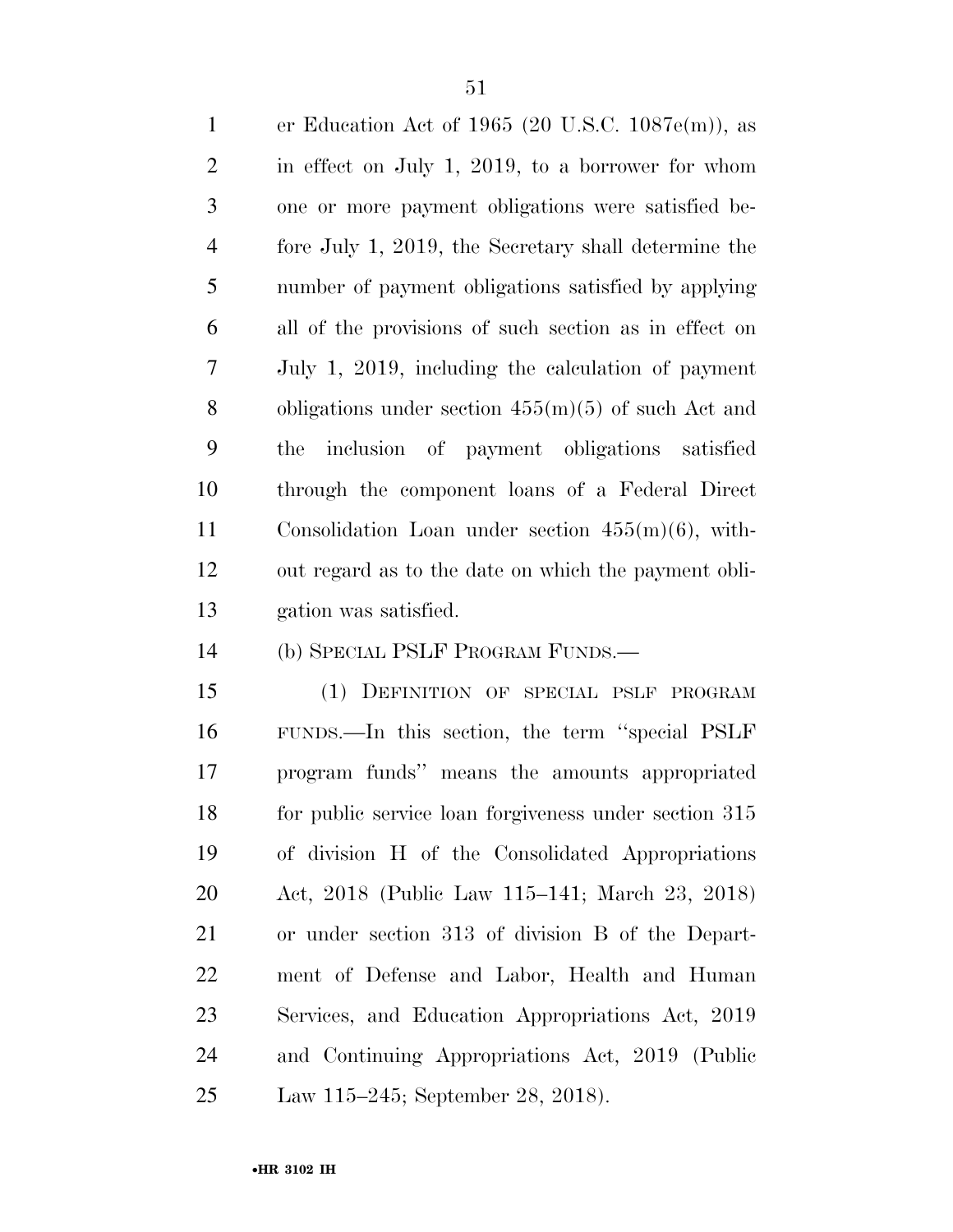| $\mathbf{1}$   | (2) RESCISSION.—Upon the effective date de-           |
|----------------|-------------------------------------------------------|
| $\overline{2}$ | scribed in section $2(e)$ , all special PSLF program  |
| 3              | funds that remain unexpended on such date shall be    |
| $\overline{4}$ | rescinded.                                            |
| 5              | (3) TRANSITION.—The Secretary of Education            |
| 6              | shall establish a process through which the Secretary |
| 7              | shall—                                                |
| 8              | (A) review the applications of borrowers              |
| 9              | who applied for the loan forgiveness program          |
| 10             | carried out with special PSLF program funds           |
| 11             | but had not received loan forgiveness through         |
| 12             | such program before July 1, 2019; and                 |
| 13             | (B) assist such borrowers in pursuing loan            |
| 14             | forgiveness under section $455(m)$ of the Higher      |
| 15             | Education Act of 1965 (20 U.S.C. $1087e(m)$ ),        |
| 16             | as in effect on July 1, 2019.                         |
| 17             | <b>TITLE IV-INCOME-DRIVEN</b>                         |
| 18             | <b>REPAYMENT PLANS</b>                                |
| 19             | SEC. 401. INCOME-BASED REPAYMENT PLAN.                |
| 20             | Section 493C of the Higher Education Act of 1965      |
| 21             | $(20 \text{ U.S.C. } 1098e)$ is amended—              |
| 22             | $(1)$ in subsection $(b)$ —                           |
| 23             | $(A)$ in paragraph $(8)$ , by striking "and"          |
| 24             | after the semicolon;                                  |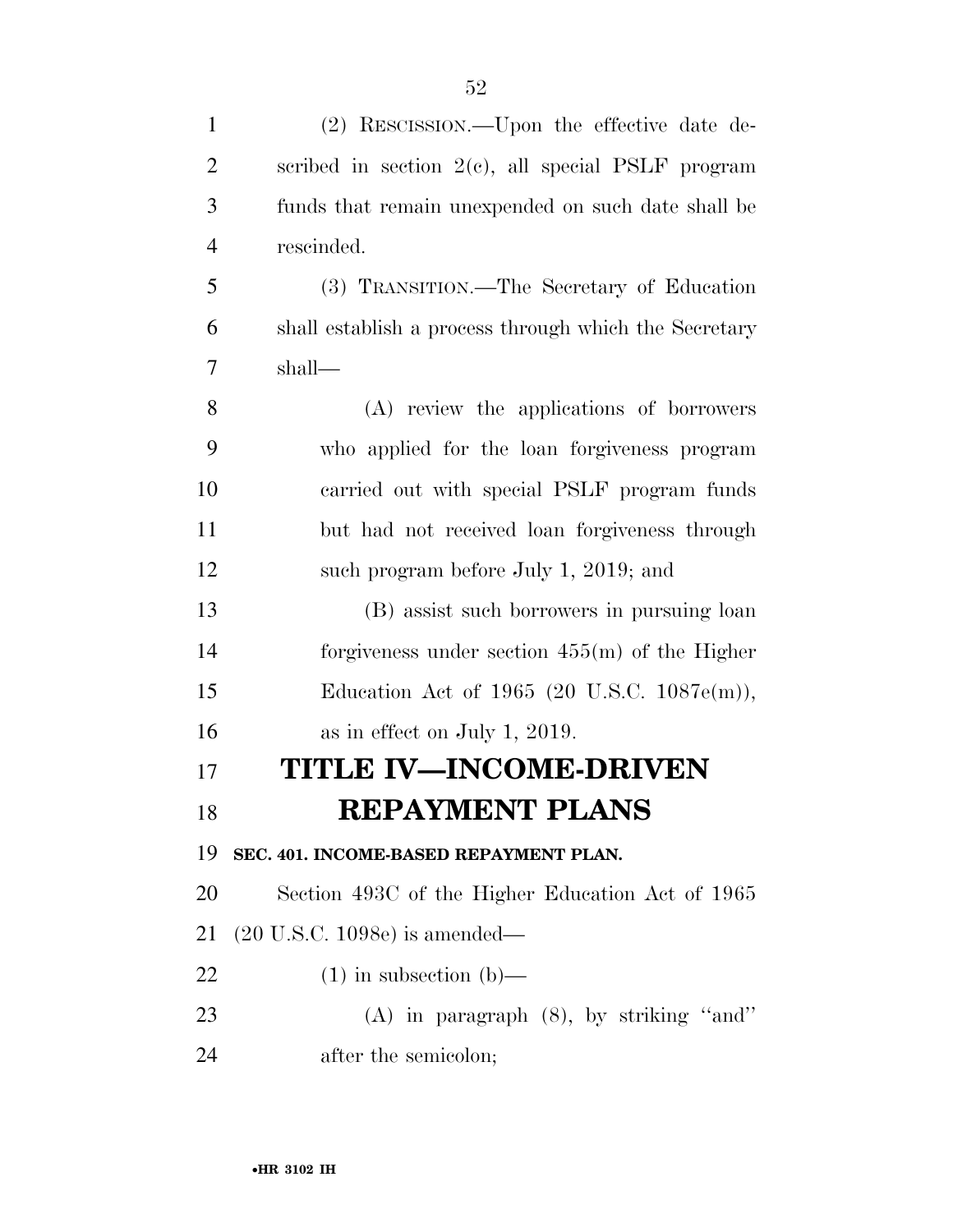| $\mathbf{1}$   | $(B)$ in paragraph $(9)$ , by striking the pe-          |
|----------------|---------------------------------------------------------|
| $\overline{2}$ | riod at the end and inserting "; and"; and              |
| 3              | (C) by adding at the end the following:                 |
| $\overline{4}$ | $\cdot\cdot(10)$ a borrower who is repaying a loan made |
| 5              | under part B or D pursuant to this section may          |
| 6              | repay such loan in full at any time without pen-        |
| 7              | alty. $"$ ; and                                         |
| 8              | $(2)$ by adding at the end the following:               |
| 9              | "(f) INCOME-BASED REPAYMENT FOR NEW LOANS               |
| 10             | ON AND AFTER JULY 1, 2019, AND FOR BORROWERS            |
| 11             | WHO ENTER IBR AFTER JULY 1, 2019.—                      |
| 12             | "(1) IN GENERAL.—The income-based repay-                |
| 13             | ment plan shall be carried out in accordance with       |
| 14             | this section, except as otherwise specified in this     |
| 15             | subsection (including through the special terms de-     |
| 16             | scribed in paragraph $(2)$ —                            |
| 17             | "(A) with respect to any loan issued on or              |
| 18             | after July 1, 2019, if such borrower elects the         |
| 19             | income-based repayment plan for that loan; and          |
| 20             | $\lq\lq (B)$ with respect to any borrower who is        |
| 21             | repaying a loan made, insured, or guaranteed            |
| 22             | under part B or D, if such borrower elects to           |
| 23             | repay the loan under the income-based repay-            |
| 24             | ment plan on or after July 1, 2019.                     |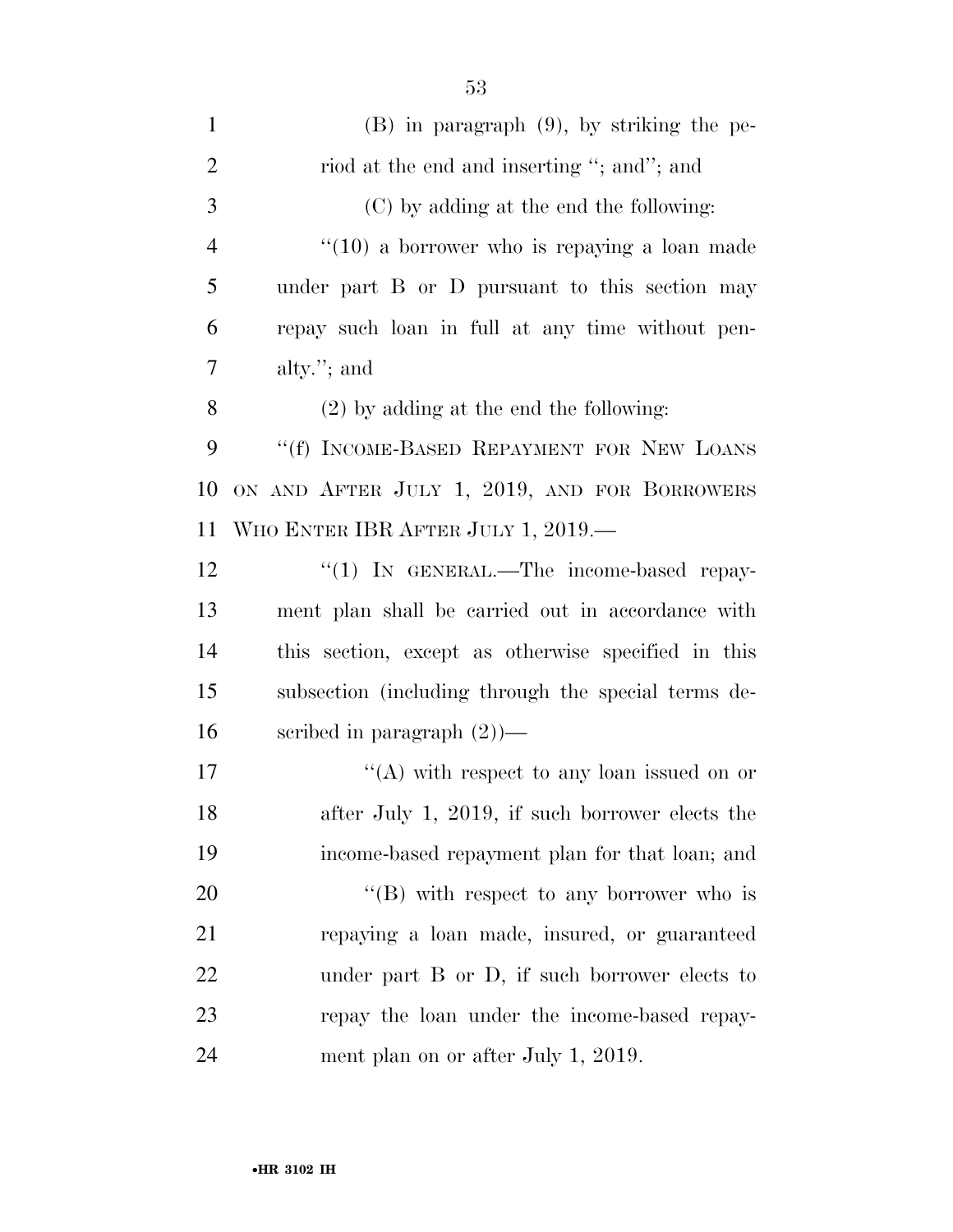| $\mathbf{1}$   | "(2) SPECIAL TERMS.—Notwithstanding any                 |
|----------------|---------------------------------------------------------|
| $\overline{2}$ | other provision of this section, with respect to a loan |
| 3              | described under paragraph (1), the following terms      |
| $\overline{4}$ | shall apply to the income-based repayment plan:         |
| 5              | $\lq\lq(A)(i)$ Notwithstanding subsection               |
| 6              | $(a)(3)(B)$ , the repayment amount under this           |
| 7              | subsection shall be an amount equal to 10 per-          |
| 8              | cent of the result obtained by calculating, on at       |
| 9              | least an annual basis, the amount by which—             |
| 10             | $\lq\lq$ the borrower's, and the bor-                   |
| 11             | rower's spouse (if applicable), adjusted                |
| 12             | gross income; exceeds                                   |
| 13             | "(II) the applicable percentage of the                  |
| 14             | poverty line in accordance with clause (ii)             |
| 15             | that is applicable to the borrower's family             |
| 16             | size as determined under section $673(2)$ of            |
| 17             | the Community Services Block Grant Act                  |
| 18             | $(42 \text{ U.S.C. } 9902(2)).$                         |
| 19             | "(ii) For purposes of clause (i), the term              |
| 20             | 'applicable percentage' means 150 percent re-           |
| 21             | duced by 1 percentage point for each $\$1,000$ by       |
| 22             | which the borrower's adjusted gross income ex-          |
| 23             | ceeds \$100,000.                                        |
| 24             | "(B) A borrower may elect—                              |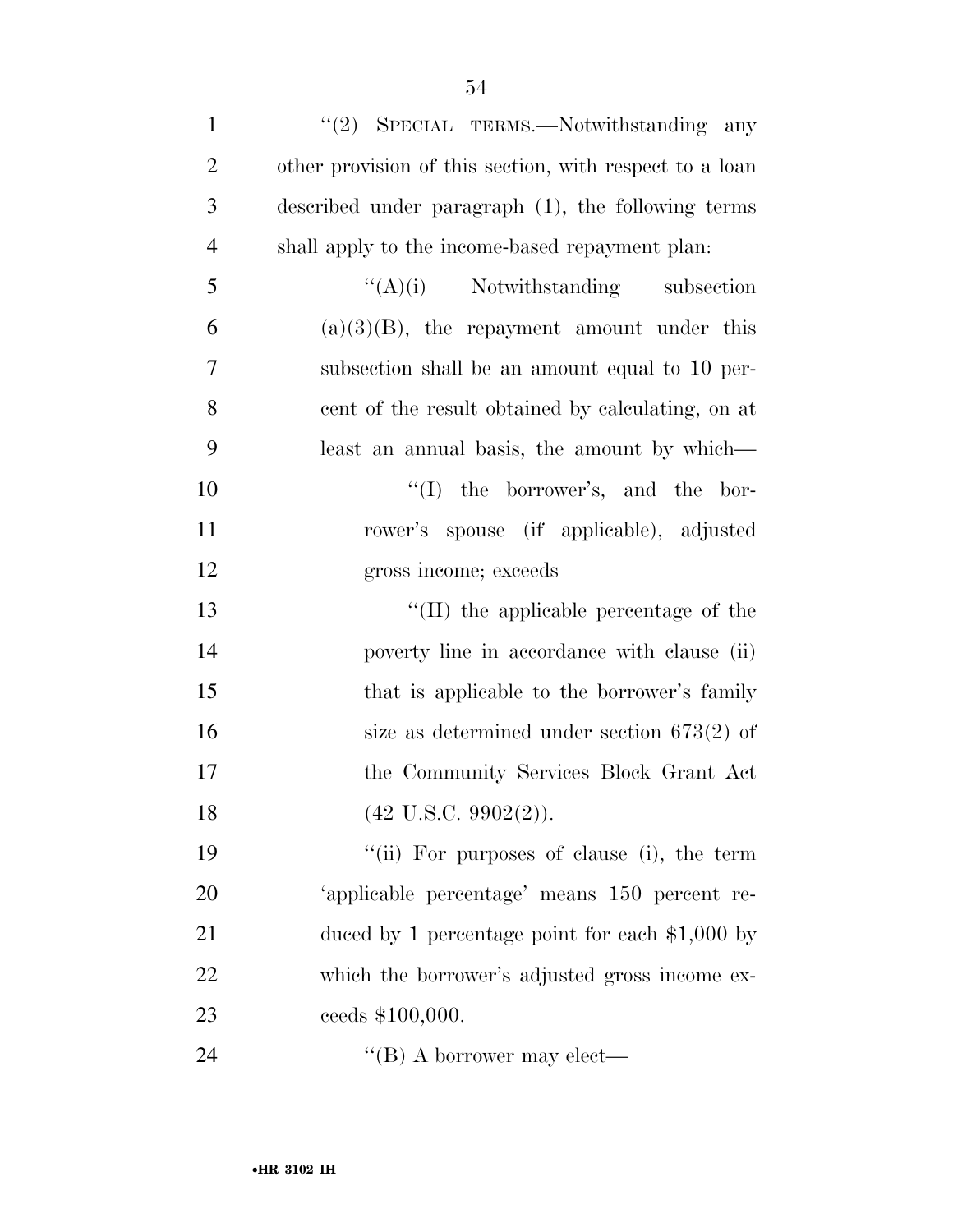| $\mathbf{1}$   | "(i) during any period during which                |
|----------------|----------------------------------------------------|
| $\mathfrak{2}$ | the borrower's (and the borrower's spouse,         |
| 3              | if applicable) adjusted gross income is            |
| $\overline{4}$ | equal to or less than 225 percent of the           |
| 5              | poverty line applicable to the borrower's          |
| 6              | family size as determined under section            |
| 7              | 673(2) of the Community Services Block             |
| 8              | Grant Act $(42 \text{ U.S.C. } 9902(2))$ , to have |
| 9              | the borrower's aggregate monthly payment           |
| 10             | for all such loans equal to $$0;$ and              |
| 11             | "(ii) during any period during which               |
| 12             | the borrower's (and the borrower's spouse,         |
| 13             | if applicable) adjusted gross income ex-           |
| 14             | ceeds 225 percent of such poverty line, to         |
| 15             | have the borrower's aggregate monthly              |
| 16             | payment for all such loans not exceed, the         |
| 17             | lesser of-                                         |
| 18             | $\lq\lq$ (I) the result described in sub-          |
| 19             | paragraph $(A)$ divided by 12; or                  |
| 20             | "(II) the monthly amount cal-                      |
| 21             | culated under section $455(d)(1)(A)$ ,             |
| 22             | based on a 10-year repayment period,               |
| 23             | when the borrower first made the elec-             |
| 24             | tion described in this subsection.                 |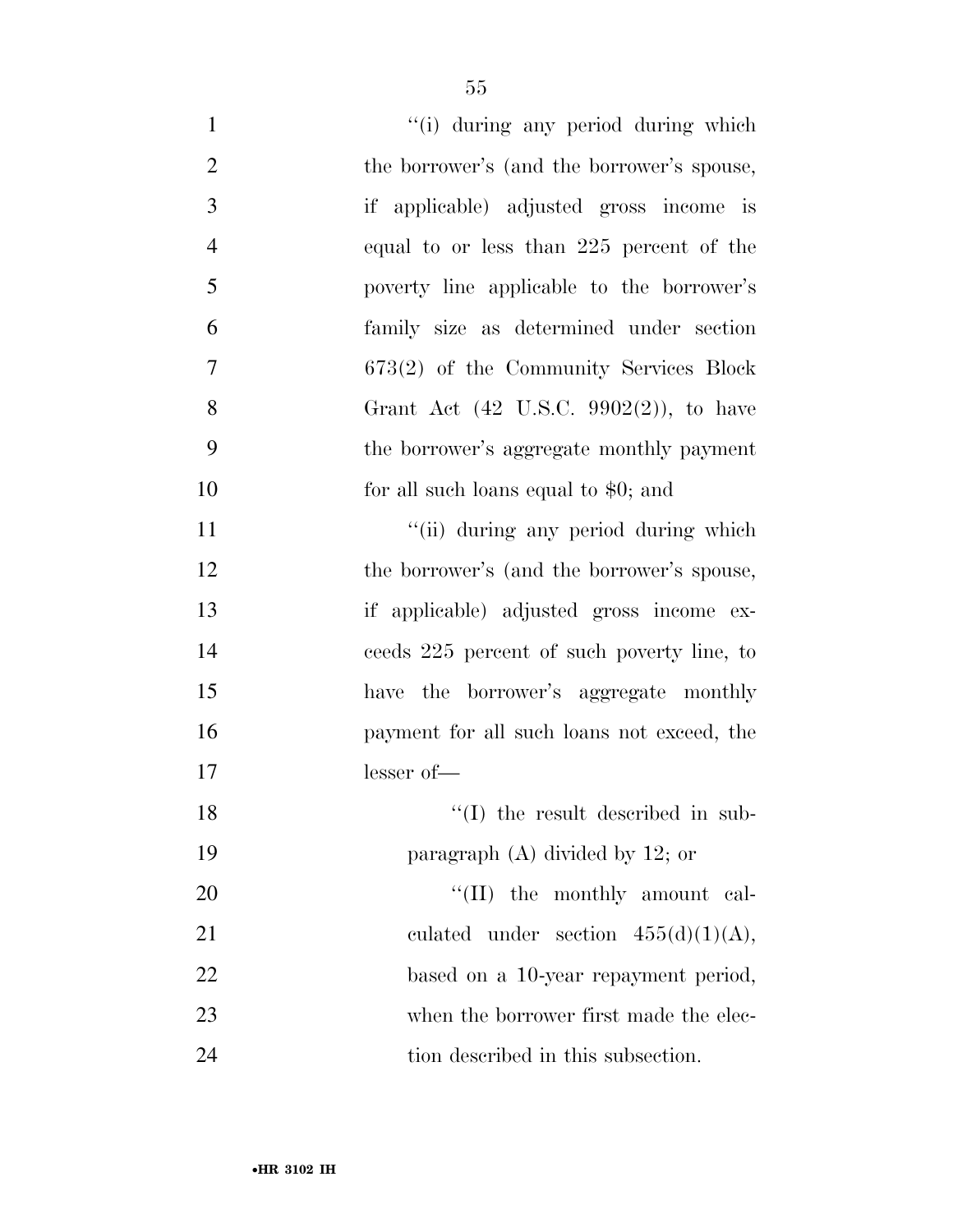| $\mathbf{1}$   | " $(C)$ With respect to any loan for which        |
|----------------|---------------------------------------------------|
| $\overline{2}$ | payments may be made under subparagraph           |
| 3              | (B), be paid, or be treated as if no interest has |
| $\overline{4}$ | accrued, by the Secretary—                        |
| 5              | "(i) for any period described in sub-             |
| 6              | paragraph $(B)(i)$ ; and                          |
| 7              | "(ii) for the 6-month period after the            |
| 8              | date the borrower ceases to carry at least        |
| 9              | one-half the normal full-time academic            |
| 10             | workload at an institution of higher edu-         |
| 11             | cation, as determined by the institution,         |
| 12             | and during which the borrower is not earn-        |
| 13             | ing any income.                                   |
| 14             | "(D) Subsection (b)(7)(B) shall be applied        |
| 15             | by substituting '20 years' for '25 years'.        |
| 16             | "(E) A borrower of such a loan shall not          |
| 17             | be required to have a partial financial hardship  |
| 18             | and may elect, and remain enrolled in, the in-    |
| 19             | come-based repayment plan under this sub-         |
| 20             | section regardless of income level.               |
| 21             | "(F) Subparagraph $(A)$ of subsection             |
| 22             | $(b)(6)$ shall not apply and a borrower's monthly |
| 23             | payment shall be determined in accordance with    |
| 24             | subparagraph $(A)$ divided by 12, which may ex-   |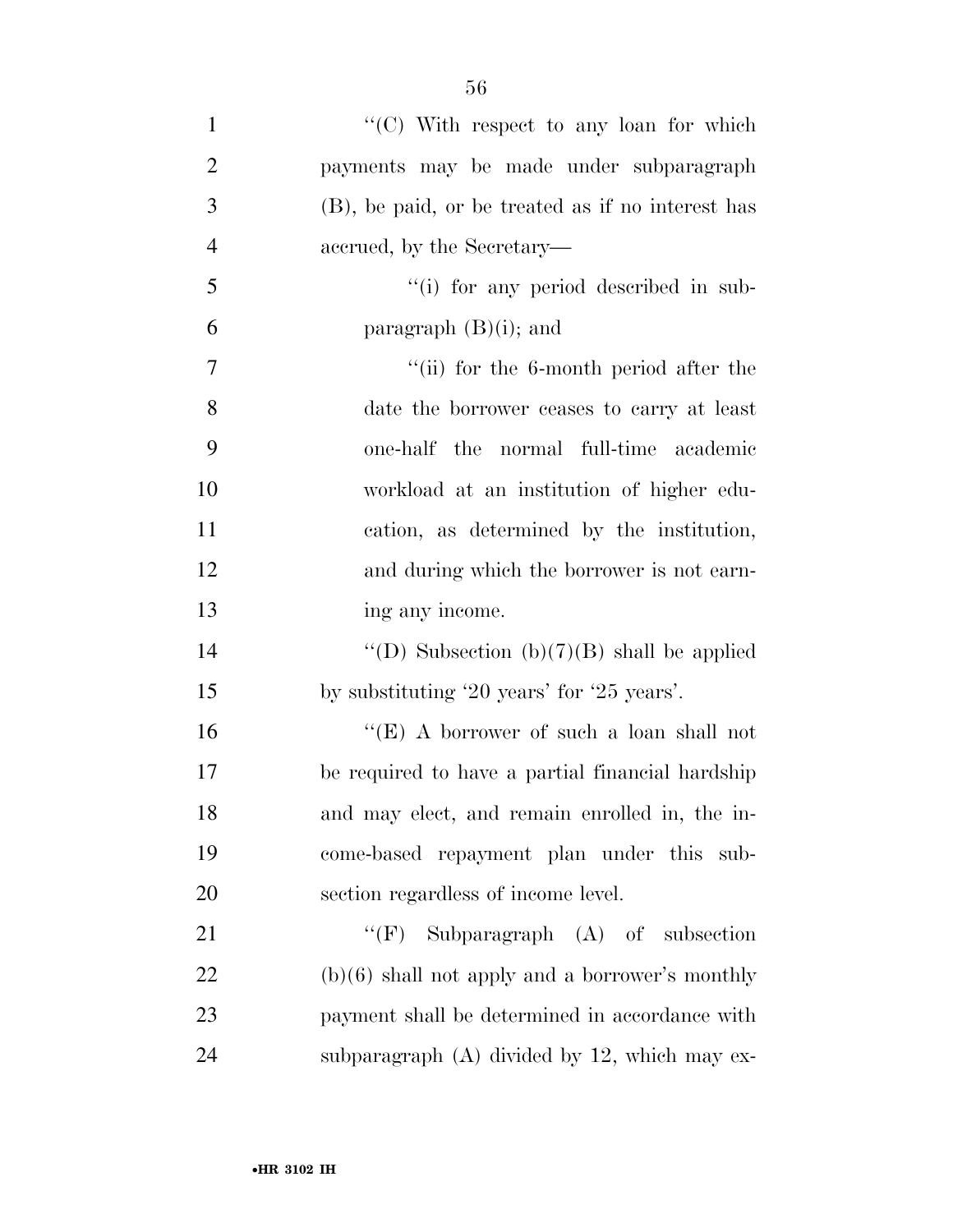| $\mathbf{1}$   | ceed the monthly repayment amount under a        |
|----------------|--------------------------------------------------|
| $\overline{2}$ | standard 10-year repayment plan.                 |
| 3              | "(G) Subparagraph $(B)$ of subsection            |
| $\overline{4}$ | $(b)(3)$ shall not apply.                        |
| 5              | "(3) ADDITIONAL SPECIAL TERMS FOR CER-           |
| 6              | TAIN BORROWERS.—A borrower described in para-    |
| 7              | graph $(1)(B)$ —                                 |
| 8              | $\lq\lq$ may choose to retain the repayment      |
| 9              | plan in which the borrower is enrolled on June   |
| 10             | 30, 2019;                                        |
| 11             | $\lq\lq (B)$ may elect to —                      |
| 12             | "(i) leave the repayment plan de-                |
| 13             | scribed in subparagraph (A) and enter the        |
| 14             | income-based repayment plan under this           |
| 15             | subsection;                                      |
| 16             | "(ii) leave the repayment plan de-               |
| 17             | scribed in subparagraph (A) and enter a          |
| 18             | standard 10-year repayment plan under            |
| 19             | section $455(d)(A)(A)$ ; or                      |
| 20             | "(iii) not more than once per calendar           |
| 21             | year, switch between the repayment plans         |
| 22             | described in clauses (i) and (ii);               |
| 23             | $\lq\lq$ (C) after electing to leave a repayment |
| 24             | plan other than an income-based repayment        |
| 25             | plan described under this subsection or a stand- |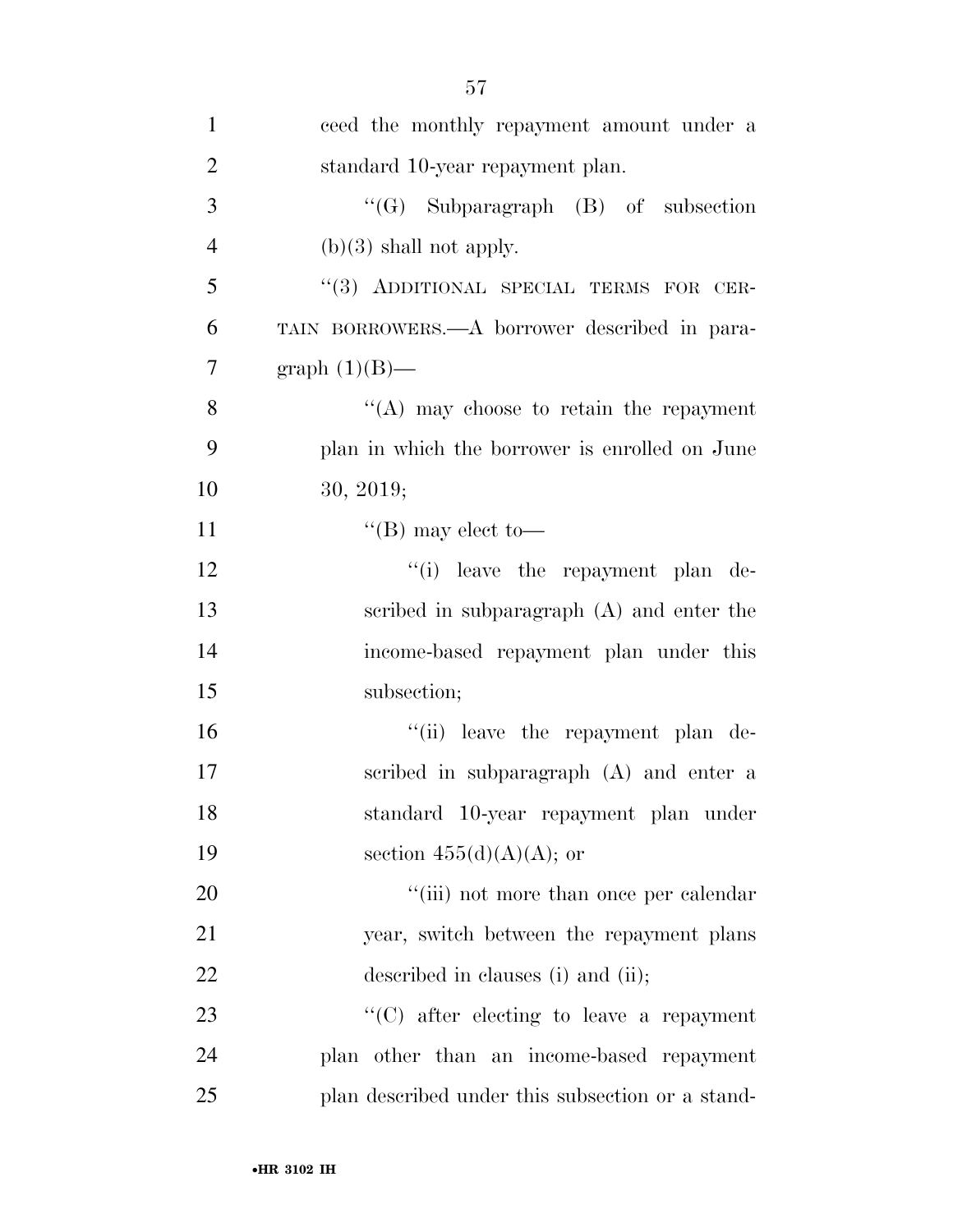ard 10-year repayment plan under section  $455(d)(A)(A)$ , shall not be permitted to re-elect a repayment plan that is not an income-based repayment plan under this subsection or such standard 10-year repayment plan; and  $^4$ (D) shall retain, for purposes of repay- ment or cancellation of any outstanding balance of principal and interest due on a loan (as de-9 seribed in subsection  $(b)(7)$  any years of repay- ment under another income-based or income- contingent repayment plan under this title. 12 "(4) CAP ON INTEREST ACCRUAL.—Notwith- standing any other provision of this Act, the total amount of interest that accrues during a borrower's grace period and the time that a borrower is in re- payment under this subsection shall not exceed 50 percent of the original principal amount of the loan.''.

 **SEC. 402. TERMINATION OF CERTAIN REPAYMENT PLAN OPTIONS.** 

 (a) EFFECTIVE DATE; RULEMAKING REGARDING TERMINATION OF CERTAIN REPAYMENT PLANS.—

 (1) EFFECTIVE DATE.—The amendments made by this section shall take effect on July 1, 2019.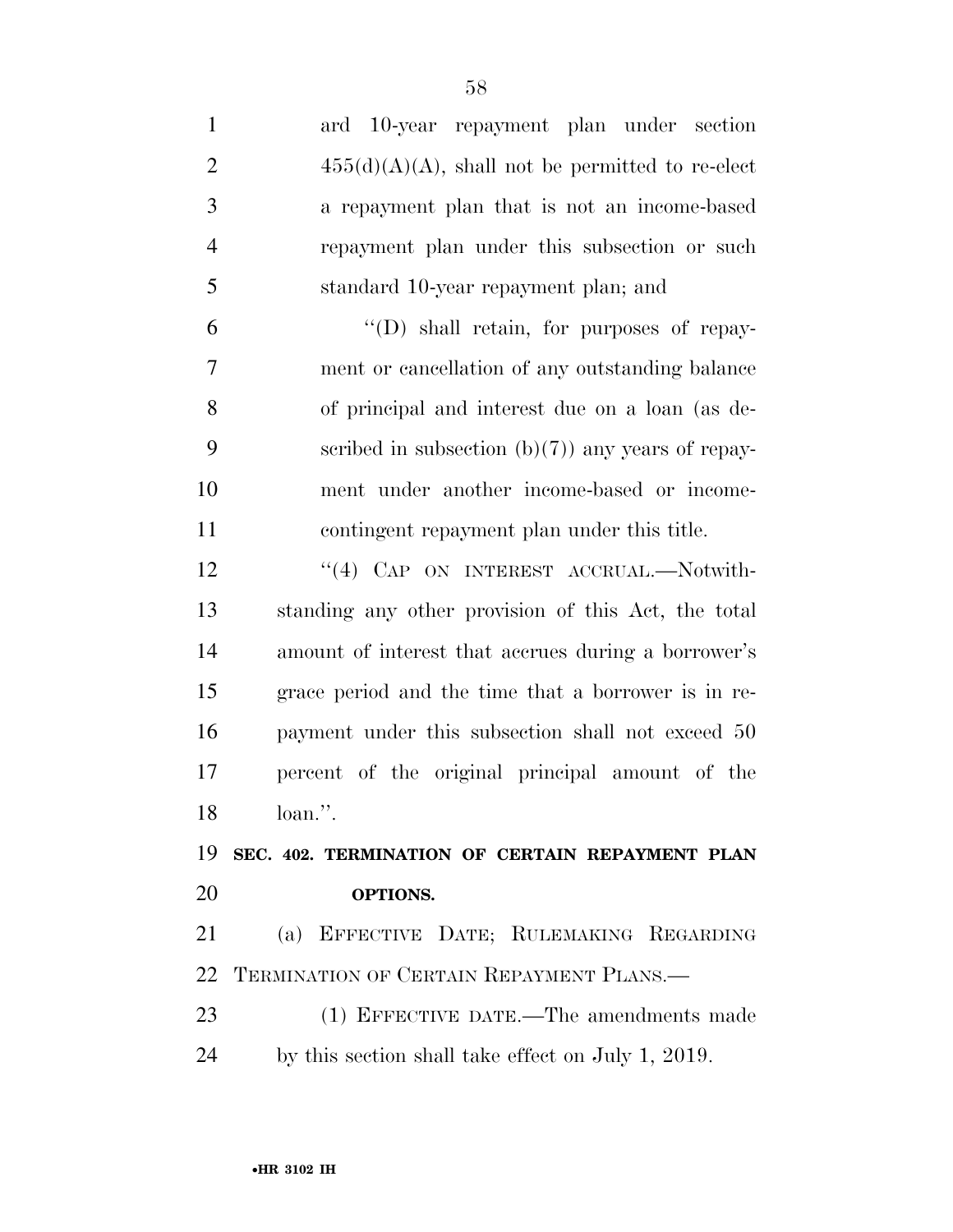(2) REGULATIONS.—Before the effective date described in paragraph (1), the Secretary of Edu- cation shall carry out a plan to end all eligibility for repayment plans other than a standard repayment 5 plan under section  $428(b)(9)(A)(i)$  or  $455(d)(1)(A)$  with a repayment period of 10 years and an income- based repayment plan described under section 493C(f) for loans made under part B or D of title IV of the Higher Education Act of 1965, unless the borrower is enrolled in another repayment plan be- fore such effective date, in accordance with the amendments made by this Act. (b) CHANGES TO CURRENT LAW.— (1) Section 428(b) of the Higher Education Act of 1965 (20 U.S.C. 1078(b)) is amended— 16 (A) in paragraph  $(1)$ — (i) in subparagraph (D)— 18 (I) in clause (ii), by striking ''may annually change the selection of 20 a repayment plan under this part," 21 and inserting "may at any time after 22 July 1, 2019, and not more frequently 23 than once per calendar year there- after, change the selection of a repay-ment plan under this part to one of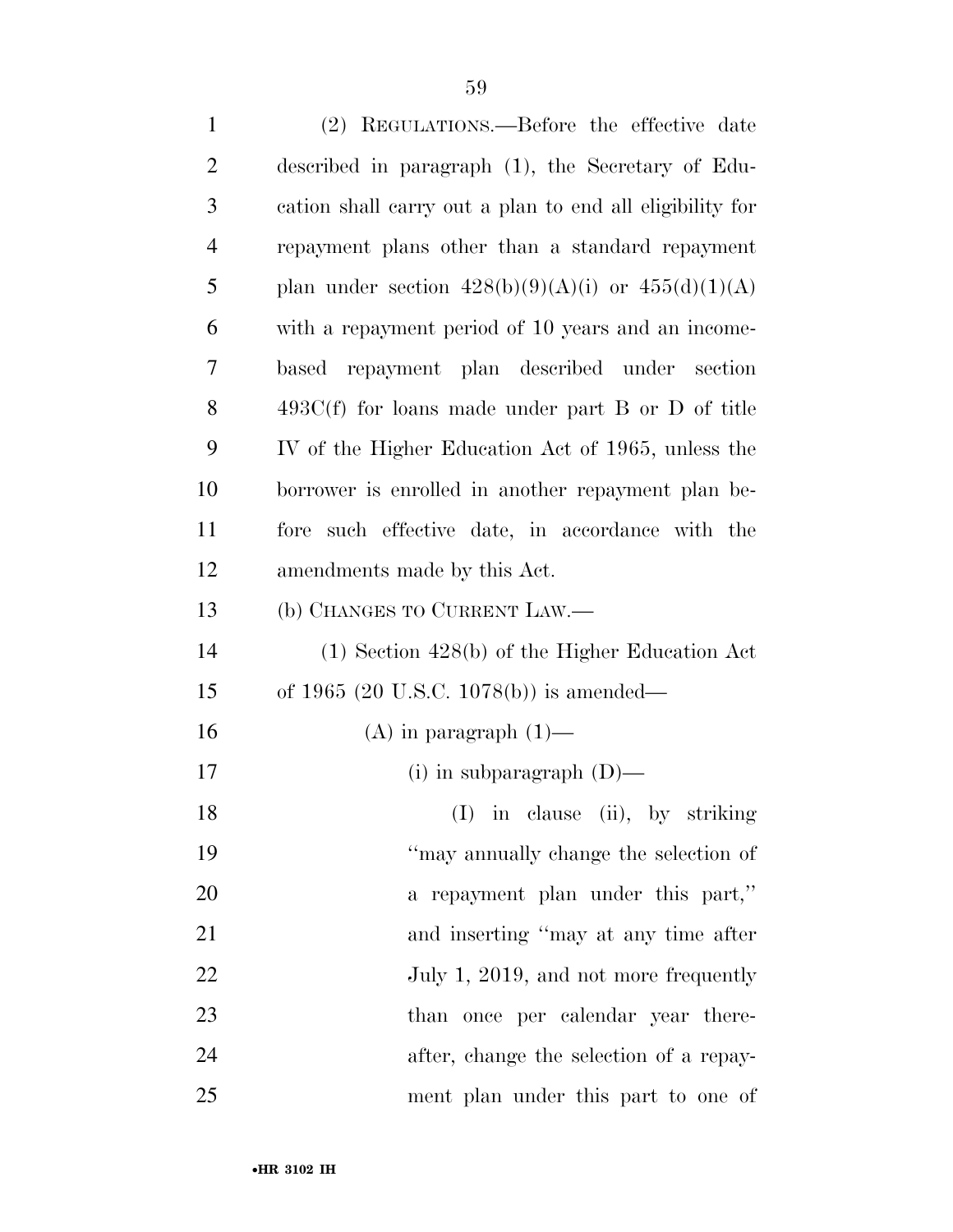| $\mathbf{1}$   | the 2 repayment plans described in              |
|----------------|-------------------------------------------------|
| $\overline{2}$ | paragraph $(9)(C)$ ,"; and                      |
| 3              | (II) in clause (iii), by striking               |
| $\overline{4}$ | "be subject to income-contingent re-            |
| 5              | payment in accordance with sub-                 |
| 6              | section $(m)$ ;" and inserting "be sub-         |
| 7              | ject to income-based repayment in ac-           |
| 8              | cordance with section $493C(f)$ ;"; and         |
| 9              | (ii) in subparagraph $(E)(i)$ , by strik-       |
| 10             | ing "the option of repaying the loan in ac-     |
| 11             | cordance with a standard, graduated, in-        |
| 12             | come-sensitive, or extended repayment           |
| 13             | schedule (as described in paragraph $(9)$ )     |
| 14             | established by the lender in accordance         |
| 15             | with regulations of the Secretary; and"         |
| 16             | and inserting "the option of repaying the       |
| 17             | loan in accordance with a repayment plan        |
| 18             | described in paragraph $(9)(C)$ established     |
| 19             | by the lender in accordance with regula-        |
| 20             | tions of the Secretary; and"; and               |
| 21             | $(B)$ in paragraph $(9)$ , by adding at the end |
| 22             | the following:                                  |
| 23             | "(C) SELECTION OF REPAYMENT PLANS               |
| 24             | ON AND AFTER JULY 1, 2019.-                     |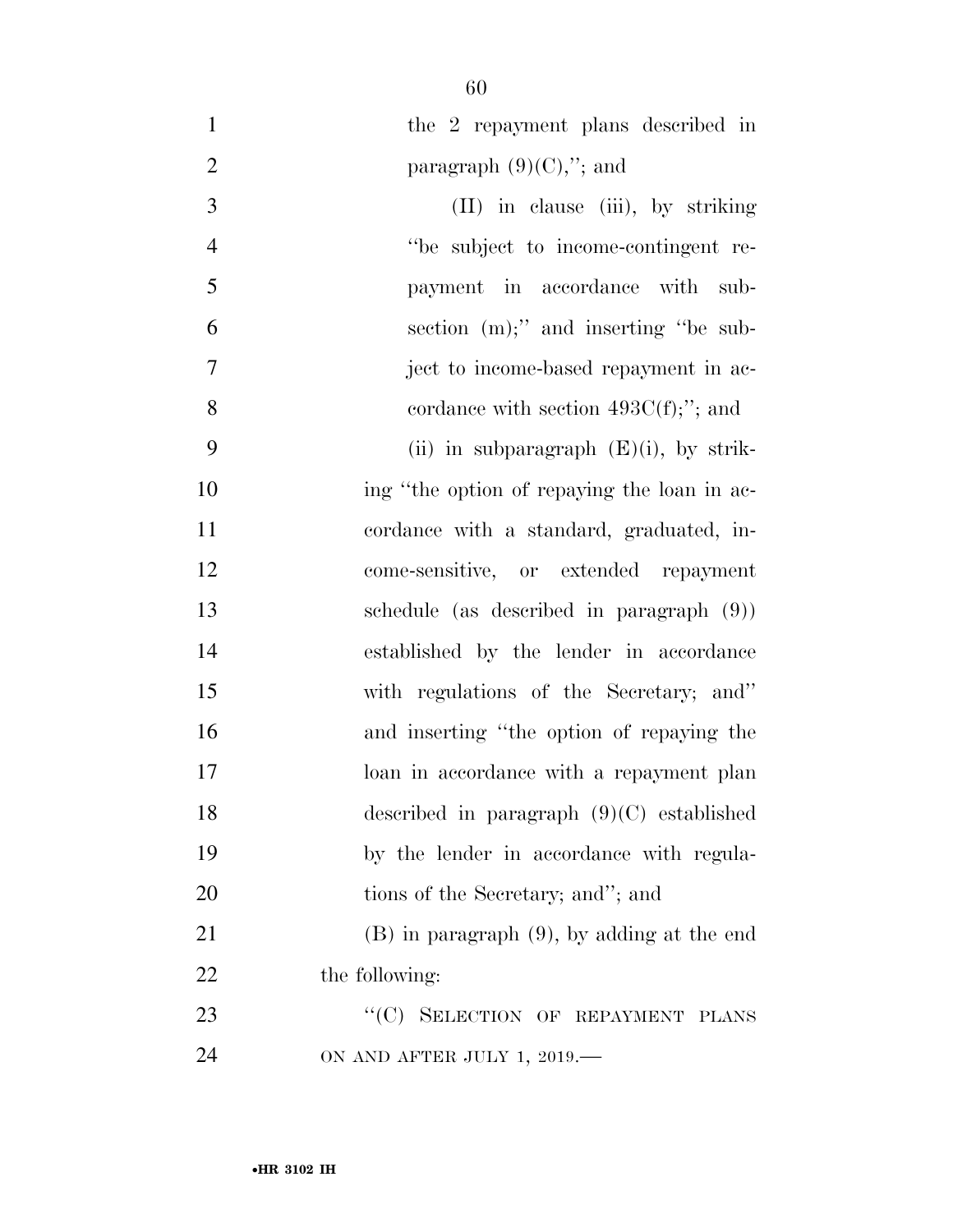| $\mathbf{1}$   | "(i) OPPORTUNITY TO CHANGE RE-                        |
|----------------|-------------------------------------------------------|
| $\overline{2}$ | PAYMENT PLANS.—Notwithstanding<br>any                 |
| 3              | other provision of this paragraph, or any             |
| $\overline{4}$ | other provision of law, and in accordance             |
| 5              | with regulations, beginning on July 1,                |
| 6              | 2019, the lender shall offer a borrower of            |
| 7              | a loan made, insured, or guaranteed under             |
| 8              | this part the opportunity to change repay-            |
| 9              | ment plans not more than once per cal-                |
| 10             | endar year, and to enroll in one of the fol-          |
| 11             | lowing repayment plans:                               |
| 12             | "(I) A standard repayment plan                        |
| 13             | under section $428(b)(9)(A)(i)$ with a                |
| 14             | repayment period of 10 years.                         |
| 15             | "(II) The income-based repay-                         |
| 16             | ment plan under section $493C(f)$ .";                 |
| 17             | $(2)$ in section $455(d)$ —                           |
| 18             | $(A)$ by redesignating paragraphs $(2)$               |
| 19             | through $(5)$ as paragraphs $(3)$ through $(6)$ , re- |
| 20             | spectively; and                                       |
| 21             | $(B)$ by inserting after paragraph $(1)$ , the        |
| 22             | following:                                            |
| 23             | $``(2)$ DESIGN AND SELECTION ON AND AFTER             |
| 24             | JULY 1, 2019.-                                        |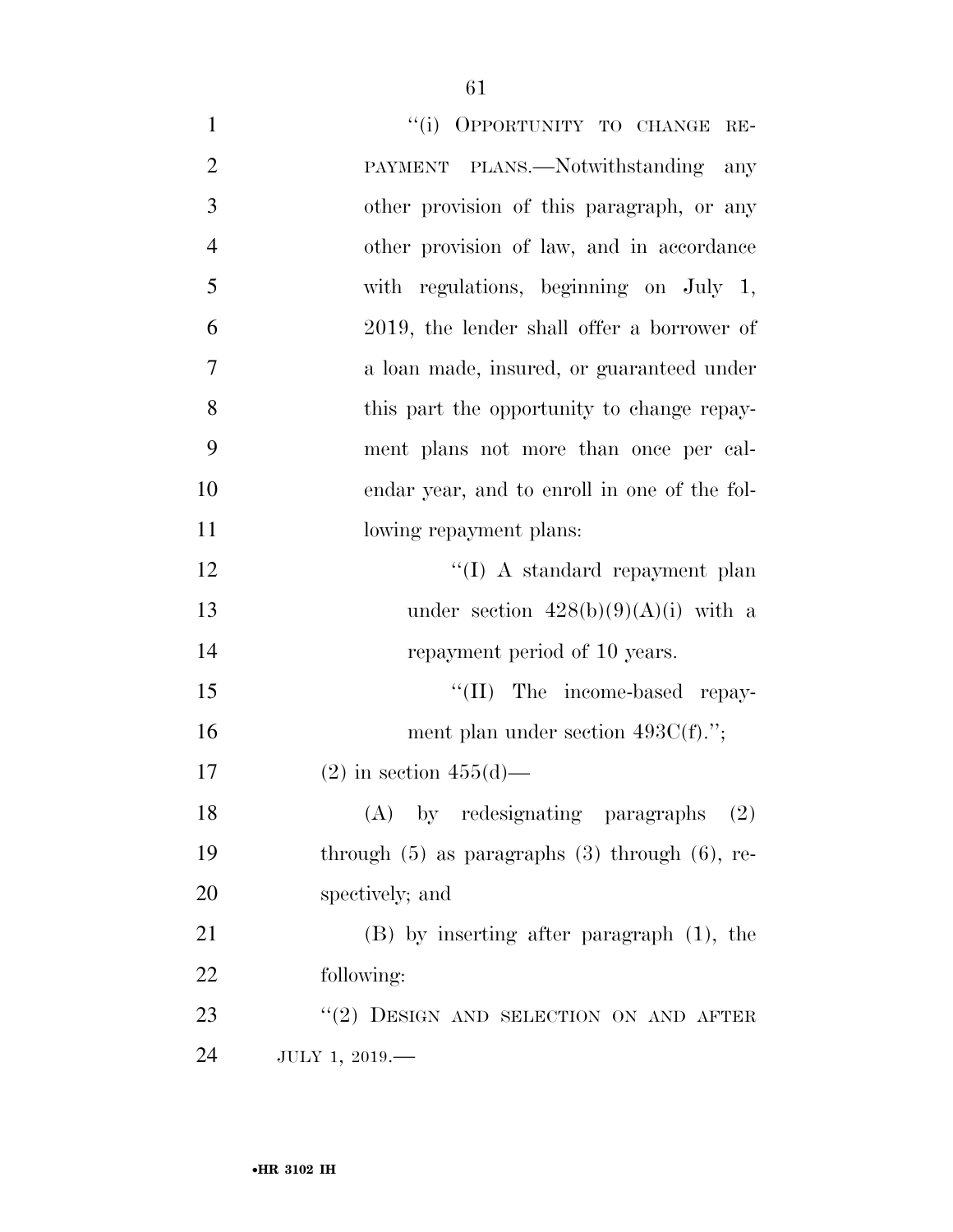| $\mathbf{1}$   | "(A) IN GENERAL.—Notwithstanding para-            |
|----------------|---------------------------------------------------|
| $\overline{2}$ | graph (1), for the borrower of a loan made on     |
| 3              | or after July 1, 2019, and for other borrowers    |
| $\overline{4}$ | subject to paragraph (7), the Secretary shall     |
| 5              | offer a borrower of a loan made under this part   |
| 6              | 2 plans for repayment of such loan, including     |
| 7              | principal and interest on the loan. The borrower  |
| 8              | shall be entitled to accelerate, without penalty, |
| 9              | repayment on the borrower's loans under this      |
| 10             | part. The borrower may choose—                    |
| 11             | "(i) a standard repayment plan under              |
| 12             | section $455(d)(1)(A)$ with a repayment pe-       |
| 13             | riod of 10 years; or                              |
| 14             | "(ii) the income-based repayment plan             |
| 15             | under section $493C(f)$ .                         |
| 16             | "(B) SELECTION BY THE SECRETARY.-If               |
| 17             | a borrower of a loan made under this part on      |
| 18             | or after July 1, 2019, does not select a repay-   |
| 19             | ment plan described in subparagraph (A), the      |
| 20             | Secretary may provide the borrower with a         |
| 21             | standard repayment plan under<br>section          |
| 22             | $455(d)(1)(A)$ with a repayment period of 10      |
| 23             | years.                                            |
| 24             | "(C) CHANGES IN SELECTIONS.—Begin-                |
| 25             | ning on July 1, 2019, a borrower of a loan        |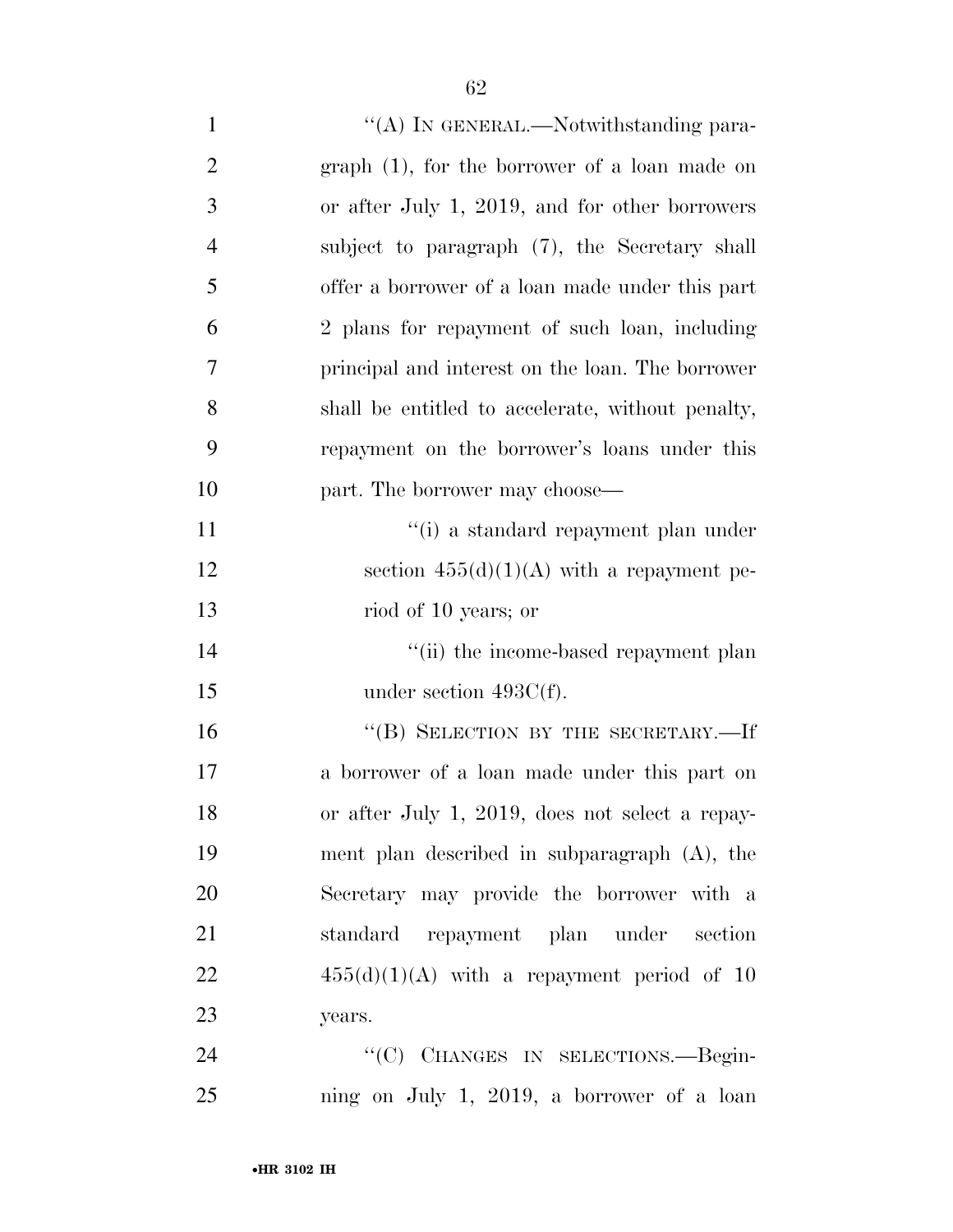| $\mathbf{1}$   | made under this part may change the bor-          |
|----------------|---------------------------------------------------|
| $\overline{2}$ | rower's selection of a repayment plan in accord-  |
| 3              | ance with paragraph (7) and under such terms      |
| $\overline{4}$ | and conditions as may be established by the       |
| 5              | Secretary.                                        |
| 6              | "(D) BORROWER IN DEFAULT.—Beginning               |
| 7              | on July 1, 2019, the Secretary may require any    |
| 8              | borrower who has defaulted on a loan made         |
| 9              | under this part to-                               |
| 10             | "(i) pay all reasonable collection costs          |
| 11             | associated with such loan; and                    |
| 12             | "(ii) repay the loan pursuant to an in-           |
| 13             | come-based repayment plan under section           |
| 14             | $493C(f)$ ."; and                                 |
| 15             | $(3)$ by adding at the end the following:         |
| 16             | "(7) BORROWERS OF LOANS MADE BEFORE               |
| 17             | JULY 1, 2019.—A borrower who is in repayment on   |
| 18             | a loan made under part B or part D before July 1, |
| 19             | $2019-$                                           |
| 20             | "(A) may choose to retain the repayment           |
| 21             | plan that the borrower was enrolled in on the     |
| 22             | day before such date;                             |
| 23             | "(B) may elect to—                                |
| 24             | "(i) enter the income-based repayment             |
| 25             | plan under section $493C(f)$ ;                    |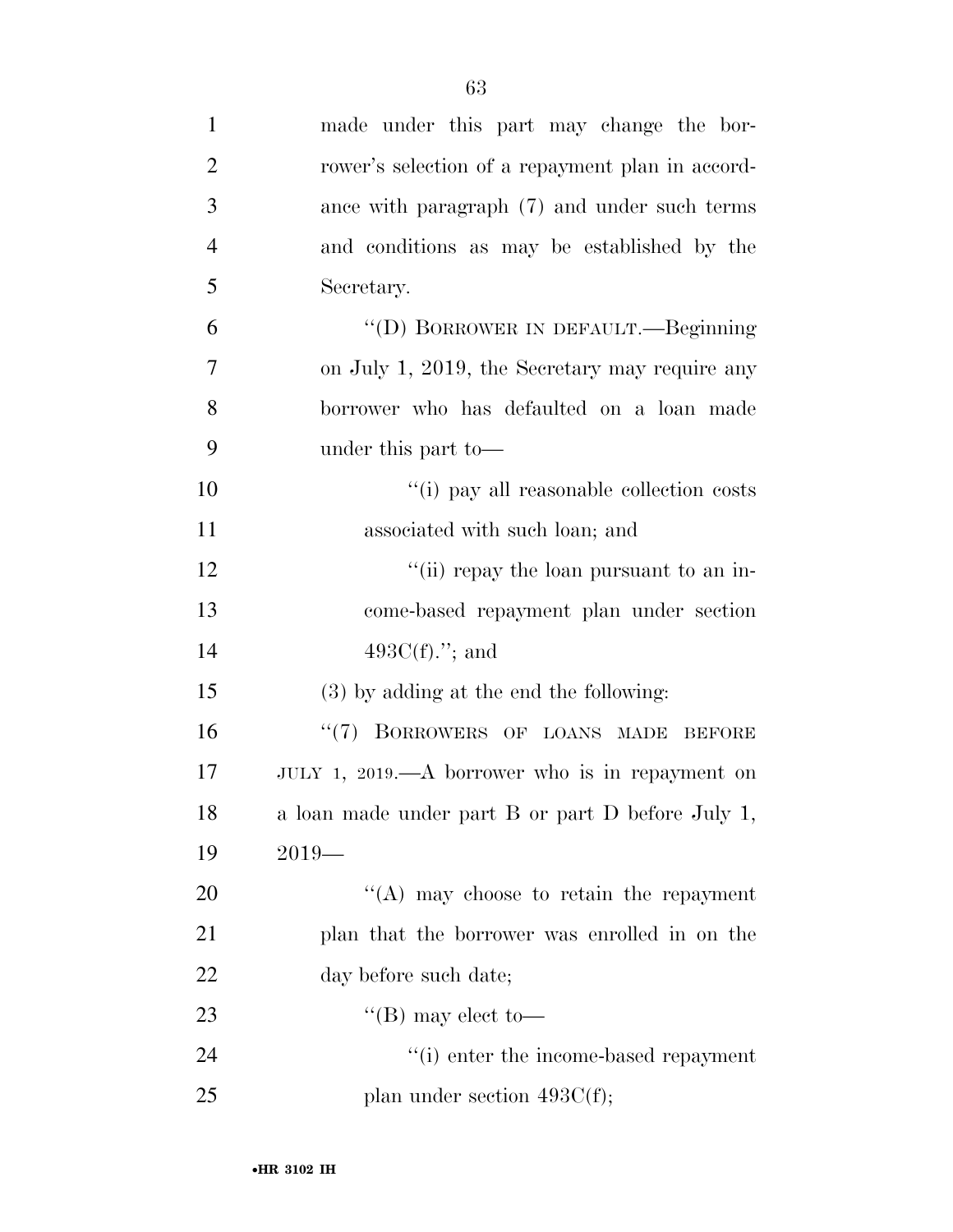1 ''(ii) enter a standard repayment plan 2 under section  $455(d)(1)(A)$  with a repay- ment period of 10 years; or 4 ''(iii) switch between the repayment plans described in clauses (i) and (ii) not more than once during a calendar year; ''(C) after electing to leave a repayment plan other than an income-based repayment plan described under this subsection or a stand-10 ard repayment plan under section  $455(d)(1)(A)$ , shall not be permitted to re-elect a repayment plan that is not an income-based repayment plan under this subsection or a standard repay-14 ment plan under section  $455(d)(1)(A)$ ; and

15 "(D) shall retain, for purposes of repay- ment or cancellation of any outstanding balance of principal and interest due on a loan (as de-18 scribed in section  $493C(b)(7)$  any years of re- payment under another income-based or in- come-contingent repayment plan under this 21 title.".

## **SEC. 403. NOTIFICATION AND AUTOMATIC ENROLLMENT PROCEDURES.**

 (a) INCOME-CONTINGENT REPAYMENT.—Section 455(d) of the Higher Education Act of 1965 (20 U.S.C.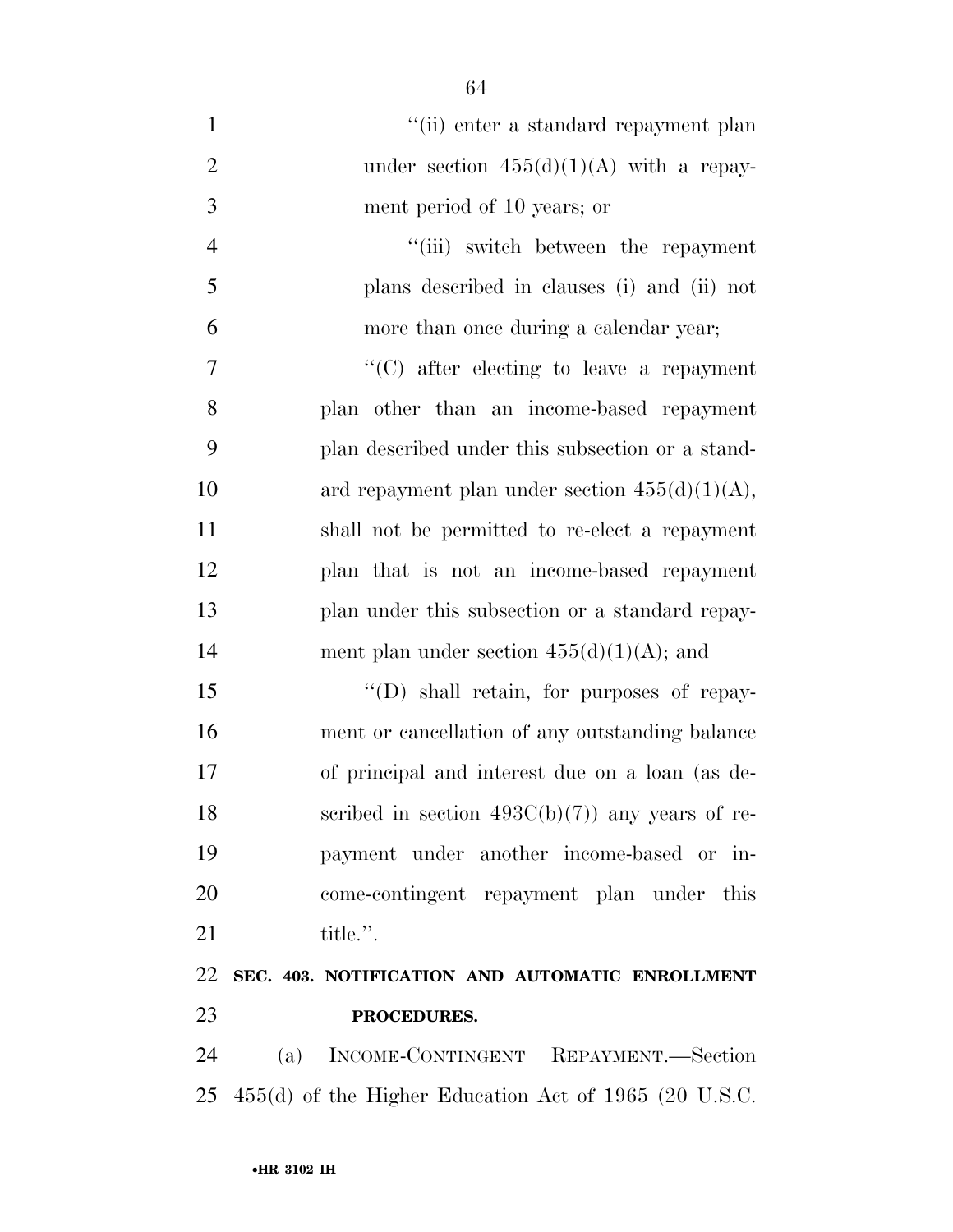1 1087e(d)) is further amended by adding at the end the

 following: 3 "(8) NOTIFICATION AND AUTOMATIC ENROLL- MENT PROCEDURES FOR BORROWERS WHO ARE DE- LINQUENT ON LOANS.— 6 "(A) AUTHORITY TO OBTAIN INCOME IN-FORMATION.—

8 ''(i) IN GENERAL.—In the case of any 9 borrower who is at least 60 days delin-10 quent on a covered loan, the Secretary may 11 obtain such information as is reasonably 12 necessary regarding the income and family 13 size of the borrower (and the borrower's 14 spouse, if applicable).

15 "(ii) AVAILABILITY OF RETURNS AND 16 RETURN INFORMATION.—Returns and re-17 turn information (as defined in section 18 6103 of the Internal Revenue Code of 19 1986) may be obtained under this subpara-20 graph only to the extent authorized by sec-21 tion  $6103(l)(13)$  of such Code.

22 "(B) BORROWER NOTIFICATION.—With re- spect to each borrower of a covered loan who is at least 60 days delinquent on such loan and who has not been subject to the procedures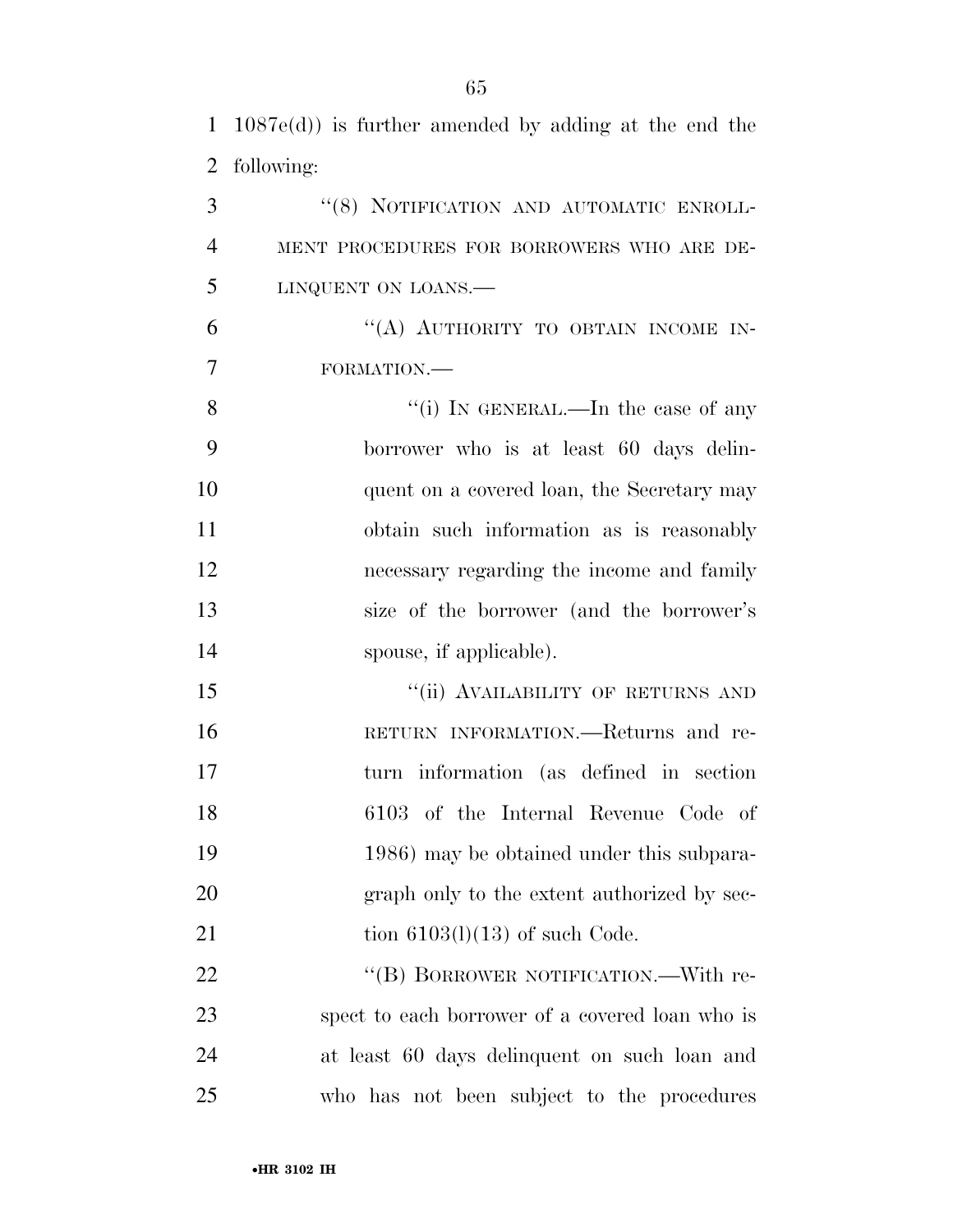| $\mathbf{1}$   | under this paragraph for such loan in the pre-   |
|----------------|--------------------------------------------------|
| $\overline{2}$ | ceding 120 days, the Secretary shall, as soon as |
| 3              | practicable after such 60-day delinquency, pro-  |
| $\overline{4}$ | vide to the borrower the following:              |
| 5              | "(i) Notification that the borrower is           |
| 6              | at least 60 days delinquent on at least 1        |
| 7              | covered loan, and a description of all delin-    |
| 8              | quent covered loans, nondelinquent covered       |
| 9              | loans, and noncovered loans of the bor-          |
| 10             | rower.                                           |
| 11             | "(ii) A brief description of the repay-          |
| 12             | ment plans for which the borrower is eligi-      |
| 13             | ble and the covered loans and noncovered         |
| 14             | loans of the borrower that may be eligible       |
| 15             | for such plans, based on information avail-      |
| 16             | able to the Secretary.                           |
| 17             | "(iii) Clear and simple instructions on          |
| 18             | how to select the repayment plans.               |
| 19             | "(iv) The amount of monthly pay-                 |
| 20             | ments for the covered and noncovered             |
| 21             | loans under the repayment plans for which        |
| 22             | the borrower is eligible, based on informa-      |
| 23             | tion available to the Secretary, including, if   |
| 24             | the income information of the borrower is        |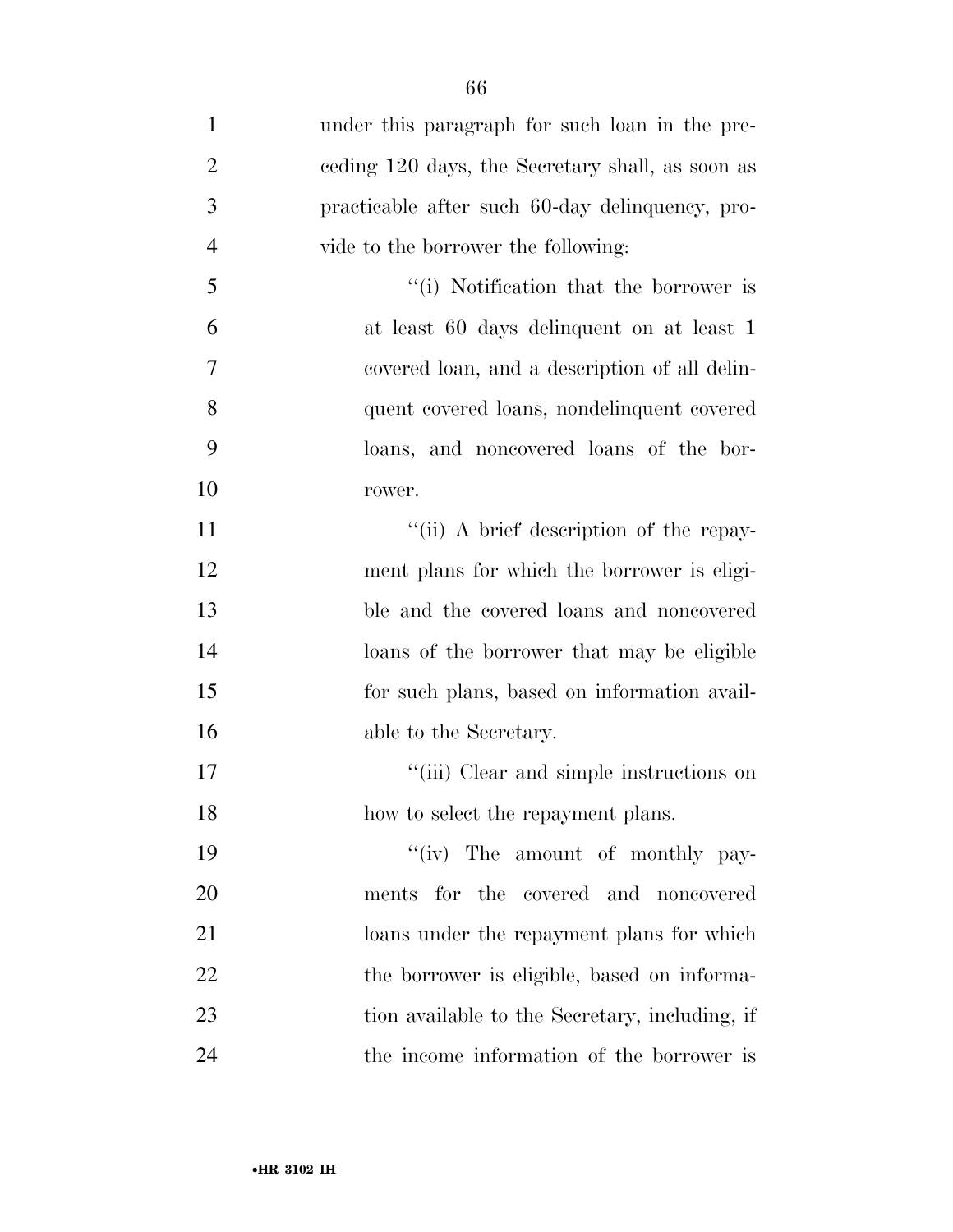| available to the Secretary under subpara- |
|-------------------------------------------|
| $graph(A)$ —                              |
| "(I) the amount of the monthly            |
| payment under each income-driven re-      |
| payment plan for which the borrower       |
| is eligible for the borrower's covered    |
| and noncovered loans, based on such       |
| income information; and                   |
| "(II) the income, family size, tax        |
| filing status, and tax year information   |
| on which each monthly payment is          |
| based.                                    |
| $f'(v)$ An explanation that in the case   |
| of a borrower for whom adjusted gross in- |
| come is unavailable—                      |
| $\lq\lq$ if the borrower selects to       |
| repay the covered loans of such bor-      |
| rower pursuant to an income-driven        |
| repayment plan that defines discre-       |
| tionary income in such a manner that      |
| an individual not required under sec-     |
| tion $6012(a)(1)$ of the Internal Rev-    |
| enue Code of 1986 to file a return        |
| with respect to income taxes imposed      |
|                                           |

by subtitle A of such Code may have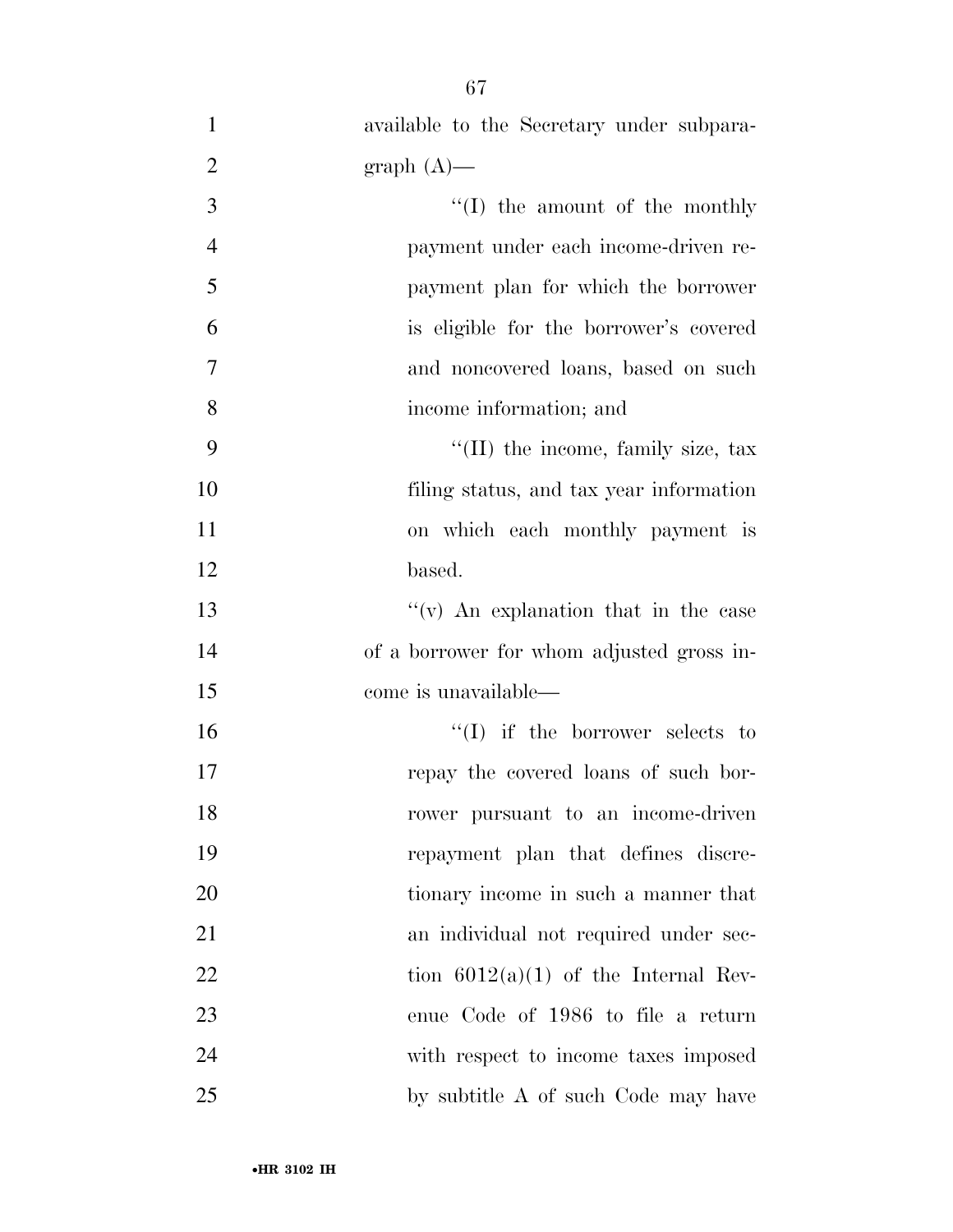| $\mathbf{1}$   | a calculated monthly payment greater        |
|----------------|---------------------------------------------|
| $\overline{2}$ | than \$0, the borrower will be required     |
| 3              | to provide the Secretary with other         |
| $\overline{4}$ | documentation of income satisfactory        |
| 5              | to the Secretary, which documentation       |
| 6              | the Secretary may use to determine          |
| 7              | appropriate repayment schedule;<br>an       |
| 8              | and                                         |
| 9              | $\lq\lq$ (II) if the borrower selects to    |
| 10             | repay such loans pursuant to an in-         |
| 11             | come-driven repayment plan that is          |
| 12             | not described in subclause (I), the         |
| 13             | borrower will not be required to pro-       |
| 14             | vide the Secretary with such other          |
| 15             | documentation of income, and the bor-       |
| 16             | rower will have a calculated monthly        |
| 17             | payment of \$0.                             |
| 18             | "(vi) An explanation that the Sec-          |
| 19             | retary shall take the actions under sub-    |
| 20             | paragraph (C) with respect to such bor-     |
| 21             | rower, if—                                  |
| 22             | "(I) the borrower is $120 \text{ days}$ de- |
| 23             | linquent on one or more covered loans       |
| 24             | and has not selected a new repayment        |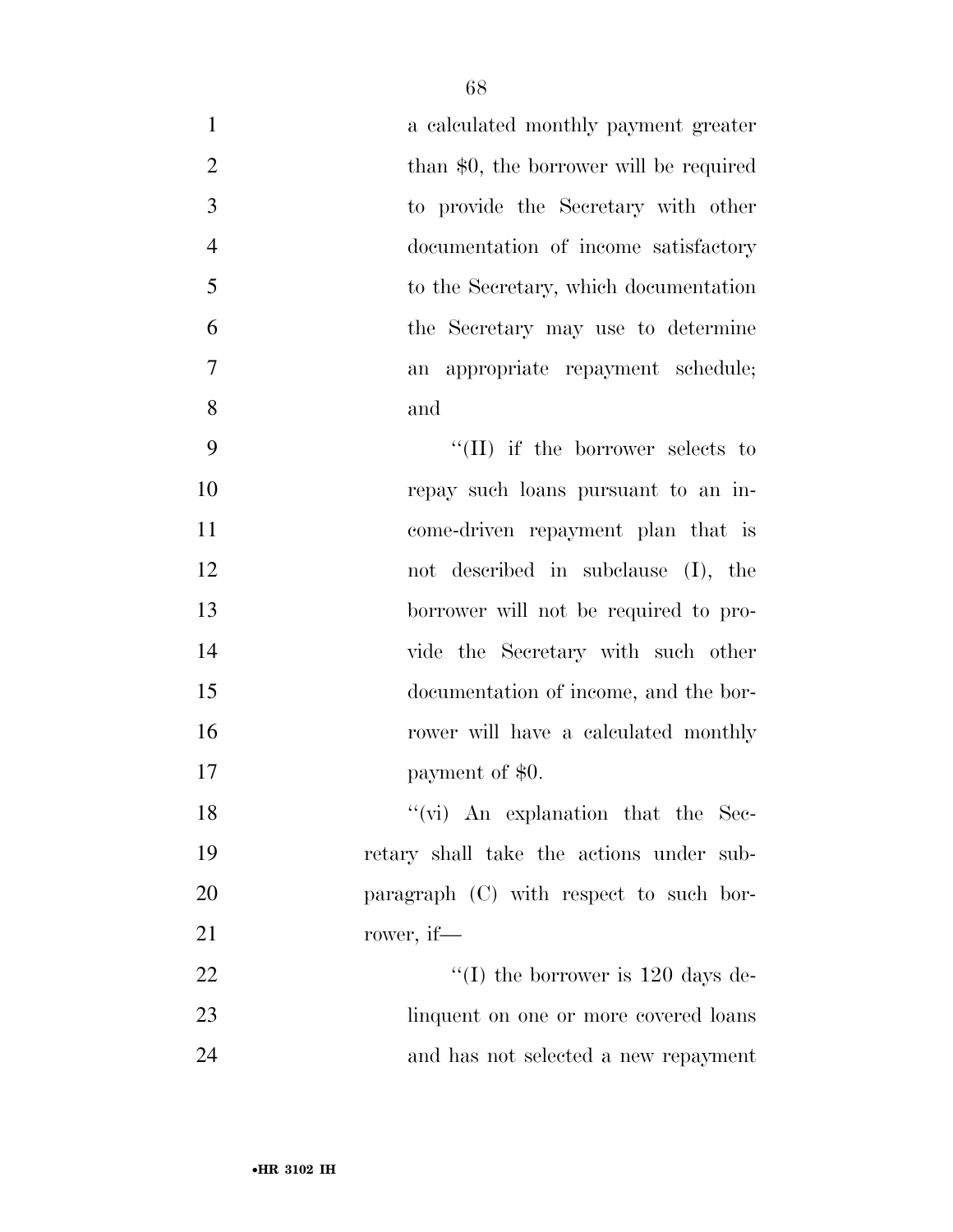plan for the covered loans of the bor-

rower; and

| 3              | $\lq\lq$ (II) in the case of such a bor-                 |
|----------------|----------------------------------------------------------|
| $\overline{4}$ | rower whose repayment plan for the                       |
| 5              | covered loans of the borrower is not                     |
| 6              | an income-driven repayment plan, the                     |
| 7              | monthly payments under such repay-                       |
| 8              | ment plan are higher than such                           |
| 9              | monthly payments would be under an                       |
| 10             | income-driven repayment plan for                         |
| 11             | such loans.                                              |
| 12             | "(vii) Instructions on updating the in-                  |
| 13             | formation of the borrower obtained under                 |
| 14             | subparagraph $(A)$ .                                     |
| 15             | "(C) SECRETARY'S INITIAL SELECTION OF                    |
| 16             | PLAN.—With respect to each borrower de-                  |
| 17             | scribed in subparagraph (B) who has a repay-             |
| 18             | ment plan for the covered loans of the borrower          |
| 19             | that meets the requirements of clause $(\vec{w})(II)$ of |
| 20             | subparagraph (B) and has not selected a new              |
| 21             | repayment plan for such loans in accordance              |
| 22             | with the notice received under such subpara-             |
| 23             | graph, and who is at least 120 days delinquent           |
| 24             | on such a loan, the Secretary shall, as soon as          |
| 25             | practicable—                                             |
|                |                                                          |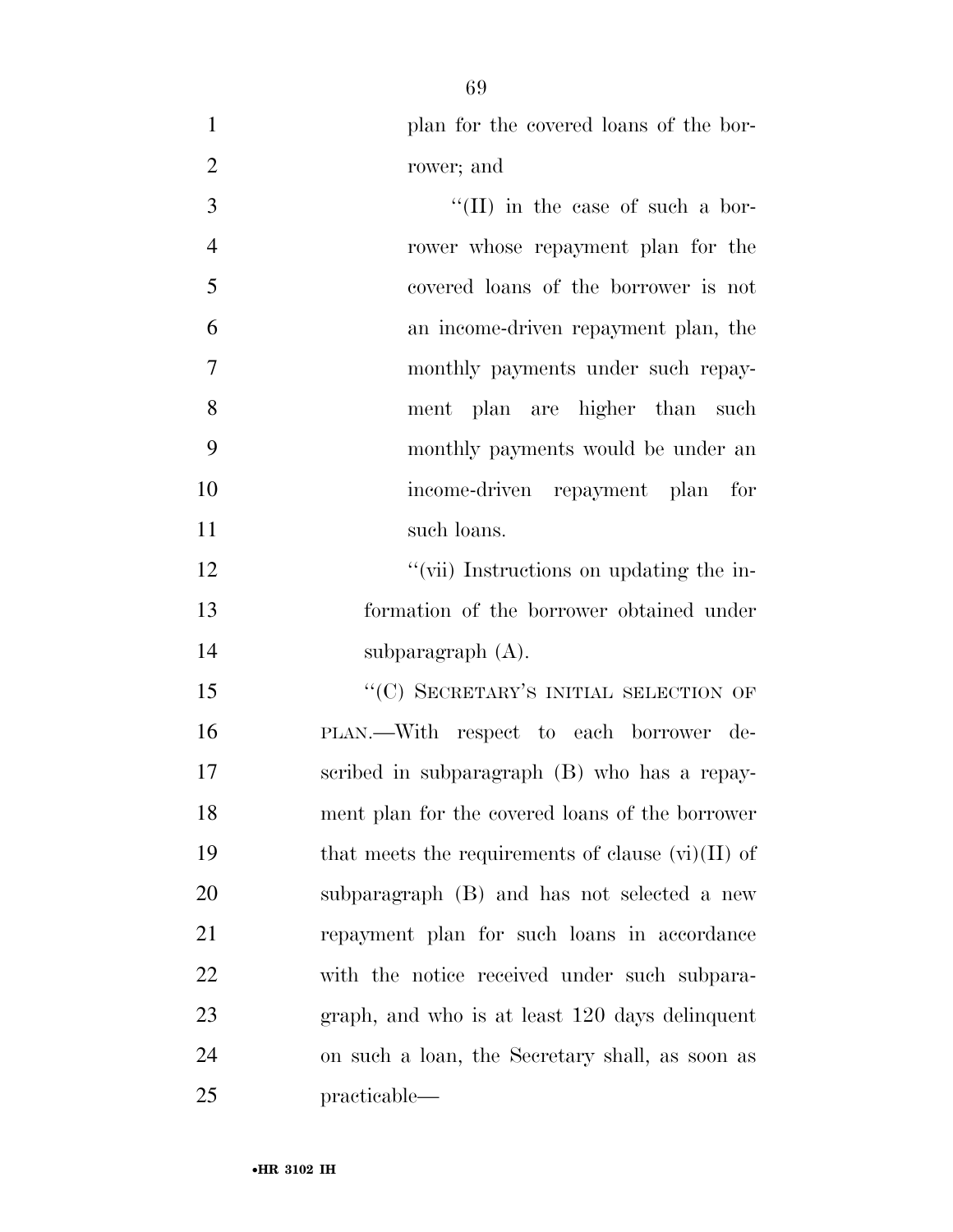- 1 ''(i) in a case in which any of the bor- rower's covered loans are eligible for an in- come-driven repayment plan— 4  $''(I)(aa)$  provide the borrower with the income-driven repayment plan that requires the lowest monthly payment amount for each covered loan of the borrower, compared to any other such plan for which the bor- rower is eligible; or 11 ''(bb) if more than one income- driven repayment plan would offer the borrower the same lowest monthly
- payment amount, provide the bor-15 rower with the income-driven repay- ment plan that has the most favorable 17 terms for the borrower;
- 18 ''(II) if the plan selected under subclause (I) is not the income-driven repayment plan that would have the lowest monthly payment amount if the borrower were eligible for such plan for the borrower's covered loans and noncovered loans, notify the borrower of the actions, if any, the borrower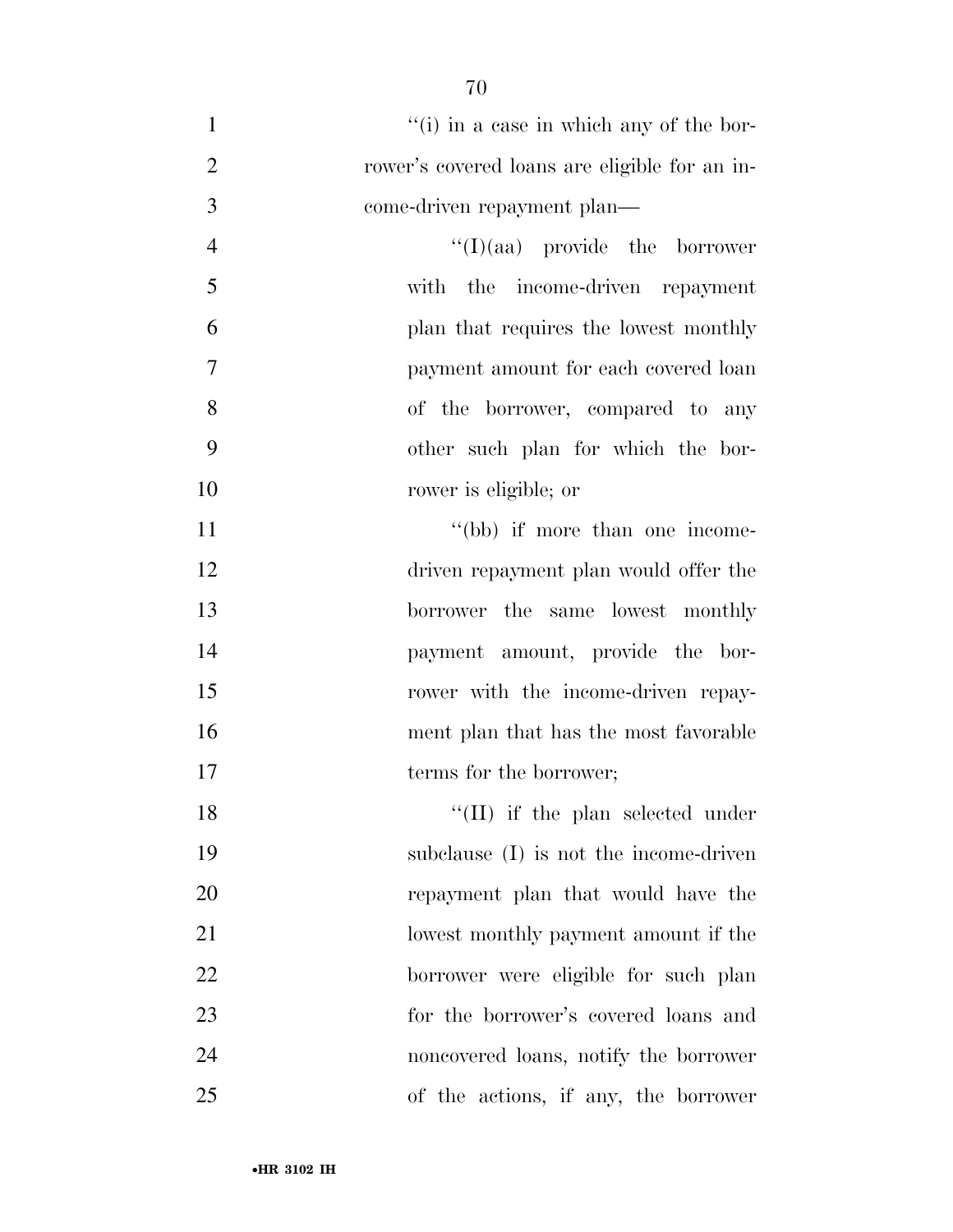| $\mathbf{1}$   | may take to become eligible for such         |
|----------------|----------------------------------------------|
| $\overline{2}$ | income-driven repayment plan; and            |
| 3              | "(III) authorize the borrower to             |
| $\overline{4}$ | change the Secretary's selection of a        |
| 5              | plan under this clause to any plan de-       |
| 6              | scribed in paragraph (1) for which the       |
| 7              | borrower is eligible; and                    |
| 8              | "(ii) in a case in which none of the         |
| 9              | borrower's covered loans are eligible for an |
| 10             | income-driven repayment plan, notify the     |
| 11             | borrower of the actions, if any, the bor-    |
| 12             | rower may take for such loans to become      |
| 13             | eligible for such a plan.                    |
| 14             | "(D) SECRETARY'S ADDITIONAL SELEC-           |
| 15             | TION OF PLAN.-                               |
| 16             | "(i) IN GENERAL.—With respect to             |
| 17             | each borrower of a covered loan who se-      |
| 18             | lects a new repayment plan in accordance     |
| 19             | with the notice received under subpara-      |
| 20             | graph (B) and who continues to be delin-     |
| 21             | quent on such loan for a period described    |
| 22             | in clause (ii), the Secretary shall, as soon |
| 23             | as practicable after such period, carry out  |
| 24             | the procedures described in clauses (i) and  |
| 25             | (ii) of subparagraph (C) for the covered     |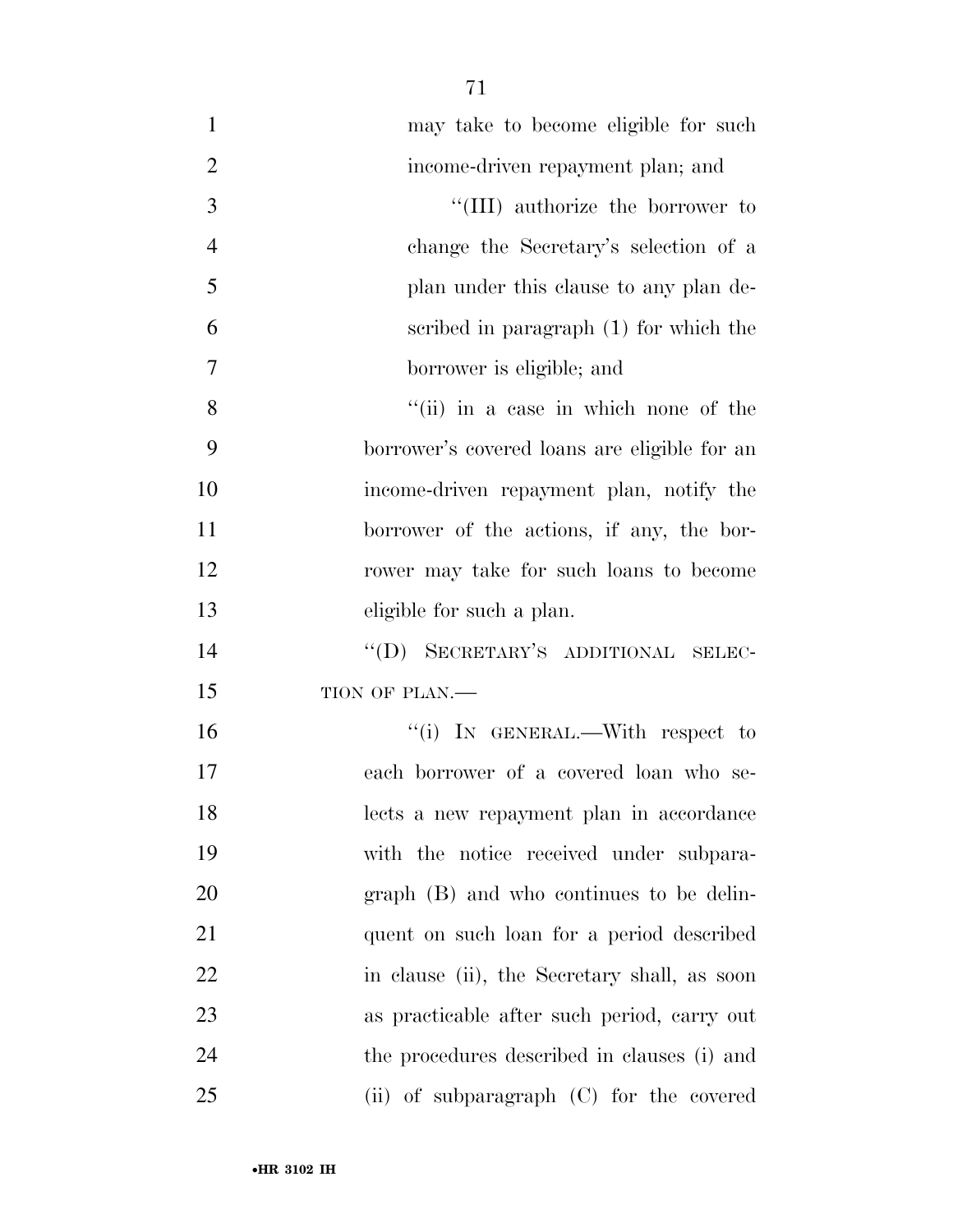| $\mathbf{1}$   | loans of the borrower, if such procedures        |
|----------------|--------------------------------------------------|
| $\overline{2}$ | would result in lower monthly repayment          |
| 3              | amounts on such loan.                            |
| $\overline{4}$ | "(ii) DESCRIPTION OF PERIOD.—The                 |
| 5              | duration of the period described in clause       |
| 6              | (i) shall be the amount of time that the         |
| 7              | Secretary determines is sufficient to indi-      |
| 8              | cate that the borrower may benefit from          |
| 9              | repaying such loan under a new repayment         |
| 10             | plan, but in no case shall such period be        |
| 11             | less than 60 days.                               |
| 12             | "(E) OPT-OUT.—A borrower of a covered            |
| 13             | loan shall have the right to opt-out of the pro- |
| 14             | endures under this paragraph.                    |
| 15             | $``(9)$ DEFINITIONS.—In this subsection:         |
| 16             | "(A) COVERED LOAN.—The term 'covered             |
| 17             | loan' means—                                     |
| 18             | "(i) a loan made under this part;                |
| 19             | "(ii) a loan purchased under section             |
| 20             | $459A$ ; or                                      |
| 21             | "(iii) a loan that has been assigned to          |
| 22             | the Secretary under section $428(c)(8)$ or       |
| 23             | part E.                                          |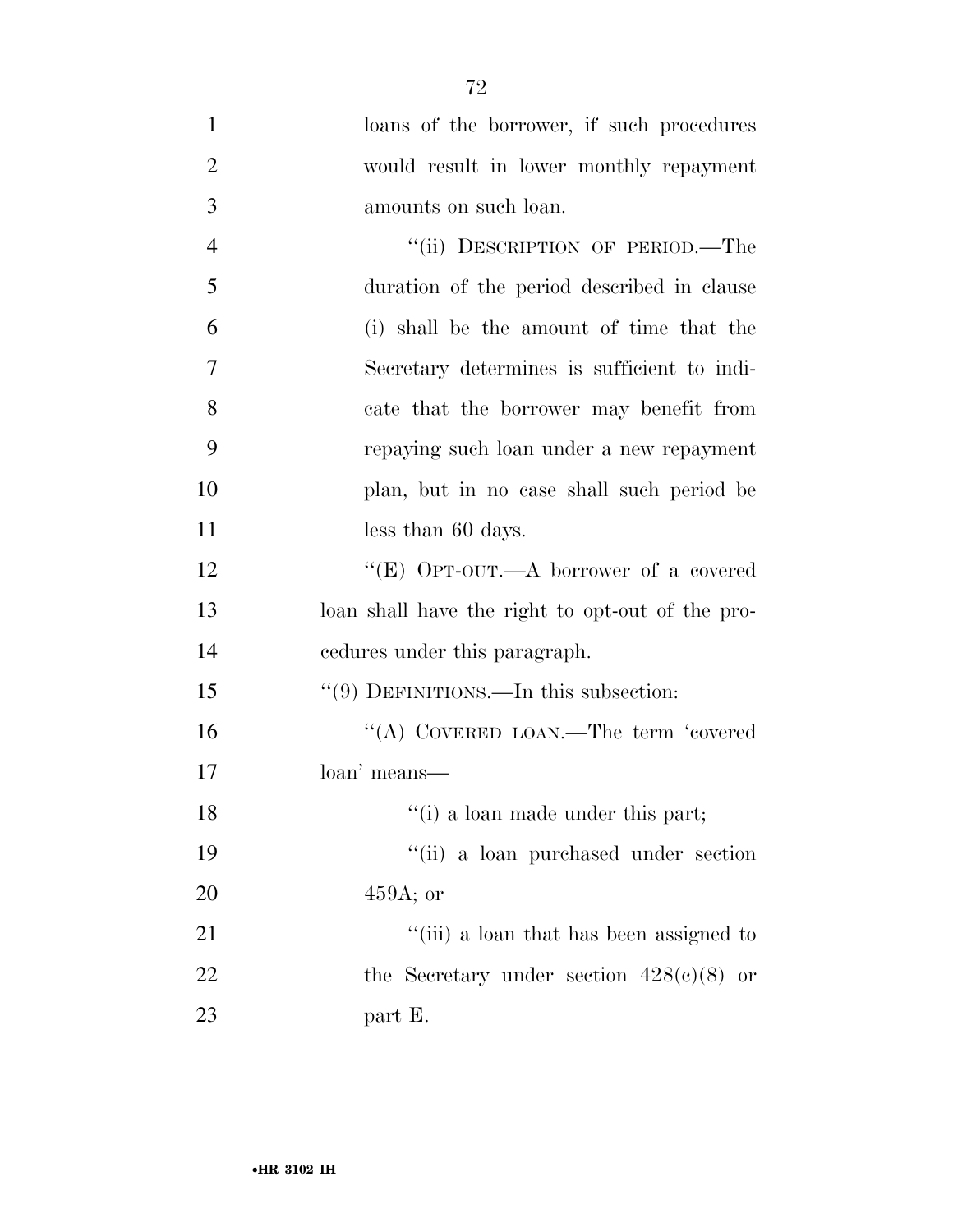| $\mathbf{1}$   | "(B) INCOME-DRIVEN REPAYMENT                            |
|----------------|---------------------------------------------------------|
| $\overline{2}$ | PLAN.—The term 'income-driven repayment                 |
| $\mathfrak{Z}$ | plan' means—                                            |
| $\overline{4}$ | "(i) in the case of a covered loan                      |
| 5              | made under this part, purchased under                   |
| 6              | section 459A, or assigned to the Secretary              |
| 7              | before July 1, 2019, a plan described in                |
| 8              | subparagraph $(D)$ or $(E)$ of paragraph $(1)$ ;        |
| 9              | and                                                     |
| 10             | "(ii) in the case of a covered loan                     |
| 11             | made under this part, purchased under                   |
| 12             | section 459A, or assigned to the Secretary              |
| 13             | before July 1, 2019, the income-based re-               |
| 14             | payment plan under section $493C(f)$ .                  |
| 15             | "(C) NONCOVERED LOAN.—The term                          |
| 16             | 'noncovered loan' means a loan made, insured,           |
| 17             | or guaranteed under this title that is not a cov-       |
| 18             | ered loan.".                                            |
| 19             | (b) CHANGING PLANS.—Section $493C(b)(8)$ of the         |
| 20             | Higher Education Act of 1965 (20 U.S.C. $1098e(b)(8)$ ) |
| 21             | is amended to read as follows:                          |
| 22             | $\lq(8)$ a borrower who is repaying a loan made,        |
| 23             | insured, or guaranteed under part B or D pursuant       |
| 24             | to income-based repayment may elect, at any time,       |
| 25             | to terminate repayment pursuant to income-based         |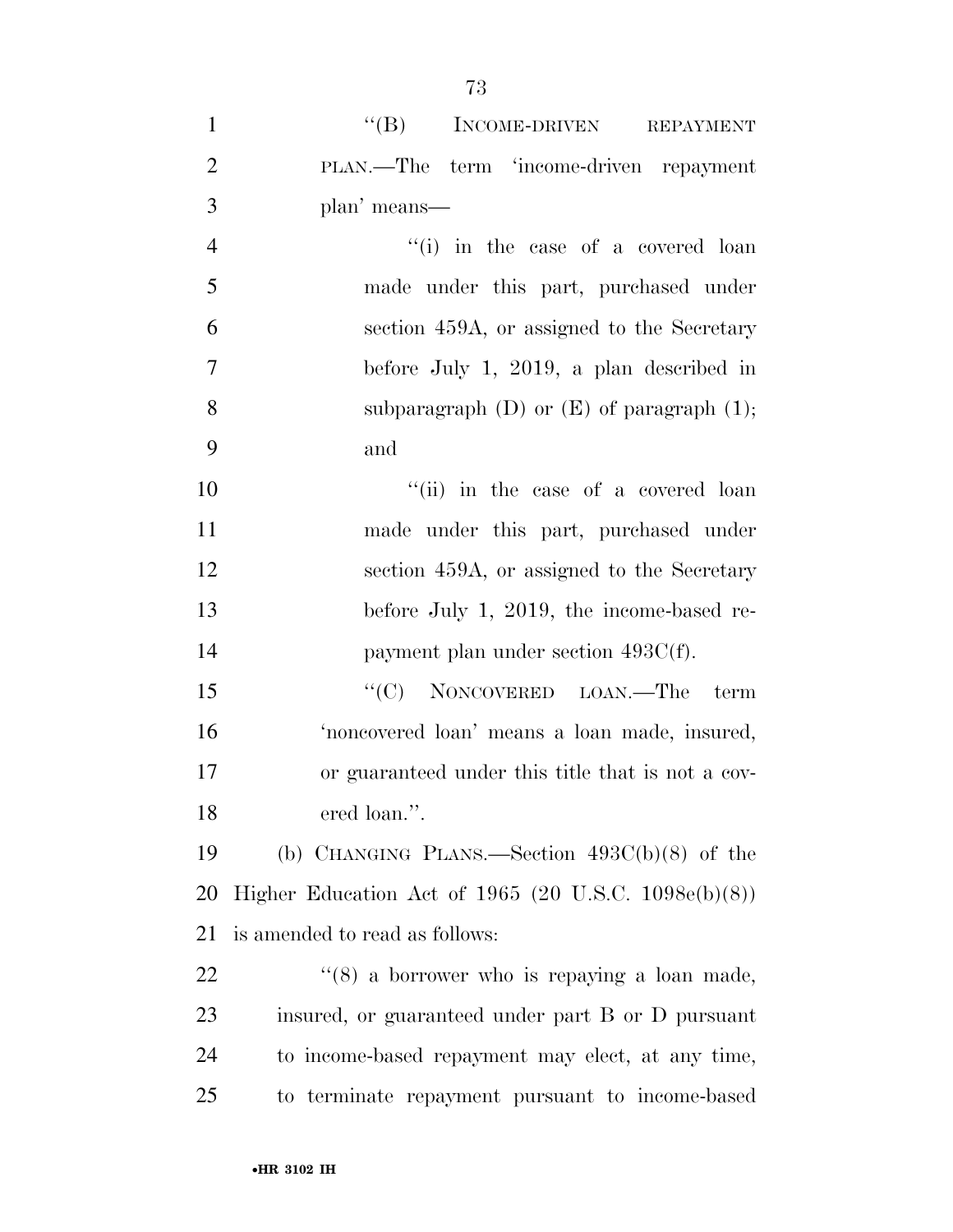| $\mathbf{1}$   | repayment and repay such loan under any repay-          |
|----------------|---------------------------------------------------------|
| $\overline{2}$ | ment plan for which the loan is eligible in accord-     |
| 3              | ance with the requirements of part B or part D, re-     |
| $\overline{4}$ | spectively; and".                                       |
| 5              | (c) EFFECTIVE DATE; APPLICATION.—                       |
| 6              | (1) AUTOMATIC ENROLLMENT. The amend-                    |
| 7              | ments made by subsection (a) shall—                     |
| 8              | $(A)$ take effect as soon as the Secretary of           |
| 9              | Education determines practicable after the Sec-         |
| 10             | retary finalizes the procedures under section           |
| 11             | 405, but not later than 2 years after the date          |
| 12             | of enactment of this Act; and                           |
| 13             | (B) apply to all borrowers of covered loans             |
| 14             | (as defined in section $455(d)(9)$ of the Higher        |
| 15             | Education Act of 1965, as added by subsection           |
| 16             | (a)).                                                   |
| 17             | (2) CHANGING PLANS.—The amendment made                  |
| 18             | by subsection (b) shall take effect on the date of en-  |
| 19             | actment of this Act.                                    |
| 20             | SEC. 404. AUTOMATIC RECERTIFICATION OF INCOME.          |
| 21             | INCOME-CONTINGENT REPAYMENT.-Section<br>(a)             |
| 22             | $455(e)$ of the Higher Education Act of 1965 (20 U.S.C. |
| 23             | $1087e(e)$ is amended—                                  |
| 24             | $(1)$ in paragraph $(3)$ —                              |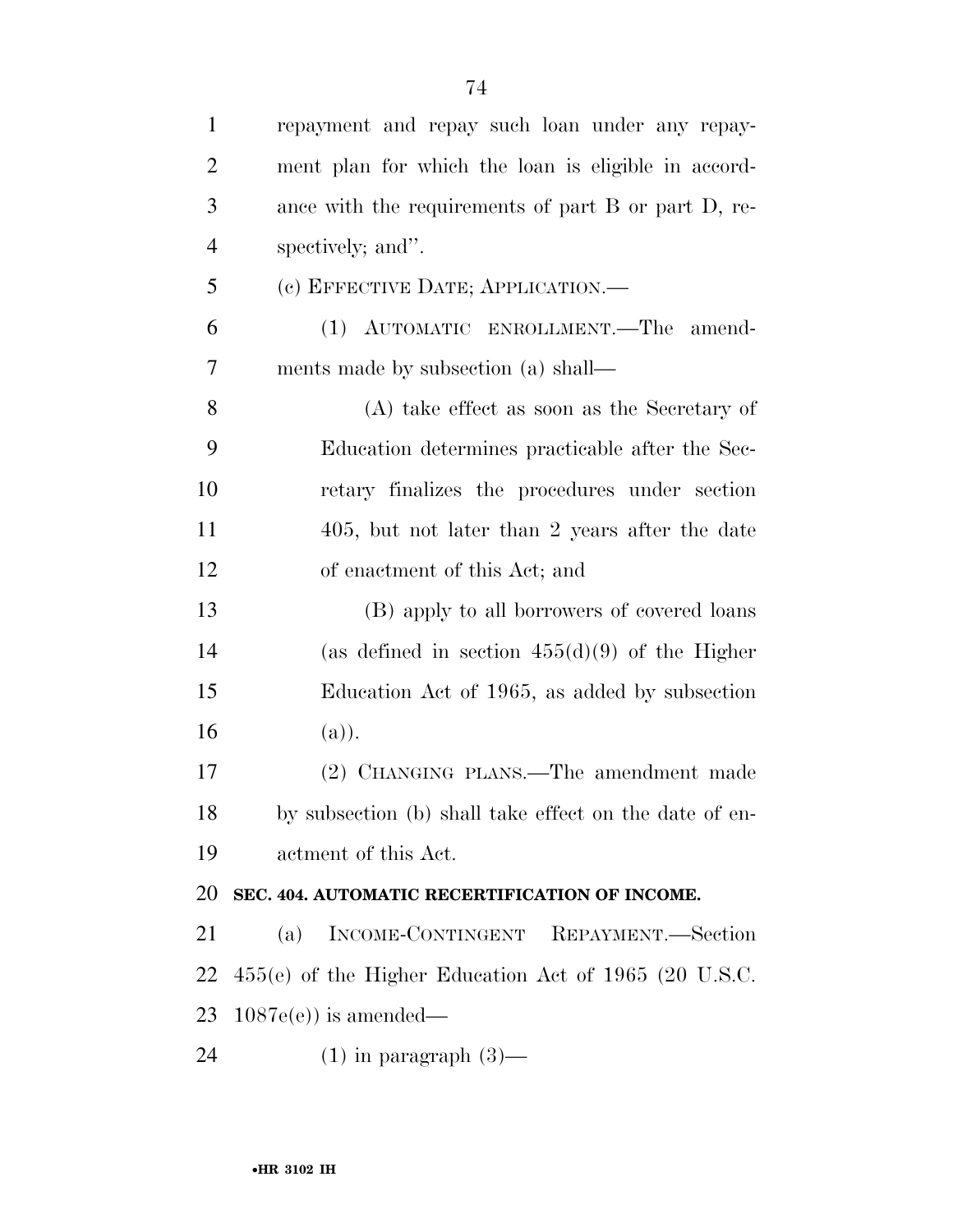| $\mathbf{1}$   | (A) by striking "does not reasonably re-         |
|----------------|--------------------------------------------------|
| $\overline{2}$ | flect the borrower's current income" and insert- |
| 3              | ing "whose income has decreased relative to the  |
| $\overline{4}$ | adjusted gross income available to the Sec-      |
| 5              | retary'; and                                     |
| 6              | (B) by inserting ", consistent with the pro-     |
| 7              | established under paragraph<br>cedures           |
| 8              | $(8)(B)(iv)$ before the period at the end; and   |
| 9              | $(2)$ by adding at the end the following:        |
| 10             | $``(8)$ AUTOMATIC RECERTIFICATION.—              |
| 11             | "(A) DEFINITION.—In this paragraph, the          |
| 12             | term 'covered loan' has the meaning given the    |
| 13             | term in subsection $(d)(9)$ .                    |
| 14             | "(B) IN GENERAL.—Beginning as soon as            |
| 15             | the Secretary determines practicable after the   |
| 16             | Secretary finalizes the procedures under section |
| 17             | 405 of the Helping Individuals Get a Higher      |
| 18             | Education while Reducing Education Debt Act,     |
| 19             | but not later than 2 years after the date of en- |
| 20             | actment of such Act, the Secretary shall estab-  |
| 21             | lish and implement, with respect to any bor-     |
| 22             | rower described in subparagraph (C), proce-      |
| 23             | dures to $-$                                     |
| 24             | "(i) obtain (for each year of repay-             |
| 25             | ment and without further action by the           |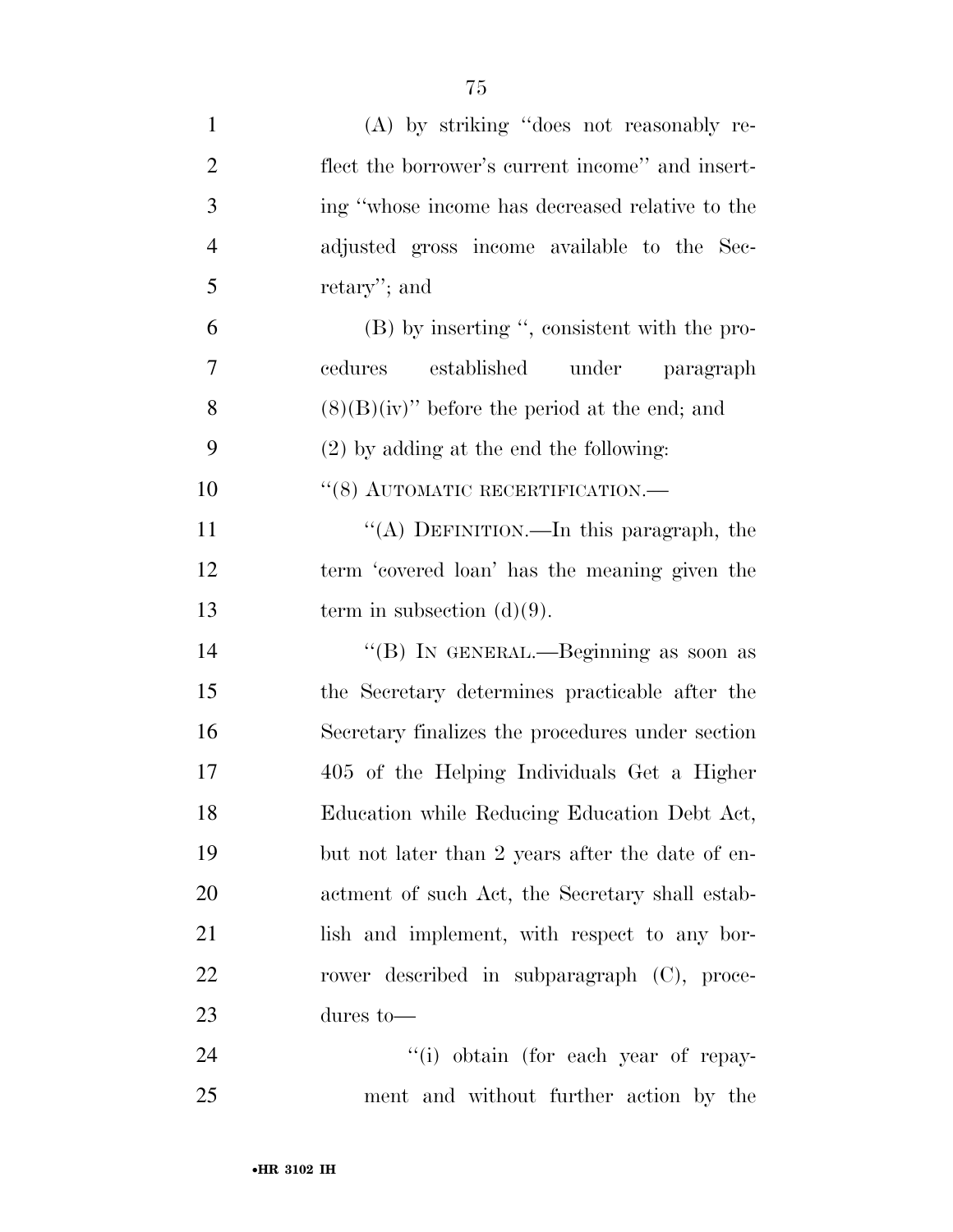| $\mathbf{1}$   | borrower) such information as is reason-   |
|----------------|--------------------------------------------|
| $\overline{2}$ | ably necessary regarding the income of     |
| 3              | such borrower (and the borrower's spouse,  |
| $\overline{4}$ | if applicable), for the purpose of deter-  |
| 5              | mining the repayment obligation of the     |
| 6              | borrower for such year, including informa- |
| $\overline{7}$ | tion with respect to the borrower's family |
| 8              | size in accordance with the procedures     |
| 9              | under section 405 of the Helping Individ-  |
| 10             | uals Get a Higher Education while Reduc-   |
| 11             | ing Education Debt Act, subject to clause  |
| 12             | (ii);                                      |
| 13             | "(ii) allow the borrower, at any time,     |
| 14             | to opt-out of clause (i) and prevent the   |
| 15             | Secretary from obtaining information       |
| 16             | under such clause without further action   |
| 17             | by the borrower;                           |
| 18             | "(iii) provide the borrower with an op-    |
| 19             | portunity to update the information ob-    |
| 20             | tained under clause (i) before the deter-  |
| 21             | mination of the annual repayment obliga-   |
| 22             | tion of the borrower; and                  |
| 23             | "(iv) in the case of a borrower for        |
| 24             | whom adjusted gross income is unavail-     |
| 25             | able—                                      |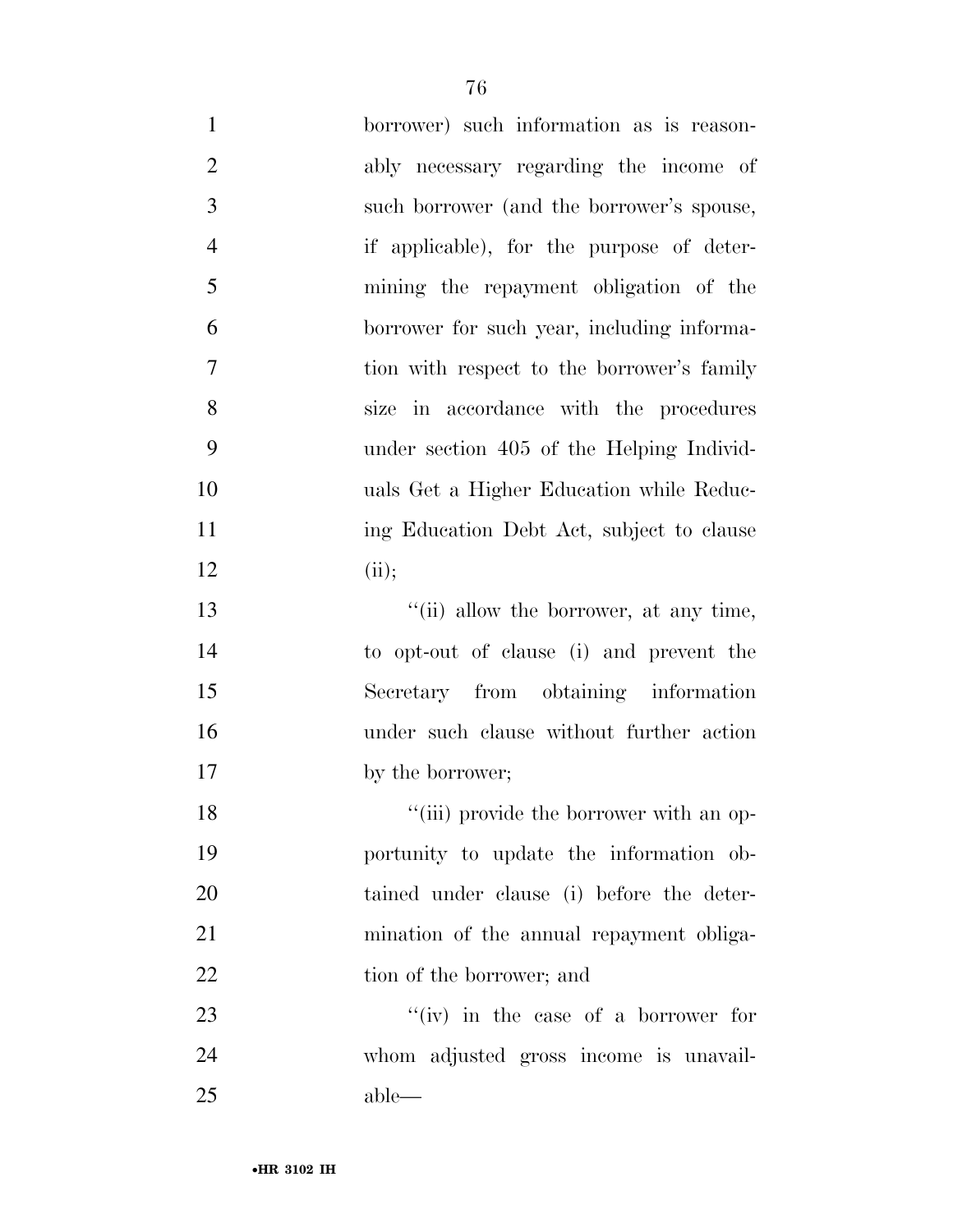| $\mathbf{1}$   | $\lq\lq$ if the borrower has selected      |
|----------------|--------------------------------------------|
| $\overline{2}$ | to repay the covered loans of such         |
| 3              | borrower pursuant to an income-con-        |
| $\overline{4}$ | tingent repayment plan that defines        |
| 5              | discretionary income in such a man-        |
| 6              | ner that an individual not required        |
| 7              | under section $6012(a)(1)$ of the Inter-   |
| 8              | nal Revenue Code of 1986 to file a re-     |
| 9              | turn with respect to income taxes im-      |
| 10             | posed by subtitle A of such Code may       |
| 11             | have a calculated monthly payment          |
| 12             | greater than \$0, the borrower will be     |
| 13             | required to provide the Secretary with     |
| 14             | other documentation of income satis-       |
| 15             | factory to the Secretary, which docu-      |
| 16             | mentation the Secretary may use to         |
| 17             | determine an appropriate repayment         |
| 18             | schedule; or                               |
| 19             | $\lq\lq$ (II) if the borrower has selected |
| 20             | to repay such loans pursuant to an in-     |
| 21             | come-contingent repayment that is not      |
| <u>22</u>      | described in subclause $(I)$ , the bor-    |
| 23             | rower will not be required to provide      |
| 24             | the Secretary with such other docu-        |
| 25             | mentation of income, and the bor-          |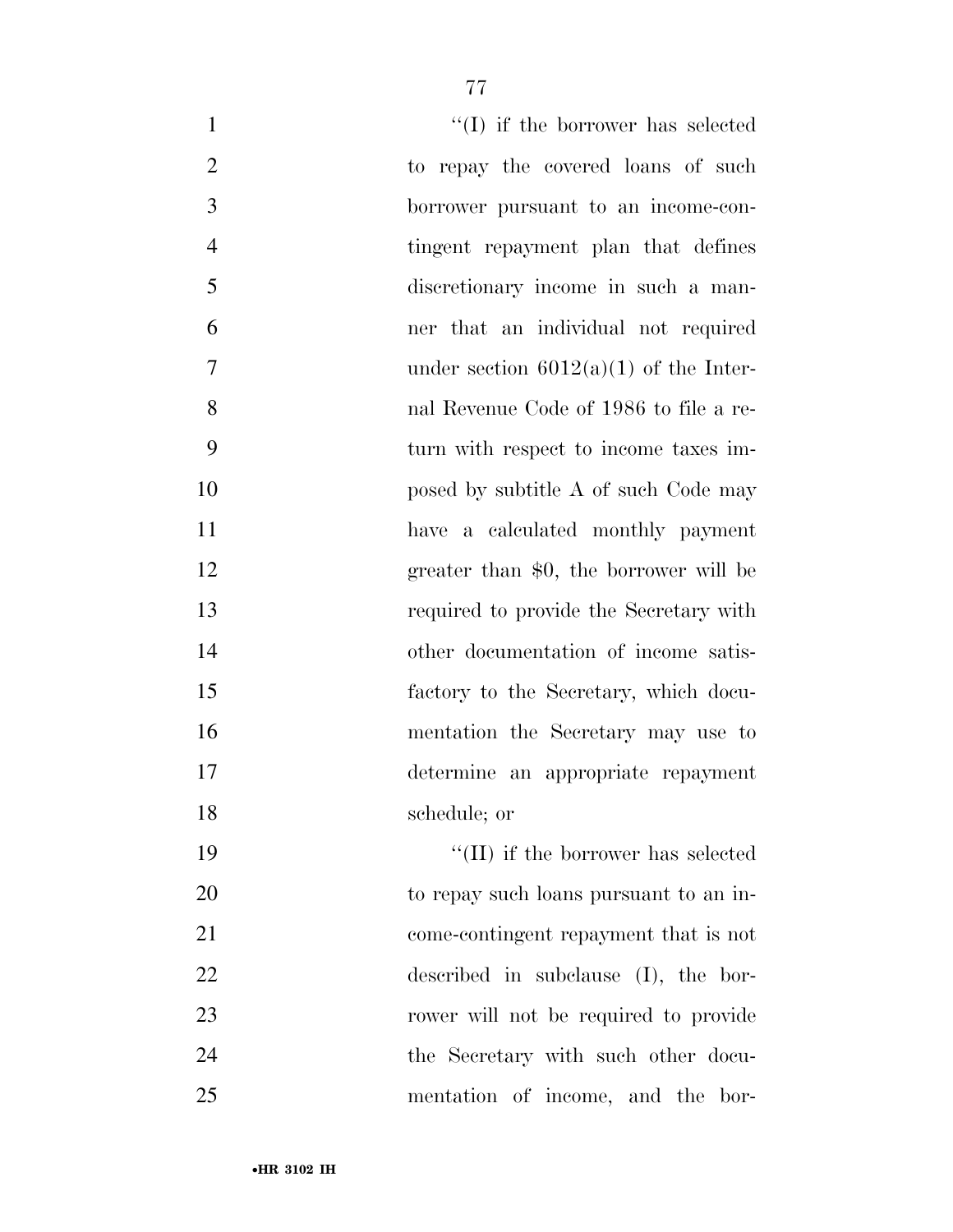| $\mathbf{1}$   | rower will have a calculated monthly                |
|----------------|-----------------------------------------------------|
| $\overline{2}$ | payment of \$0.                                     |
| 3              | "(C) APPLICABILITY.—Subparagraph (B)                |
| $\overline{4}$ | shall apply to each borrower of a covered loan      |
| 5              | who, on or after the date on which the Sec-         |
| 6              | retary establishes procedures under such sub-       |
| 7              | paragraph—                                          |
| 8              | "(i) selects, or for whom the Secretary             |
| 9              | selects under subparagraph (C) or (D) of            |
| 10             | paragraph $(8)$ of subsection $(d)$ , or section    |
| 11             | $428(m)(1)$ , an income-contingent repay-           |
| 12             | ment plan; or                                       |
| 13             | "(ii) recertifies income and family size            |
| 14             | under such plan.                                    |
| 15             | "(D) AVAILABILITY OF RETURNS AND RE-                |
| 16             | TURN INFORMATION.—Returns and return in-            |
| 17             | formation (as defined in section 6103 of the In-    |
| 18             | ternal Revenue Code of 1986) may be obtained        |
| 19             | under subparagraph $(B)(i)$ only to the extent      |
| 20             | authorized by section $6103(1)(13)$ of such Code.   |
| 21             | "(E) OTHER REQUIREMENTS.—The proce-                 |
| 22             | dures established by the Secretary under this       |
| 23             | paragraph shall be consistent with the require-     |
| 24             | ments of paragraphs $(1)$ through $(7)$ , except as |
| 25             | otherwise provided in this paragraph.".             |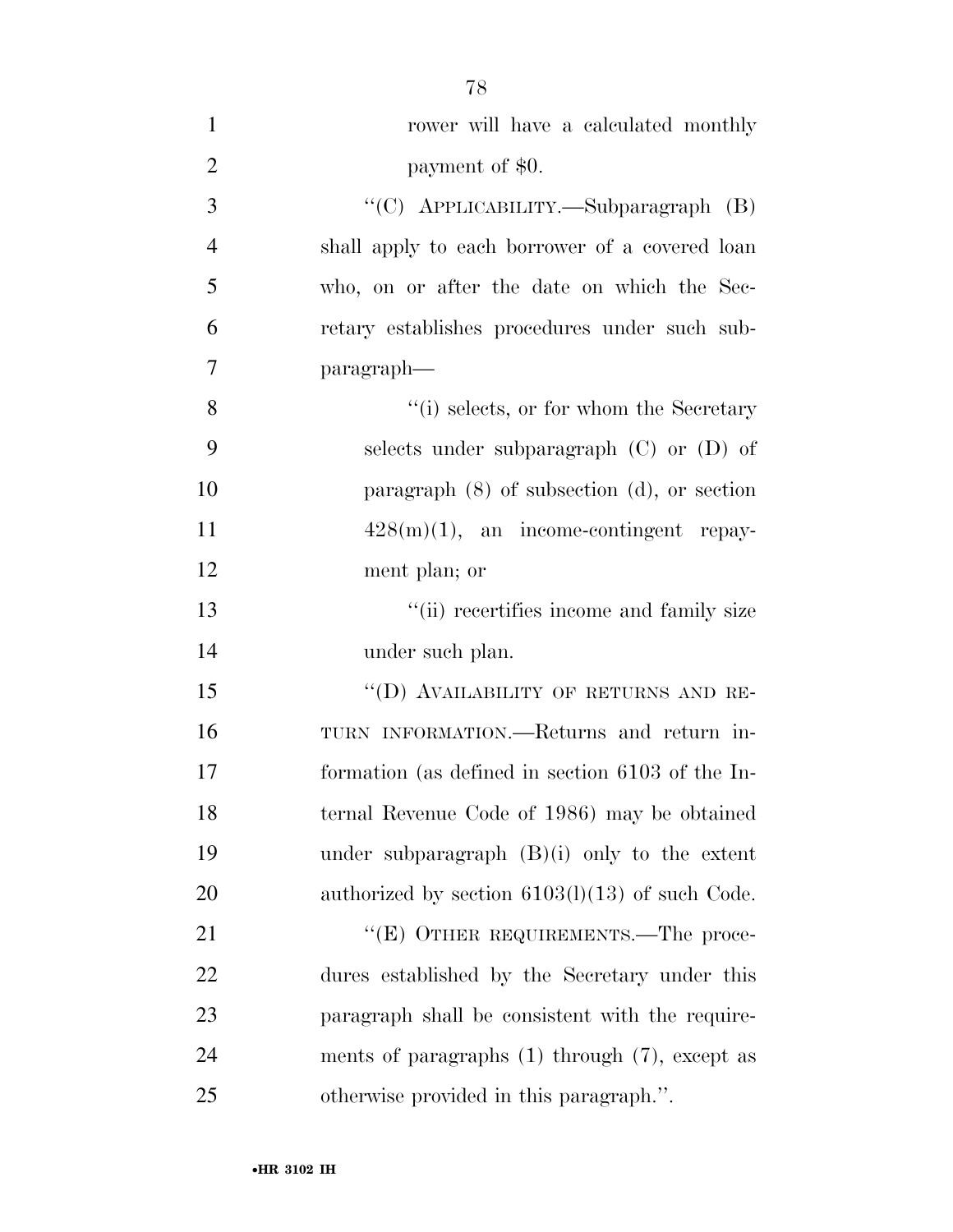| $\mathbf{1}$   | (b) INCOME-BASED REPAYMENT.—Section $493C(c)$               |
|----------------|-------------------------------------------------------------|
| 2              | of the Higher Education Act of 1965 (20 U.S.C. $1098e(c)$ ) |
| 3              | is amended—                                                 |
| $\overline{4}$ | (1) by striking "The Secretary shall establish"             |
| 5              | and inserting the following:                                |
| 6              | "(1) IN GENERAL.—The Secretary shall estab-                 |
| 7              | lish";                                                      |
| 8              | (2) by striking "The Secretary shall consider"              |
| 9              | and inserting the following:                                |
| 10             | "(2) PROCEDURES FOR ELIGIBILITY.—The Sec-                   |
| 11             | retary shall—                                               |
| 12             | $\lq\lq$ consider"; and                                     |
| 13             | (3) by striking " $428C(b)(1)(E)$ ." and inserting          |
| 14             | the following: " $428C(b)(1)(E)$ ; and                      |
| 15             | "(B) beginning as soon as the Secretary                     |
| 16             | determines practicable after the Secretary final-           |
| 17             | izes the procedures under section 405 of the                |
| 18             | Helping Individuals Get a Higher Education                  |
| 19             | while Reducing Education Debt Act, but not                  |
| 20             | later than 2 years after the date of enactment              |
| 21             | of such Act, carry out, with respect to bor-                |
| 22             | rowers of any covered loan (as defined in sec-              |
| 23             | tion $455(d)(9)$ , procedures for income-based              |
| 24             | repayment plans that are equivalent to the pro-             |
| 25             | cedures carried out under section $455(e)(8)$               |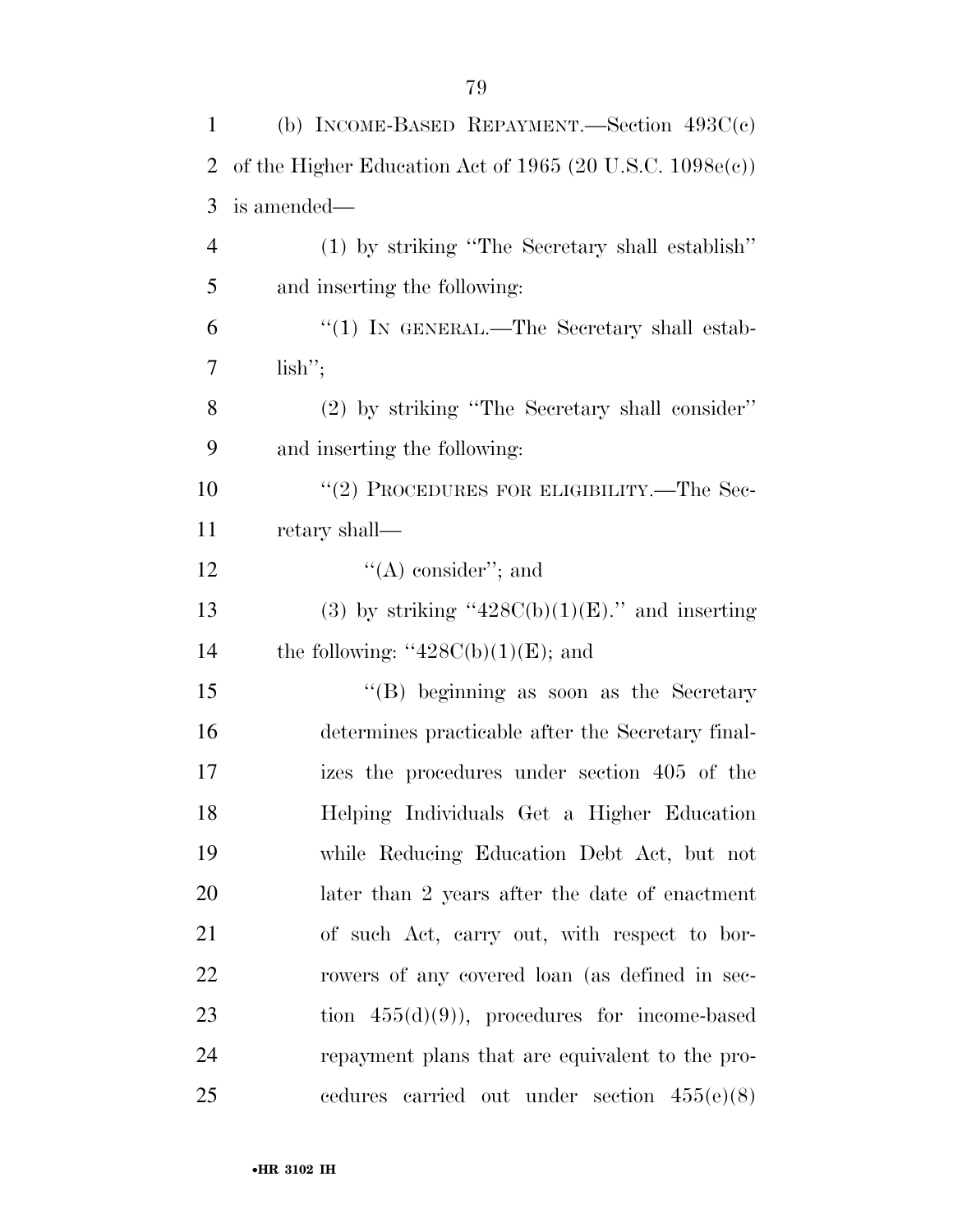with respect to income-contingent repayment 2 plans.".

## **SEC. 405. STUDY AND PROCEDURES ON DETERMINING FAM-ILY SIZE.**

 (a) IN GENERAL.—Not later than 1 year after the date of enactment of this Act, the Secretary of Education shall—

 (1) jointly with the Secretary of the Treasury, conduct a study, which meets the specifications de- scribed in subsection (b), on the effect of using data from the Internal Revenue Service on the deduction for personal exemptions provided by section 151 of the Internal Revenue Code of 1986 for a proxy for family size in an income-driven repayment plan, and publish such study in the Federal Register;

 (2) use the results of the study conducted under paragraph (1) to develop procedures for determining family size for the automatic recertification of in- come for an income-driven repayment plan in a man- ner that minimizes burdens and unintended harm to borrowers;

 (3) publish the procedures developed under paragraph (2) in the Federal Register; and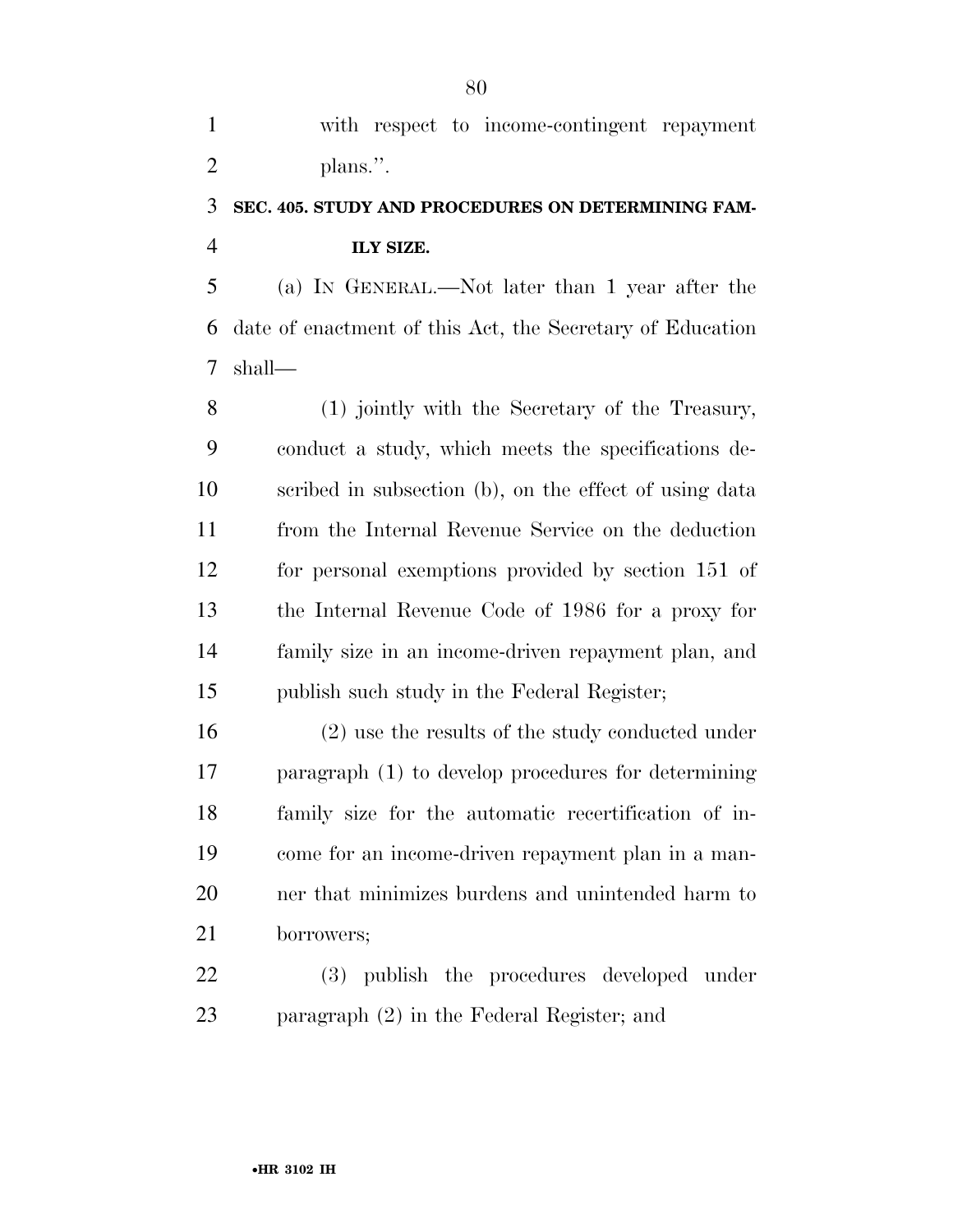| $\mathbf{1}$   | (4) after a notice and comment period on such           |
|----------------|---------------------------------------------------------|
| $\overline{2}$ | procedures, use such comments to finalize the proce-    |
| 3              | dures.                                                  |
| $\overline{4}$ | (b) SPECIFICATIONS.—The study conducted under           |
| 5              | subsection $(a)(1)$ shall—                              |
| 6              | (1) determine how closely such personal exemp-          |
| 7              | tions match the family size that borrowers report on    |
| 8              | their income-driven repayment plan request form;        |
| 9              | (2) compare the borrower's actual monthly pay-          |
| 10             | ment amount with the monthly payment amount             |
| 11             | borrowers would have using family size information      |
| 12             | derived from tax returns; and                           |
| 13             | (3) use data from more than one year, where             |
| 14             | possible, to analyze how much family size changes       |
| 15             | over time.                                              |
| 16             | (c) DEFINITION.—The term "income-driven repay-          |
| 17             | ment plan" has the meaning given the term in section    |
|                | 18 $455(d)(9)$ of the Higher Education Act of 1965, as  |
| 19             | amended by this Act.                                    |
| 20             | SEC. 406. DISCLOSURE OF TAX RETURN INFORMATION TO       |
| 21             | CARRY OUT CERTAIN HIGHER EDUCATION                      |
| 22             | <b>LOAN PROGRAMS.</b>                                   |
| 23             | (a) IN GENERAL.—Paragraph $(13)$ of section $6103(1)$   |
| 24             | of the Internal Revenue Code of 1986 is amended to read |
| 25             | as follows:                                             |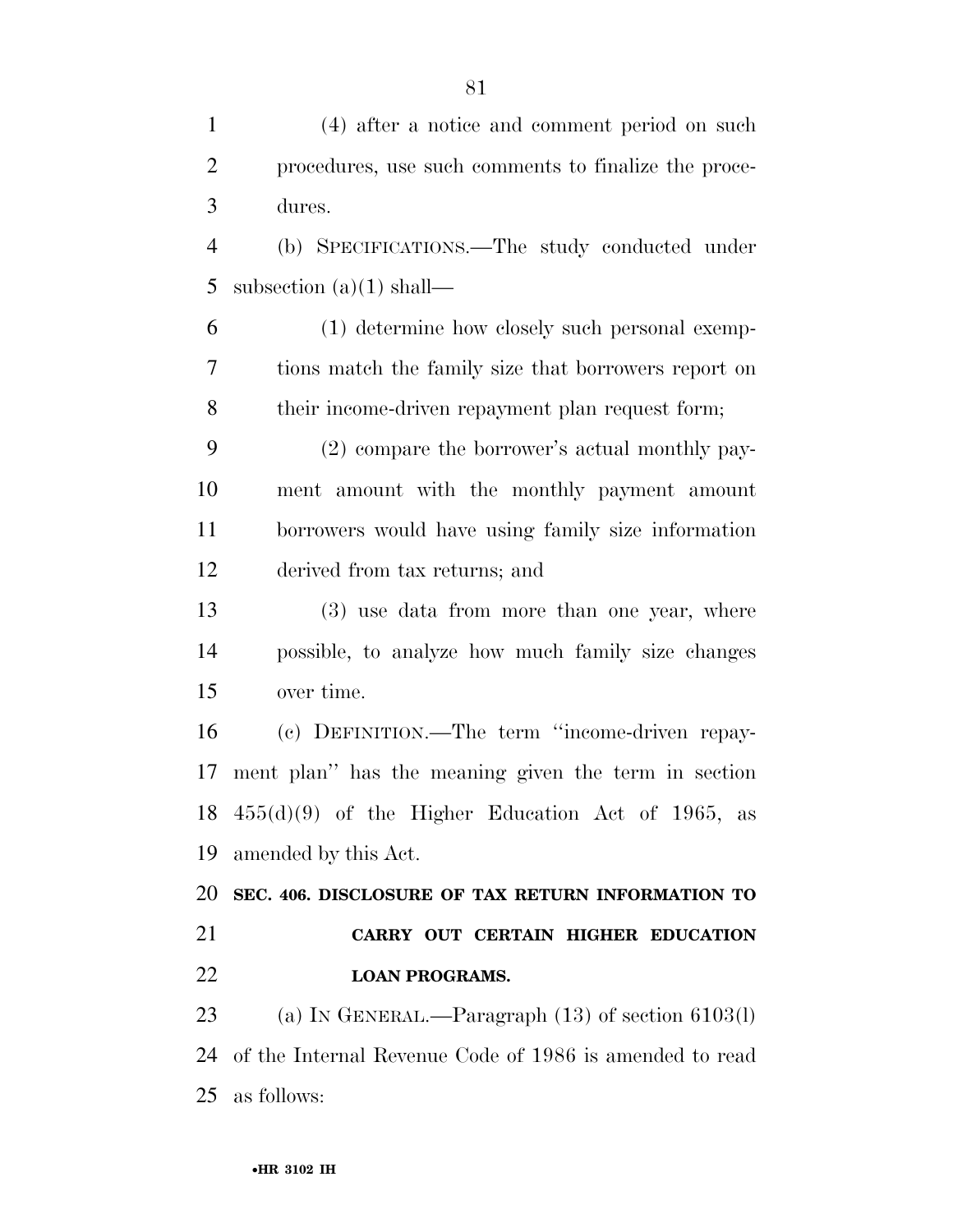| $\mathbf{1}$   | "(13) DISCLOSURE OF RETURNS AND RETURN            |
|----------------|---------------------------------------------------|
| $\overline{2}$ | INFORMATION FOR PURPOSES OF STUDENT LOAN          |
| 3              | ADMINISTRATION.-                                  |
| $\overline{4}$ | "(A) IN GENERAL.—The Secretary, subject           |
| 5              | to such requirements and conditions as the Sec-   |
| 6              | retary may prescribe, shall upon written request  |
| 7              | from the Secretary of Education disclose to offi- |
| 8              | cers and employees of the Department of Edu-      |
| 9              | cation returns and return information with re-    |
| 10             | spect to a taxpayer who has received an appli-    |
| 11             | cable student loan.                               |
| 12             | "(B) RESTRICTION ON USE OF DISCLOSED              |
| 13             | INFORMATION.—Return information disclosed         |
| 14             | under subparagraph $(A)$ may be used by offi-     |
| 15             | cers and employees of the Department of Edu-      |
| 16             | cation only for the purposes of, and to the ex-   |
| 17             | tent necessary for purposes of—                   |
| 18             | "(i) establishing the appropriate in-             |
| 19             | come-contingent repayment amount in con-          |
| 20             | nection with an applicable student loan,          |
| 21             | "(ii) establishing the appropriate re-            |
| 22             | payment amount under an applicable in-            |
| 23             | come-driven repayment plan (as defined in         |
| 24             | section $455(d)(9)$ of such Act (20 U.S.C.        |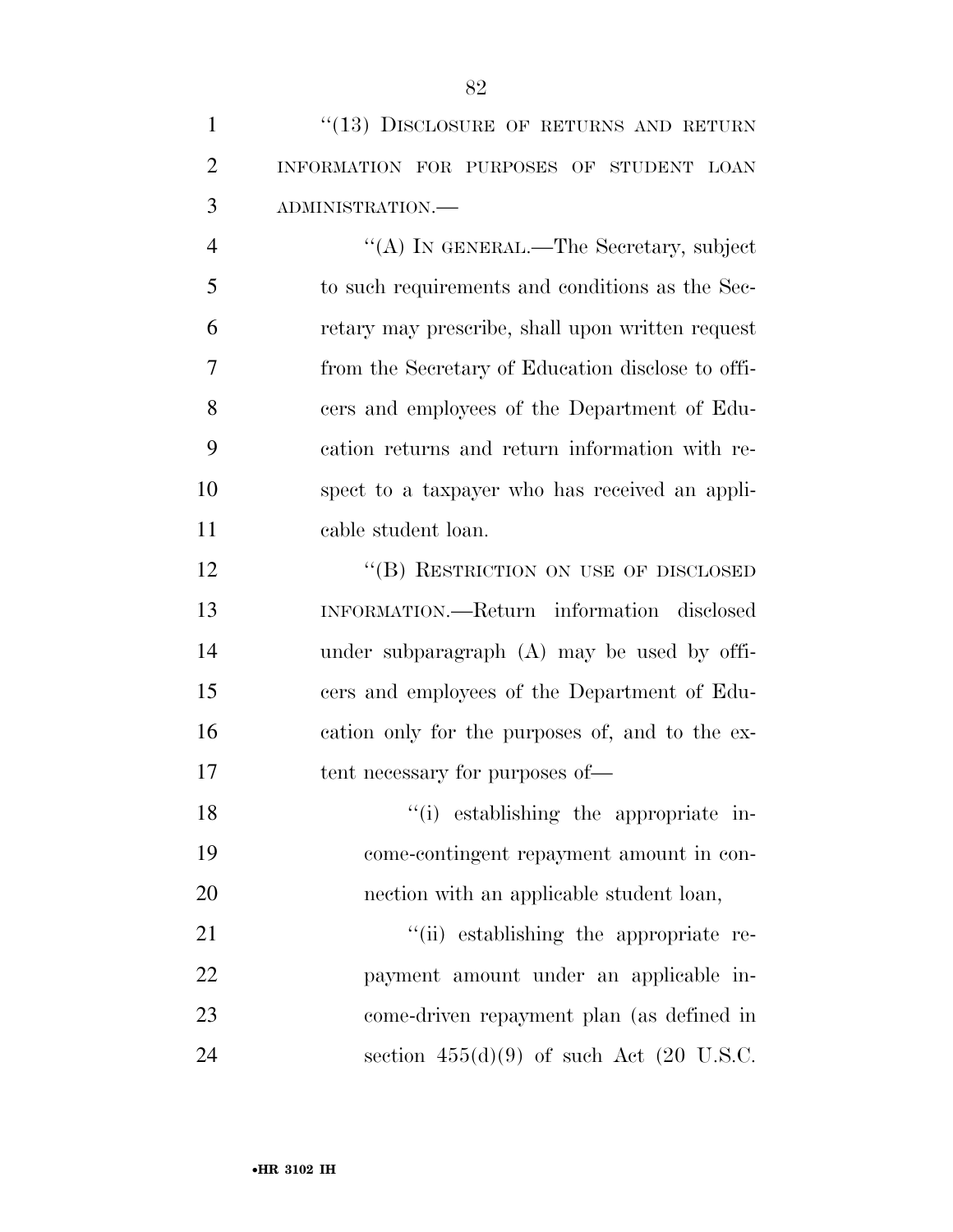| $\mathbf{1}$   | $1087e(d))$ in connection with an applica-  |
|----------------|---------------------------------------------|
| $\overline{2}$ | ble student loan for-                       |
| 3              | "(I) borrowers who have selected            |
| $\overline{4}$ | such a plan, and                            |
| 5              | $\lq\lq$ (II) in the case of any recertifi- |
| 6              | cation under section $455(e)(8)$ or         |
| $\overline{7}$ | $493C(c)(2)(B)$ of the Higher Edu-          |
| 8              | cation Act of 1965 (20 U.S.C.               |
| 9              | $1087e(e); 1098e(e)$ , borrowers who        |
| 10             | are enrolled in such a plan, and            |
| 11             | "(iii) in the case of borrowers who are     |
| 12             | at least 60 days delinquent on an applica-  |
| 13             | ble student loan—                           |
| 14             | "(I) providing notice of eligibility"       |
| 15             | for an income-driven repayment plan         |
| 16             | (as so defined) pursuant to section         |
| 17             | $455(d)(8)(B)$ of the Higher Education      |
| 18             | Act of 1965 (20 U.S.C. 1087e(d)),           |
| 19             | and                                         |
| 20             | $\lq\lq$ (II) automatic enrollment<br>in    |
| 21             | such an income-driven repayment plan        |
| 22             | after such borrowers are at least 120       |
| 23             | days delinquent on such a loan pursu-       |
| 24             | ant to section $455(d)(8)(C)$ of such       |
| 25             | Act $(20 \text{ U.S.C. } 1087e(d)).$        |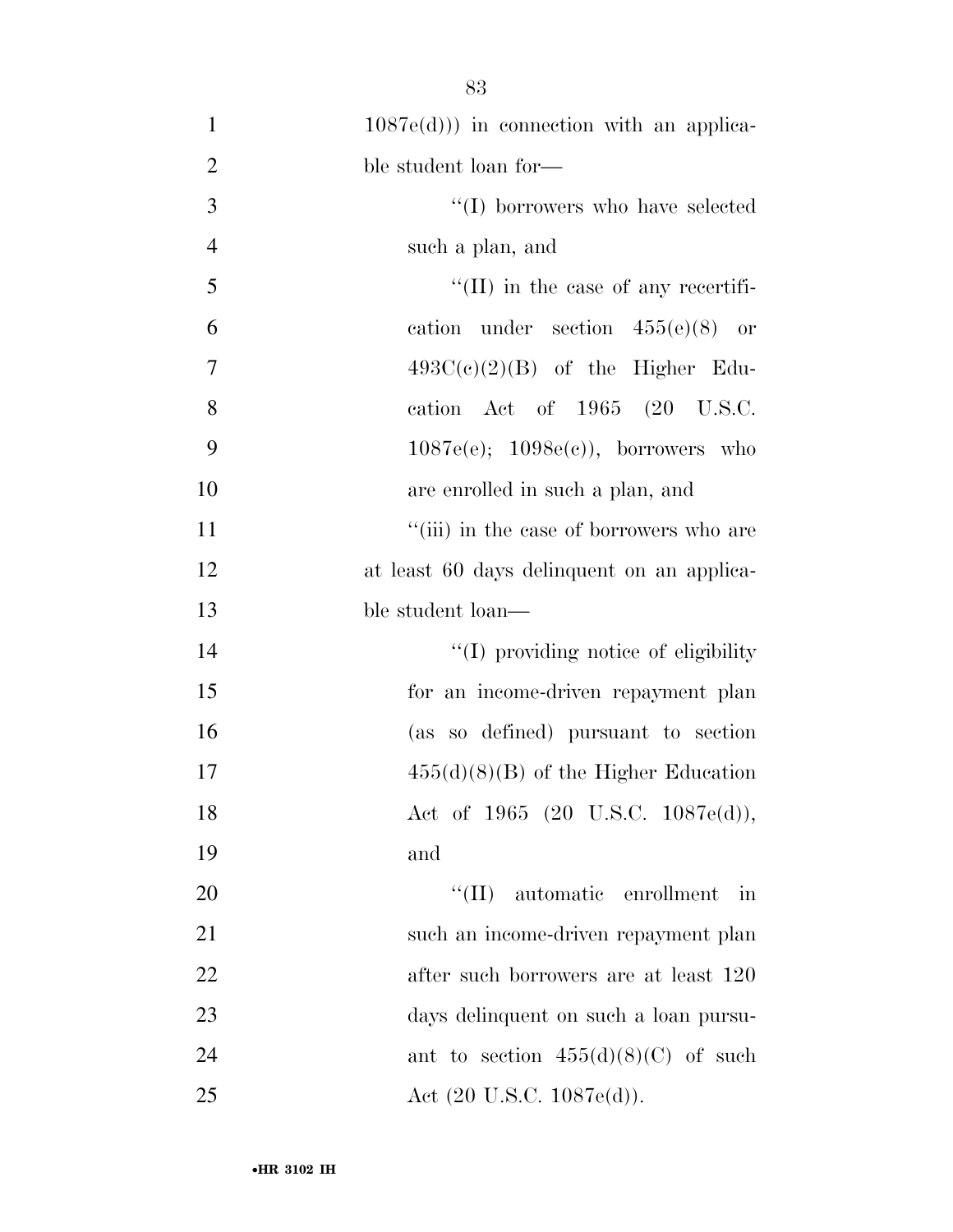1 ""(C) DISCLOSURE TO CERTAIN CONTRAC-TORS.—Officers and employees of the Depart-

 ment of Education may disclose the information described in subparagraph (A) to persons awarded contracts by the Secretary of Edu- cation under section 456 of the Higher Edu- cation Act of 1965 (20 U.S.C. 1087f) to the ex- tent necessary for the purposes described in subparagraph (B).

10 "(D) SPOUSAL INFORMATION FOR MAR- RIED INDIVIDUALS FILING SEPARATE RE- TURNS.—For purposes of this paragraph, in the case of a married individual filing a separate re- turn, the term 'taxpayer' includes the spouse of that individual if the Secretary of Education re- quests information from the spouse of that indi- vidual and the individual and the spouse have consented in writing.

19 "(E) APPLICABLE STUDENT LOAN.—For purposes of this paragraph, the term 'applicable student loan' means—

22  $\frac{1}{2}$   $\frac{1}{2}$   $\frac{1}{2}$  any loan which is made, insured, or guaranteed under a program authorized 24 under part B or D of title IV of the High-